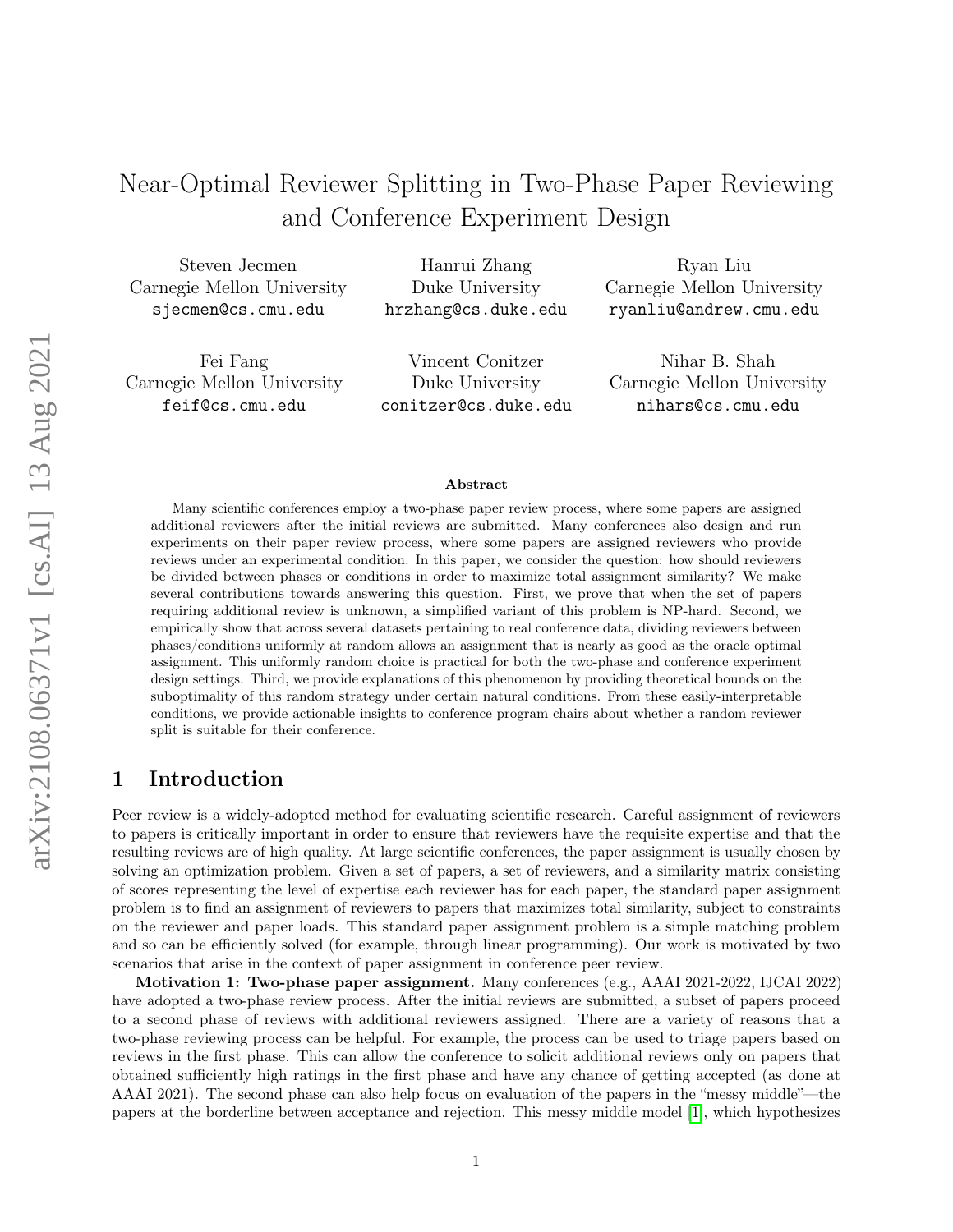that the acceptance decisions for some percentage of submitted papers are effectively random, was proposed after the NeurIPS 2014 experiment [\[2\]](#page-12-1) in order to explain the observed inconsistency in acceptance decisions. Additional reviewers could improve the evaluation of these papers to more accurately discern which should be accepted. Later analysis of the NeurIPS 2015 and 2016 review process found that the size of the messy middle in these conferences was 45% and 30% of submissions respectively [\[3\]](#page-12-2). A second phase of reviews can also be used to help compensate for reviewers who were unresponsive or minimally responsive in the first phase, who can no longer review due to problems in their personal lives, who discovered conflicts they had with a paper assigned to them and recused themselves from it, etc.

In all of these cases, the set of papers that will require additional review is unknown beforehand. While some venues choose to recruit new reviewers after knowing which papers proceed to phase two, the tight timeline of many conferences makes it hard to recruit new reviewers after phase one. In SIGMOD 2019 [\[4\]](#page-12-3): "Additional reviews were solicited manually by the chairs and this was a huge time sink, especially when some reviewers refused to take on the additional assignment. The additional review solicitation needs to be automated and reviewer expectations need to be set appropriately beforehand." For this reason, it is best if all the reviewers are recruited at the beginning, and a key question is then how to assign reviewers to papers in the first phase such that enough review capacity is saved for the second phase.

Motivation 2: Conference experiment design. Reviewers also need to be split into two groups when conferences run controlled experiments on the paper review process. Conferences often run such experiments to test changes to the review process. For example, the WSDM 2017 conference conducted an experiment to test the effects of single-blind versus double-blind reviewing [\[5\]](#page-12-4). As another example, the aforementioned NeurIPS 2014 experiment tested the consistency of acceptance decisions by providing some papers with a second set of reviews from a separate group of reviewers. In these experiments, all papers receive reviews conducted in the usual manner (the control condition), but a random subset of papers are additionally assigned reviewers who provide reviews under an experimental condition. In the NeurIPS 2014 experiment, a random 10% of papers were put in the experimental condition and received a second set of reviews. In the WSDM 2017 experiment, the subset of papers was the full paper set; that is, all papers were reviewed under both single-blind and double-blind conditions. The key question is then how to divide the reviewers between the control and experimental conditions. As in the NeurIPS 2014 and WSDM 2017 experiments, this is often done randomly for statistical purposes. However, conferences still want to ensure that the resulting assignment of papers to reviewers is of high similarity.

As our results apply to both the two-phase and experiment design settings, we will use the generic terminology of "stages" to refer to both phases and conditions simultaneously across the two settings.

Problem outline. In this paper, we formally analyze the two-stage paper assignment problem, which encompasses both above motivations. As stated earlier, the standard paper assignment problem is to maximize the total similarity of the assignment subject to load constraints and is efficiently solvable. However, in the two-stage paper assignment problem, we must additionally decide how much of each reviewer's capacity should be saved to review papers in the second stage. We assume that the fraction of papers that will need additional reviews is known and that the set of second-stage papers is chosen uniformly at random.

Because of constraints present in each setting, the maximum-similarity paper assignment across the two stages cannot be achieved. In the two-phase setting, the set of papers that will need to be reviewed in the second stage is unobserved when the first-stage assignment is made, making the problem one of stochastic optimization. In the experiment design setting, reviewers are often randomized between stages for statistical purposes. We show that a simple strategy for choosing reviewers to save for the second stage performs near-optimally in terms of assignment similarity and can be used in either setting.

Contributions. Our contributions are as follows.

First, we identify and formulate the two-stage paper assignment problem, an issue of practical importance to modern conferences, with applications to two-phase paper assignment and conference experiment design (Section [3\)](#page-3-0).

Second, we prove that a simplified version of the problem is NP-hard, suggesting that the problem may not be efficiently solvable (Section [4\)](#page-5-0).

Third, we empirically show that a very simple "random split" strategy, which chooses a subset of reviewers uniformly at random to save for the second stage, gives near-optimal assignments on real conference similarity scores (Section [5.1\)](#page-6-0). This result is summarized in Figure [1,](#page-2-0) which shows the assignment similarity achieved using random split as compared to the oracle optimal assignment (which views the set of second-stage papers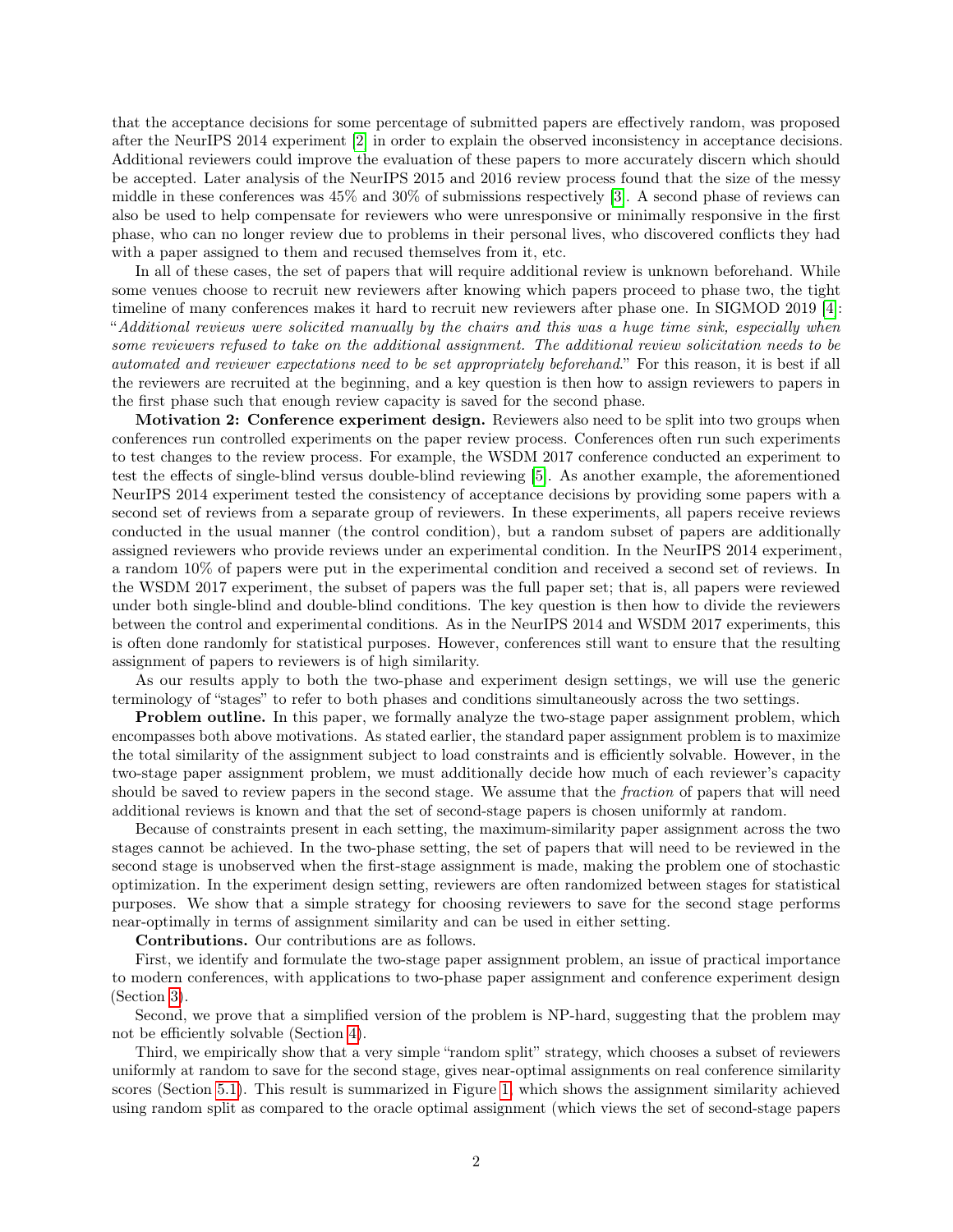<span id="page-2-0"></span>

Figure 1: Range of assignment similarities found over 10 random reviewer splits on real conference data, as a fraction of the oracle optimal assignment's similarity (computed after observing the second-stage papers). β indicates the fraction of papers in the second stage. The ICLR similarities [\[6\]](#page-12-5) (911 papers, 2435 reviewers) are constructed from text-matching between papers and reviewers' past work, PrefLib3 [\[7\]](#page-12-6) (176 papers, 146 reviewers) and Bid1 [\[8\]](#page-12-7) (600 papers, 400 reviewers) similarities are constructed from bidding data, and SIGIR [\[9\]](#page-12-8) similarities (73 papers, 189 reviewers) are constructed from reviewer and paper subject areas.

before optimally assigning reviewers across both stages) for several datasets. We find that all random reviewer splits achieve at least 90% of the oracle optimal solution's similarity on all datasets and at least 94% on all but two experiments. These results hold across similarities constructed via a variety of methods used in practice (including text-matching, bidding, and subject areas), indicating that random split is robust across methods of similarity construction. They also hold both when the second-stage papers are drawn uniformly at random (as in Figure [1a\)](#page-2-0) and when they are selected based on the review scores of the papers (as in Figure [1b\)](#page-2-0). In practice, this means that program chairs planning a two-phase review process or a conference experiment can simply split reviewers across the two phases/conditions at random without concerning themselves with the potential reduction in assignment quality.

We also show that this good performance is not achieved in general: there exist similarity matrices on which random split performs very poorly (Section [5.2\)](#page-7-0).

Fourth, we theoretically *explain* why random split performs well on our real conference similarity matrices by deriving theoretical bounds on the suboptimality of this random strategy under certain natural conditions (Sections [6](#page-7-1) and [7\)](#page-9-0). We consider two such sufficient conditions here, which are met by our datasets: if the reviewer-paper similarity matrix is low-rank, and if the similarity matrix allows for a high-value assignment (in terms of total similarity) with a large number of reviewers assigned to each paper. From these results, we give key actionable insights to conference program chairs to help them decide–well before the reviewers and/or papers are known–if random split is likely to perform well in their conference.

All of the code for our empirical results is freely available online.<sup>[1](#page-2-1)</sup>

# 2 Related Work

Our work assumes that the "similarities" between reviewers and authors are given. In practice, there are several ways in which these similarities are computed, and different program chairs often make different decisions on how this computation is done. The similarities are generally computed using one or more of the following three sources of data:

• Text-matching of papers: Natural language processing techniques [\[10](#page-12-9)[–14\]](#page-13-0) are used to match the text of the submitted paper with the text of the reviewers' past papers.

<span id="page-2-1"></span><sup>1</sup>[https://github.com/sjecmen/multistage\\_reviewing\\_bounds](https://github.com/sjecmen/multistage_reviewing_bounds)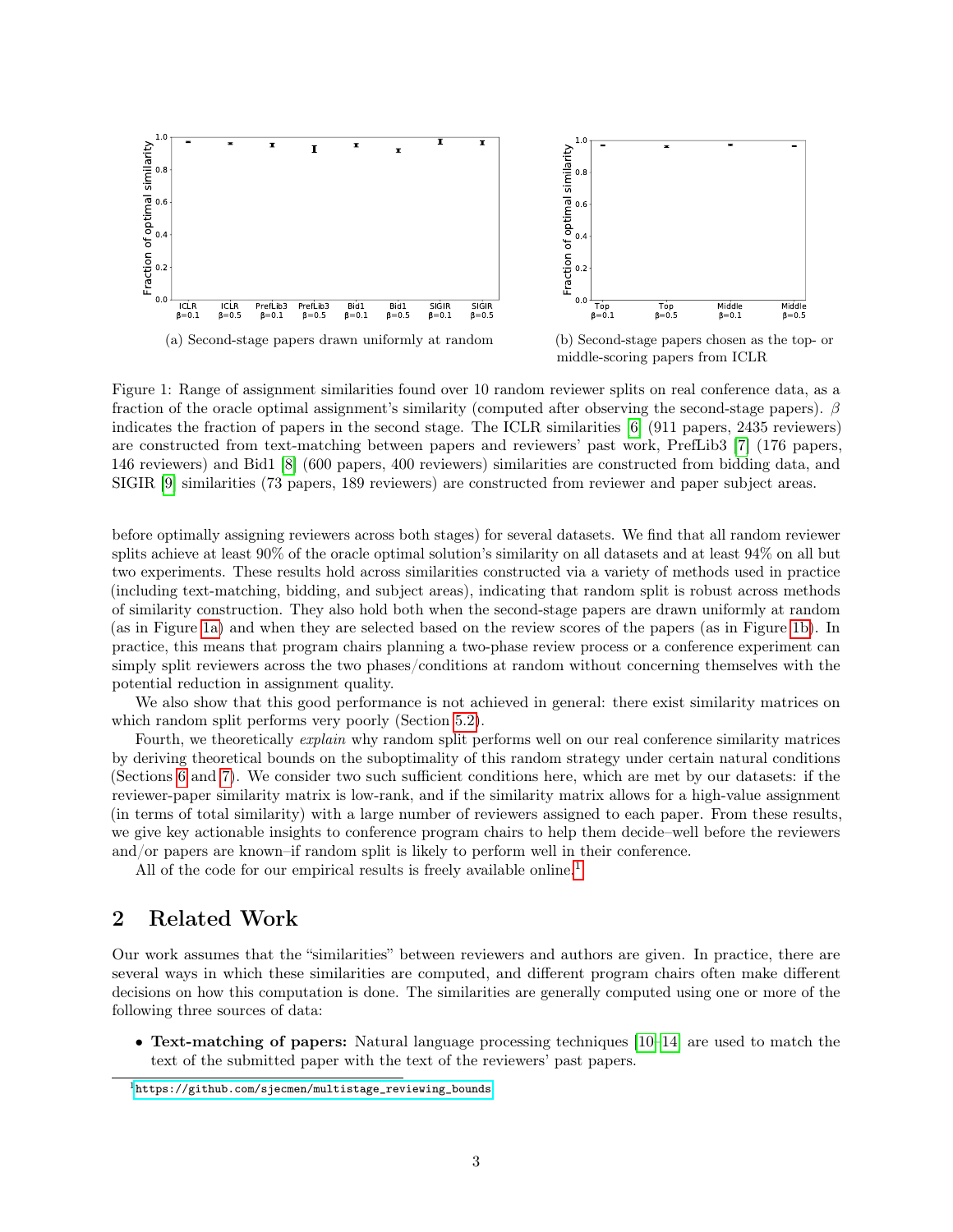- Subject areas: The program chairs create a list of subject areas relevant to the conference. Each reviewer selects a subset of these subject areas that are representative of their expertise, and each submitted paper is accompanied by the authors selecting the subject areas relevant to the paper.
- Bids: A number of conferences adopt a bidding system, where reviewers are shown a list of (some of) the papers that are submitted to the conference (and which do not conflict with them) and asked to indicate the papers which they are willing to review [\[8,](#page-12-7) [15,](#page-13-1) [16\]](#page-13-2).

If more than one such source of data is used by the conference, they are combined in a manner deemed suitable by the program chairs [\[3\]](#page-12-2). These computed similarities are then used to assign reviewers to papers. By far the most popular method of doing this assignment is to solve an optimization problem that maximizes the sum of the similarities of the assigned reviewer-paper pairs, subject to constraints on the reviewer and paper loads [\[14,](#page-13-0) [17–](#page-13-3)[21\]](#page-13-4). Given its widespread popularity, we analyze this sum-similarity objective in our paper.

That being said, there are other objectives that are also proposed for automated assignment using the similarities, such as the max-min fairness objective [\[22](#page-13-5)[–24\]](#page-13-6). A recent work [\[25\]](#page-13-7) proposes assignments via optimizing the sum similarity but with some randomness in order to prevent fraud in peer review. Another line of work [\[6,](#page-12-5)[26,](#page-13-8)[27\]](#page-13-9) proposes assigning reviewers to papers in a manner that a reviewer cannot influence the outcome of their own paper by manipulating the reviews they provide. Finally, in practice, the conference organizers may also additionally apply manual tweaks to the outputs of any such automated procedure.

At a high level, the problem we study in the two-phase setting shares several common characteristics with problems in online (stochastic) matching [\[28–](#page-13-10)[32\]](#page-14-0), often considered in the context of ride-sharing, kidney exchange, or internet advertising. Particularly related to our results is the line of research on two-stage stochastic matching [\[33](#page-14-1)[–37\]](#page-14-2), which generally focuses on providing algorithms with tight approximation ratios that hold for any (i.e., worst-case) problem instances. To the best of our knowledge, the specific stochastic matching problem we consider (which arises in the context of paper assignment for peer review) has not previously been studied. Additionally, in contrast to this line of work, we aim to provide and justify simple and practical solutions (such as choosing reviewers uniformly at random) based on data-dependent conditions likely to hold in real-world paper assignment instances.

The simplified version of our problem considered in Section [4](#page-5-0) can be seen as an instance of maximizing a submodular function subject to a cardinality constraint (see Appendix [C\)](#page-18-0). The paper [\[38\]](#page-14-3) gives an approximation algorithm achieving an approximation ratio of no greater than 0.5. However, this guarantee is very weak in the paper assignment setting since it can be trivially achieved by maximizing similarity in the first stage alone.

One motivation for our work is that of running controlled experiments in peer review. Controlled experiments pertaining to peer review are conducted in many different scientific fields [\[39–](#page-14-4)[43\]](#page-14-5), including several controlled experiments recently conducted in computer science [\[2,](#page-12-1) [5,](#page-12-4) [44,](#page-14-6) [45\]](#page-14-7). These experiments have also led to a relatively nascent line of work on careful design of experimental methods for peer review [\[46,](#page-14-8) [47\]](#page-14-9), and our work sheds some light in this direction in terms of trading off assignment quality with randomization in the assignment. Some other experiments in conferences [\[48–](#page-15-0)[50\]](#page-15-1) do not operate under controlled settings, but exploit certain changes in the conference policy such as a switch from single blind to double blind reviewing (i.e., natural experiments). Overall, experiments offer important insights into the peer review process; see [\[51\]](#page-15-2) for more discussion on challenges in peer review and some solutions.

# <span id="page-3-0"></span>3 Problem Formulation

In this section, we formally define the two-stage paper assignment problem. Given a set of n papers  $\mathcal{P} = [n]$ and a set of m reviewers  $\mathcal{R} = [m]$ , define  $S \in [0,1]^{m \times n}$  as the similarity scores between each reviewer and paper. An assignment of papers to reviewers is represented as a matrix  $A \in \{0,1\}^{m \times n}$ , where  $A_{rp} = 1$  if reviewer r is assigned to paper p and  $A_{rp} = 0$  otherwise. In the standard paper assignment problem, the objective is to find an assignment A of reviewers to papers such that the total similarity  $\sum_{r\in\mathcal{R},p\in\mathcal{P}} A_{rp}S_{rp}$ is maximized, subject to constraints that each paper is assigned exactly a certain load of reviewers, each reviewer is assigned to at most a certain load of papers, and any reviewer-paper pairs with a conflict of interest are not assigned [\[14,](#page-13-0) [18,](#page-13-11) [20,](#page-13-12) [24,](#page-13-6) [52\]](#page-15-3). In this work, we accommodate conflicts of interest by assuming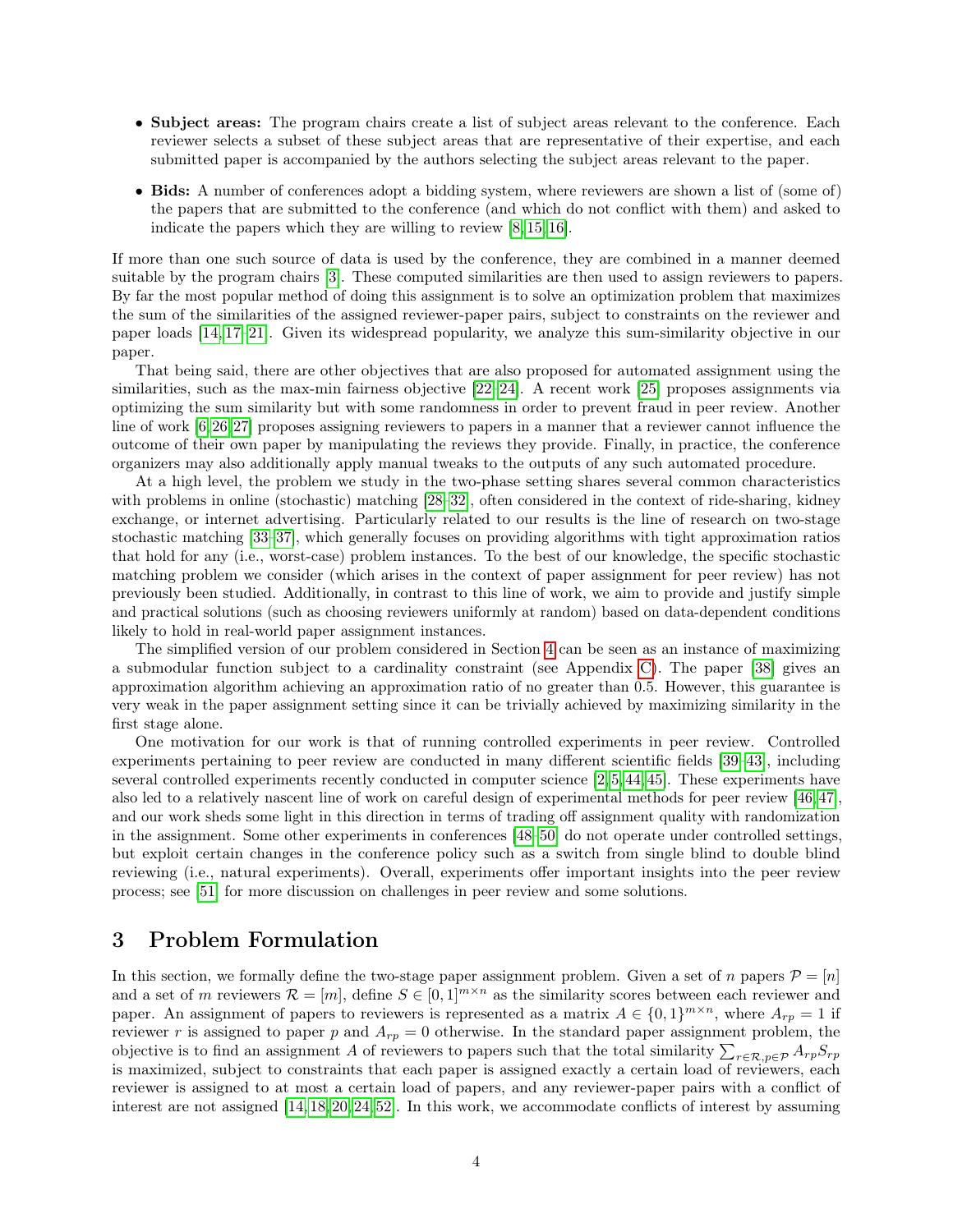the corresponding similarities are set to 0. This problem can be formulated as a min-cost flow problem or as a linear program, and can be efficiently solved.

In a two-stage assignment, all papers  $\mathcal P$  require a certain number of reviewers in the first stage and a subset of papers  $\mathcal{P}_2 \subseteq \mathcal{P}$  require additional review in the second stage. We assume that  $\mathcal{P}_2$  consists of a fixed fraction  $\beta$  of papers and is drawn uniformly at random from P. Specifically, for some  $\beta \in \{\frac{1}{n}, \ldots, \frac{n}{n}\},$ we assume that  $\mathcal{P}_2 \sim \mathcal{U}_{\beta n}(\mathcal{P})$ , the uniform distribution over all subsets of size  $\beta n$  of  $\mathcal{P}$ . In the two-phase setting, the fraction  $\beta$  itself can be viewed as a parameter that the program chairs set based on available reviewer resources, or it can be estimated from past editions of the conference. Our empirical results detailed in Section [5.1](#page-6-0) also cover the case where papers are chosen for the second phase based on their first-phase review scores. In the conference experiment design setting, the value of  $\beta$  and the uniform distribution of  $\mathcal{P}_2$  are both experiment design choices. The choice of a uniform distribution for  $\mathcal{P}_2$  is common, as in the NeurIPS 2014 and WSDM 2017 experiments. The question we analyze is: how should reviewers be assigned to papers across the two stages?

Before continuing further, we introduce some notation. For subsets  $\mathcal{R}' \subseteq \mathcal{R}$  and  $\mathcal{P}' \subseteq \mathcal{P}$ , desired paper load  $\ell_{pap} \in \mathbb{Z}_+$ , and maximum reviewer load  $\ell_{rev} \in \mathbb{Z}_+$ , define  $\mathcal{M}(\mathcal{R}', \mathcal{P}'; \ell_{rev}, \ell_{pap}) \subseteq \{0, 1\}^{m \times n}$  as the set of valid assignment matrices on  $\mathcal{R}'$  and  $\mathcal{P}'$ . Formally,  $A \in \mathcal{M}(\mathcal{R}', \mathcal{P}'; \ell_{rev}, \ell_{pap})$  if and only if  $\sum_{r \in \mathcal{R}'} A_{rp} = \ell_{pap}$ for all  $p \in \mathcal{P}'$ ,  $\sum_{p \in \mathcal{P}'} A_{rp} \leq \ell_{rev}$  for all  $r \in \mathcal{R}'$ , and  $A_{rp} = 0$  for all  $(r, p) \notin \mathcal{R}' \times \mathcal{P}'$ .

The two-stage paper assignment problem is to maximize the total similarity of the paper assignment across both stages. Without loss of generality, we instead consider the mean similarity so that later results will be easier to interpret. Fix a stage one paper load  $\ell_{pap}^{(1)}$ , a stage two paper load  $\ell_{pap}^{(2)}$ , and an overall reviewer load  $\ell_{rev}$  such that  $\ell_{pap}^{(1)} n + \ell_{pap}^{(2)} \beta n \leq \ell_{rev} m$  (i.e., the number of reviews required by papers is no greater than the number of reviews that can be supplied by reviewers). Given  $\mathcal{P}_2$ , the oracle optimal assignment has mean similarity

$$
Q^*(\mathcal{P}_2) = \max_{\substack{A \in \mathcal{M}(\mathcal{R}, \mathcal{P}; \ell_{rev}, \ell_{pap}^{(1)}) \\ B \in \mathcal{M}(\mathcal{R}, \mathcal{P}_2; \ell_{rev}, \ell_{pap}^{(2)})}} \frac{1}{\ell_{pap}^{(1)} n + \ell_{pap}^{(2)} \beta n} \left[ \sum_{r \in \mathcal{R}, p \in \mathcal{P}} A_{rp} S_{rp} + \sum_{r \in \mathcal{R}, p \in \mathcal{P}_2} B_{rp} S_{rp} \right]
$$
  
subject to 
$$
\sum_{p \in \mathcal{P}} A_{rp} + B_{rp} \leq \ell_{rev} \quad \forall r \in \mathcal{R}.
$$

The last constraint ensures that each reviewer's assignment across both stages does not exceed the maximum reviewer load. Just like the standard paper assignment problem, the oracle optimal assignment for a given  $P_2$  can be found efficiently. However, in both the two-phase and experiment design settings, this oracle optimal assignment is either unachievable or undesirable. In the two-phase setting, the set of papers  $\mathcal{P}_2$ requiring additional review is unknown until after the stage one assignment is chosen. Thus, the oracle optimal assignment cannot be computed beforehand. In the experiment design setting, the assignment of reviewers to conditions is commonly randomized in order to gain statistical power, as was done in the WSDM 2017 and NeurIPS 2014 experiments. Thus, a deterministic choice of assignment may not be desirable. Additionally, depending on the experiment setup, it may not be possible for a reviewer to review papers in both conditions. In what follows, we use this oracle optimal assignment value as an unachievable baseline for comparison.

We instead consider simple strategies for the two-stage assignment problem that choose a subset  $\mathcal{R}_2 \subseteq \mathcal{R}$ of reviewers to save for the second stage without observing  $P_2$ , leaving reviewers  $\mathcal{R}_1 = \mathcal{R} \setminus \mathcal{R}_2$  to be assigned to papers in the first stage. Unlike the oracle optimal assignment, such strategies are feasible to implement in both settings since they do not require knowledge of  $\mathcal{P}_2$ , do not split reviewer loads across conditions, and allow for a random choice of  $\mathcal{R}_2$ . The mean similarity of the optimal assignment when reviewers  $\mathcal{R}_2$  and papers  $\mathcal{P}_2$  are in the second stage is

$$
Q(\mathcal{R}_2, \mathcal{P}_2) = \frac{1}{\ell_{pap}^{(1)}n + \ell_{pap}^{(2)}\beta n} \left[ \max_{\substack{A \in \mathcal{M}(\mathcal{R} \setminus \mathcal{R}_2, \mathcal{P}; \\ \ell_{rev}, \ell_{pap}^{(1)})}} \sum_{r \in \mathcal{R} \setminus \mathcal{R}_2, p \in \mathcal{P}} A_{rp} S_{rp} + \max_{\substack{B \in \mathcal{M}(\mathcal{R}_2, \mathcal{P}_2; \\ \ell_{rev}, \ell_{pap}^{(2)})}} \sum_{r \in \mathcal{R}_2, p \in \mathcal{P}_2} B_{rp} S_{rp} \right].
$$

We require that  $\ell_{rev} |R_2| \geq \ell_{pap}^{(2)} \beta n$  and  $\ell_{rev}(m - |R_2|) \geq \ell_{pap}^{(1)} n$  for feasibility in both stages. Given  $\mathcal{R}_1, \mathcal{R}_2$ , and  $P_2$ , the optimal paper assignment in each stage can be efficiently computed using standard methods. Thus, the the difficulty of the problem lies entirely in choosing  $\mathcal{R}_2$ .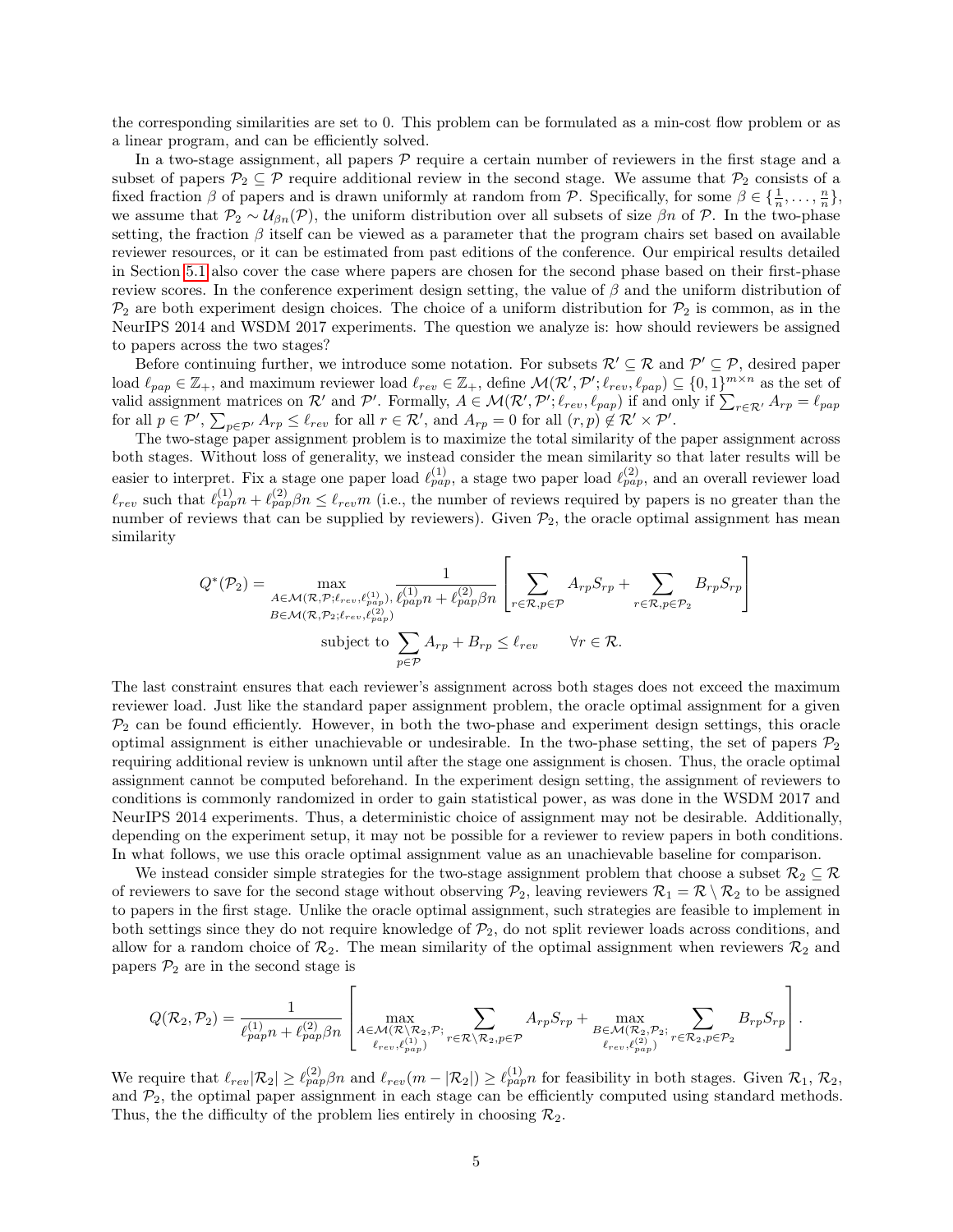The expected mean similarity of the optimal assignment when saving reviewers  $\mathcal{R}_2$  for the second stage is

$$
f(\mathcal{R}_2) = \mathbb{E}_{\mathcal{P}_2 \sim \mathcal{U}_{\beta n}(\mathcal{P})} \left[ Q(\mathcal{R}_2, \mathcal{P}_2) \right].
$$

We can also evaluate the *suboptimality* of  $\mathcal{R}_2$  as compared to the oracle optimal assignment as

$$
Q^*(P_2) - Q(\mathcal{R}_2, P_2)
$$
, where  $P_2 \sim \mathcal{U}_{\beta n}(\mathcal{P})$ .

Note that  $Q^*$  and  $Q$  are bounded in [0,1], so that both f and the suboptimality are also bounded in [0,1].

In our theoretical analysis, for simplicity, we assume that  $\ell_{rev} = \ell_{pap}^{(1)} = \ell_{pap}^{(2)} = 1$ , leaving this implicit in f, Q, and Q<sup>\*</sup> throughout the paper. We also assume  $m = (1 + \beta)n$  in our analysis unless specified otherwise, so that  $|\mathcal{R}_2| = \beta n$ . The intuition behind our results carries over to the cases of general loads and excess reviewers, which are covered by our empirical results in Section [5.1.](#page-6-0) All asymptotic bounds are given as  $n$ grows.

### <span id="page-5-0"></span>4 Hardness

In the two-phase setting, the oracle optimal assignment is unachievable because  $\mathcal{R}_2$  must be chosen before observing  $P_2$ . Therefore, conferences must choose  $\mathcal{R}_2$  to maximize f, the expected mean similarity of the assignment across both stages. In this section, we demonstrate that maximizing a variant of  $f$  is NP-hard, indicating that it is unlikely that  $f$  can be optimized efficiently.

First, note that evaluating  $f(\mathcal{R}_2)$  requires computing an expectation over the draw of  $\mathcal{P}_2$ , which naively requires evaluating a sum over the optimal assignment value for  $\binom{n}{\beta n}$  possible choices of  $\mathcal{P}_2$ . This number is exponential in the input size, so an efficient algorithm for this problem would have to either optimize f without evaluating it or compute this expectation without computing the optimal assignment for each possible  $\mathcal{P}_2$ .

Instead of attempting to optimize  $f$  exactly, a standard approach from two-stage stochastic optimization is to simplify the problem by sampling as follows [\[53,](#page-15-4)[54\]](#page-15-5). First, take some fixed number of samples  $\mathcal{P}_2^{(1)}, \ldots, \mathcal{P}_2^{(K)}$ from  $\mathcal{U}_{\beta n}(\mathcal{P})$ . Then, rather than optimizing an average over all  $\mathcal{P}_2$  in the support of  $\mathcal{U}_{\beta n}(\mathcal{P})$ , choose  $\mathcal{R}_2$  to optimize an average over only all sampled sets:

$$
\overline{f}(\mathcal{R}_2) = \frac{1}{K} \sum_{i=1}^K Q(\mathcal{R}_2, \mathcal{P}_2^{(i)}).
$$

This is a natural simplification of the two-stage paper assignment problem, because the sum in the objective is now taken over only a constant  $K$  subsets rather than an exponential number. However, this problem is still not efficiently solvable, as the following theorem shows.

### <span id="page-5-1"></span>**Theorem 1.** It is NP-hard to find  $\mathcal{R}_2 \subseteq \mathcal{R}$  such that  $\overline{f}(\mathcal{R}_2)$  is maximized, even when  $K = 3$ .

Proof sketch. We reduce from 3-Dimensional Matching [\[55\]](#page-15-6), which asks if there exists a way to select k tuples from a set  $T \subseteq X \times Y \times Z$  where  $|X| = |Y| = |Z| = k$  such that all elements of X, Y, and Z are selected exactly once. We construct 3 samples of second-stage papers corresponding to X, Y , and Z respectively, and construct reviewers corresponding to elements of T. These reviewers have 1 similarity with the papers in their tuple, and 0 similarity with all other papers. Thus, checking if there exists a choice of  $\mathcal{R}_2$  which gives full expected similarity in the second stage would require solving 3-Dimensional Matching. We add additional reviewers and papers to ensure that this choice of  $\mathcal{R}_2$  is optimal over both stages.  $\Box$ 

The full proof is presented in Appendix [D.1.](#page-19-0)

Since it is NP-hard to find the optimal  $\mathcal{R}_2$  even when estimating the objective by sampling three random choices of  $\mathcal{P}_2$ , this suggests that the original objective f may be hard to optimize efficiently. Therefore, in the two-phase assignment setting, we instead look for efficient approximation algorithms.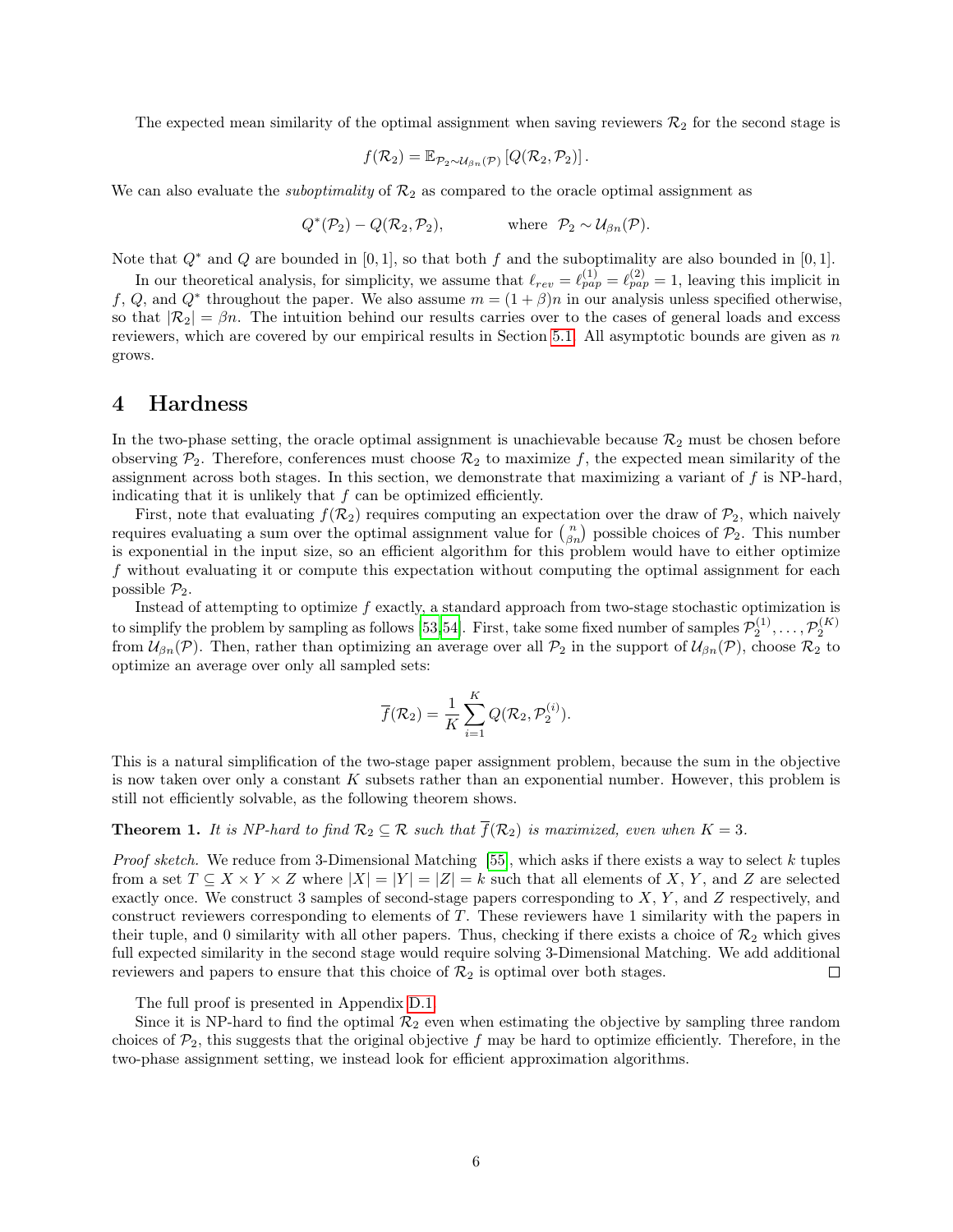## 5 Our Approach: Random Split

Our proposed approach for finding a two-stage assignment is extremely simple: choose  $\mathcal{R}_2$  uniformly at random (i.e.,  $\mathcal{R}_2 \sim \mathcal{U}_{\beta n}(\mathcal{R})$ ). We refer to this as a "random split" of reviewers into the two review stages.

In the two-phase setting, random split is an efficient approximation algorithm for the problem of optimizing f, which is likely difficult (as shown in Section [4\)](#page-5-0). Because random split does not execute f, it produces a two-stage paper assignment without needing to estimate  $f$  by sampling.

In the conference experiment design setting, our proposed random-split strategy corresponds to a uniform random choice of reviewers for the experimental condition. Recall that in this setting, assigning reviewers to conditions uniformly at random is already a common experimental setup. The performance of random split on f therefore indicates how well this common setup performs in terms of the expected assignment similarity.

In our theoretical results, we often refer to the *suboptimality of random split*, defined as the suboptimality of  $\mathcal{R}_2$  chosen via random split when  $\mathcal{P}_2$  is chosen uniformly at random:

$$
Q^*(\mathcal{P}_2) - Q(\mathcal{R}_2, \mathcal{P}_2), \qquad \text{where } \mathcal{P}_2 \sim \mathcal{U}_{\beta n}(\mathcal{P}), \mathcal{R}_2 \sim \mathcal{U}_{\beta n}(\mathcal{R}). \tag{1}
$$

Recall from Section [3](#page-3-0) that  $Q^*(\mathcal{P}_2)$  is the mean similarity of the oracle optimal assignment given second-stage papers  $\mathcal{P}_2$  and that  $\mathcal{Q}(\mathcal{R}_2,\mathcal{P}_2)$  is the mean similarity of the optimal assignment given second-stage reviewers and papers  $\mathcal{R}_2,\mathcal{P}_2$ . Additionally, many of our results evaluate the expected mean similarity under random split:

<span id="page-6-1"></span>
$$
\mathbb{E}_{\mathcal{R}_2 \sim \mathcal{U}_{\beta n}(\mathcal{R})} \left[ f(\mathcal{R}_2) \right] = \mathbb{E}_{\mathcal{R}_2 \sim \mathcal{U}_{\beta n}(\mathcal{R}), \mathcal{P}_2 \sim \mathcal{U}_{\beta n}(\mathcal{P})} \left[ Q(\mathcal{R}_2, \mathcal{P}_2) \right].
$$

In the following subsections, we first elaborate on the good performance random split displays empirically before showing that there exist cases where random split performs very poorly.

#### <span id="page-6-0"></span>5.1 Empirical Performance

As introduced earlier in Figure [1,](#page-2-0) random split performs very well in practice on four real conference similarity matrices. The first is a similarity matrix recreated using text-matching on ICLR 2018 data [\[6\]](#page-12-5). The second is constructed using reviewer bid data for an AI conference (conference 3) from PrefLib dataset MD-00002 [\[7\]](#page-12-6). The third (denoted Bid1) is a sample of the bidding data from a major computer science conference [\[8\]](#page-12-7). In both of these bidding datasets, we transformed "yes," "maybe," and "no response" bids into similarities of 1, 0.5, and 0.25 respectively, as is often done in practice [\[3\]](#page-12-2). The fourth similarity matrix is constructed from the subject areas of ACM SIGIR 2007 papers and the subject areas of the past work of their authors (assumed to be the reviewers) [\[9\]](#page-12-8); we set the similarity between each reviewer and paper to be equal to the number of matching subject areas out of the 25 total, normalized so that each entry of the matrix is in [0, 1]. In Appendix [A,](#page-16-0) we present further empirical results including additional datasets. In Appendix [B,](#page-17-0) we present additional empirical results particularly relevant to the conference experiment design setting.

We run several experiments, each corresponding to a choice of dataset and  $\beta$ . Each experiment consists of 10 trials, where in each trial we sample a random reviewer split and a set of second-stage papers. We then present the range of assignment values achieved across the trials as percentages of the oracle optimal assignments for each trial. The oracle optimal assignment for a trial is found by choosing the optimal assignment of reviewers across both stages after observing  $P_2$ . We set paper loads of 2 in each stage (as done in AAAI 2021), and limit reviewer loads to be at most 6 (a realistic reviewer load [\[3\]](#page-12-2)). Since these datasets have excess reviewers, we choose  $\mathcal{R}_2$  to have size  $\frac{\beta}{1+\beta}m$  so that the proportions of reviewers and papers in the second stage are equal.

In Figure [1a,](#page-2-0)  $P_2$  is drawn uniformly at random in each trial (as in the problem formulation). We see that all trials of random split achieve at least 90% of the oracle optimal solution's similarity on all datasets, with all trials on all but two experiments achieving at least 94%. We see additionally that the randomness of the reviewer choice does not cause much variance in the value of the assignment, as there is at most a 5% difference between the minimum and maximum similarity (as a percentage of oracle optimal) for each experiment. Note that this is true despite the fact that the similarity matrices of the different datasets are constructed in several different ways, indicating that random split is robust across methods of similarity construction.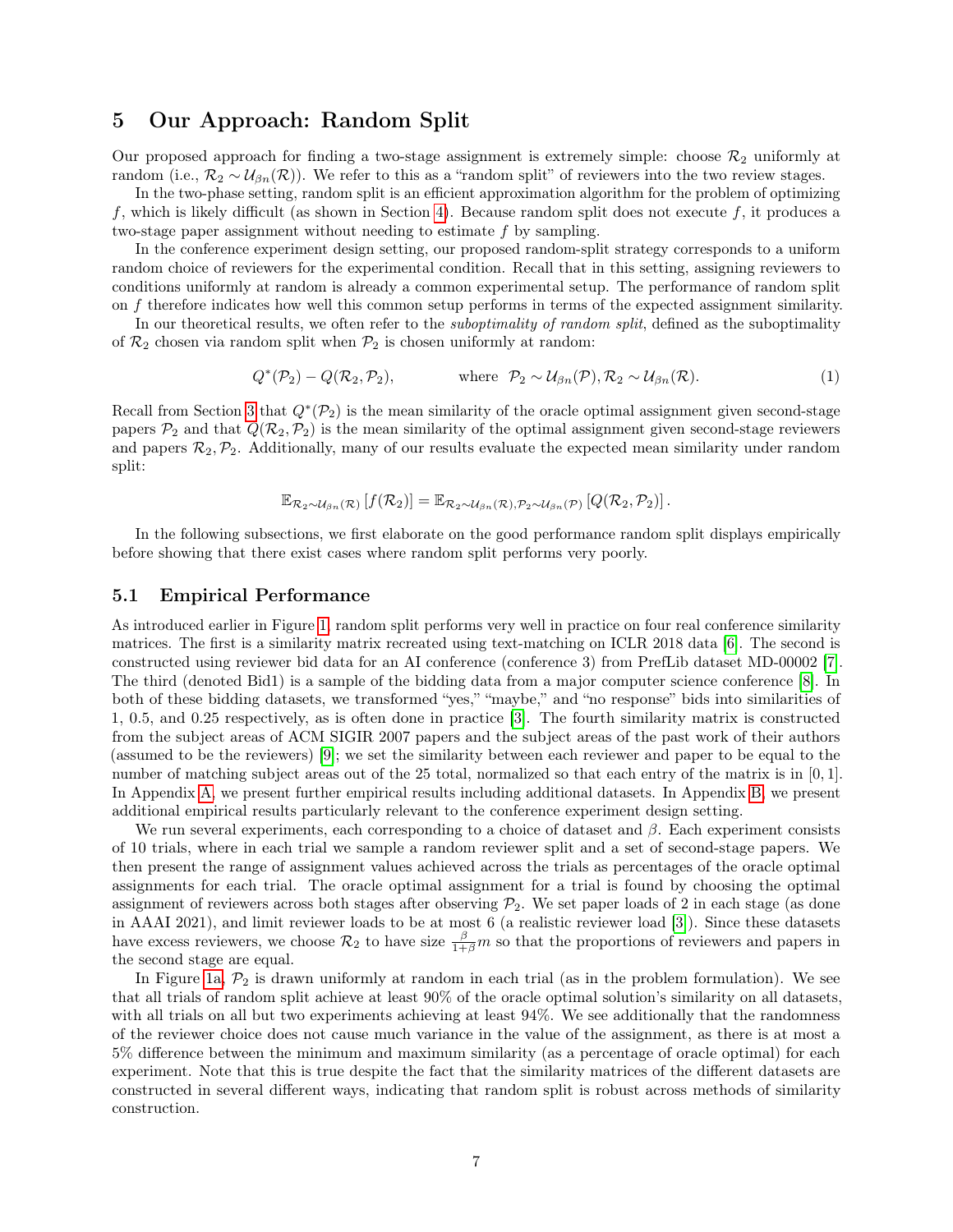In Figure [1b,](#page-2-0)  $P_2$  is chosen as a fixed set for all trials based on the actual review scores received by the papers at ICLR 2018 [\[56\]](#page-15-7) (as review scores were not available for other datasets). We run trials where either the top-scoring papers or the messy-middle papers are given additional reviews. Since about 37% of papers were accepted, we define the messy middle as the range of  $\frac{\beta}{1+\beta}m$  papers centered on the 63rd-percentile paper when ordered by score. These are sets of papers that a conference may potentially want to assign additional reviewers to. In all cases, random split shows consistently good performance, similar to when  $P_2$  was drawn uniformly at random. All trials achieve at least 95% of the oracle optimal similarity, with at most a 2% difference between the minimum and maximum for each experiment. This suggests that the good performance of random reviewer split naturally holds in these practical cases.

#### <span id="page-7-0"></span>5.2 A Counterexample

The good results random split shows in practice may be somewhat surprising because random split does not perform well in all settings. The following theorem shows that for any  $\beta$ , there exist instances of the two-stage paper assignment problem where the suboptimality of random split [\(1\)](#page-6-1) is  $\Omega(1)$  in expectation.

<span id="page-7-2"></span>**Theorem 2.** For any constant  $\beta \in [0,1]$ , there exists n<sub>0</sub> such that for all  $n \geq n_0$  where  $\beta n \in \mathbb{Z}_+$ , there exist instances of the two-stage paper assignment problem where the suboptimality of random split is at least  $\frac{\beta^4}{(1+\beta)^4}$  $(1+\beta)^3$ in expectation.

*Proof sketch.* Consider  $\beta = 1$ . We construct a similarity matrix where every reviewer has similarity 1 with only 1 paper, and all papers have similarity 1 with only 2 reviewers. The optimal reviewer split puts the two good reviewers for each paper in separate stages and always achieves a mean similarity of 1. Random split puts both good reviewers in the same stage with at least constant probability for each paper, giving a  $constant$  mean similarity  $< 1$ .  $\Box$ 

The full proof is presented in Appendix [D.2.](#page-20-0)

Note that the above lower bound on the objective value of random split holds even in the easy case of  $\beta = 1$ , where the problem could be solved simply through standard paper assignment methods. This case is particularly relevant in the conference experiment setting, where all papers are commonly reviewed under both conditions (as in the WSDM 2017 experiment).

Although the above lower bound demonstrates that random split cannot hope to do well in general, the constructed example is unrealistic for real conferences. However, program chairs may understandably want some guarantee that a random reviewer split will work well for their conference before deciding to use it. Ideally, this guarantee should be given before the precise similarity matrix for the conference is known, since the similarities may not be known in full until late in the planning process.

In the following sections, we provide such guarantees, thereby showing that the good performance of random split is not just an artifact of our specific datasets. We focus our attention on two sufficient conditions on the similarity matrix under which we show random split performs well. These conditions are natural for real similarity matrices, implying that random split will perform well for many real conferences, whether in the context of a two-phase review process or a conference experiment. Using these conditions, we provide actionable insights to program chairs based on simple properties of their conference's similarities that they may have intuition about. These insights are designed to be useful well before the full paper and reviewer sets are known.

## <span id="page-7-1"></span>6 Condition 1: Low-Rank Similarity Matrix

The first condition we consider is that the similarity matrix  $S$  has low rank  $k$ . This condition naturally arises in practice when reviewer-paper similarities are calculated from the number of subject area agreements between reviewers and papers; in such cases, the rank is no greater than the number of subject areas. For example, the SIGIR similarity matrix used in Figure [1](#page-2-0) is constructed in this way and thus has rank no greater than 25 (the number of subject areas). In this section, we provide asymptotic upper and lower bounds on the suboptimality of random split for constant-rank similarity matrices.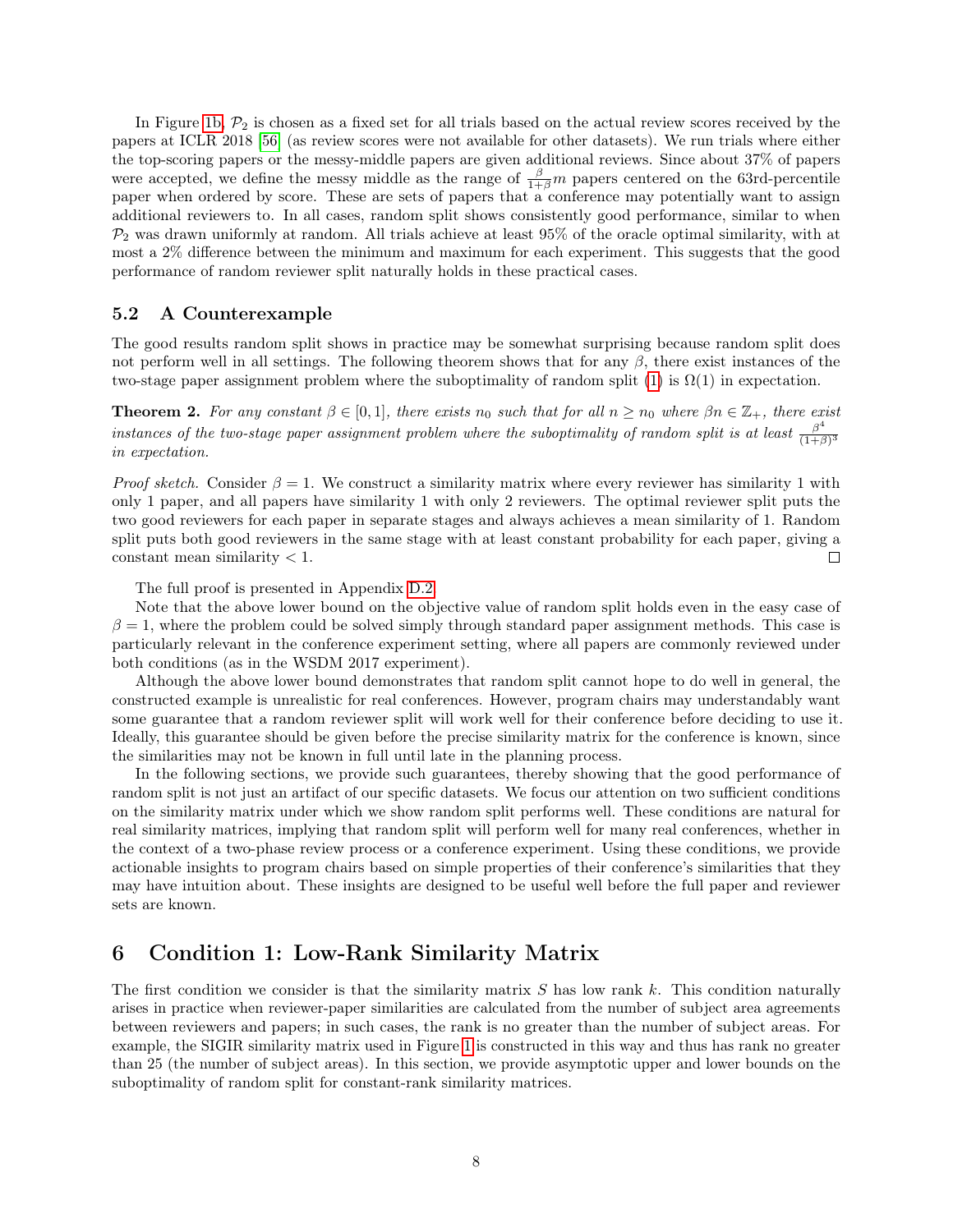#### 6.1 Theoretical Bounds

We first provide an upper bound on the suboptimality of random split  $(1)$ . This shows that random reviewer splits perform well on constant-rank similarity matrices, including the SIGIR similarity matrix examined earlier. More precisely, the following theorem shows that if the similarity matrix  $S$  has constant rank  $k$ , the suboptimality of random split is at most  $\widetilde{O}(n^{-\frac{1}{2}})$  when  $k = 1$ ,  $\widetilde{O}(n^{-\frac{1}{2}+o(1)})$  when  $k = 2$ , and  $\widetilde{O}(n^{-\frac{1}{k}+o(1)})$ when  $k \geq 3$  with high probability.

<span id="page-8-0"></span>**Theorem 3.** Consider any constants  $\beta \in [0,1]$  and  $k \in \mathbb{Z}_+$ . There exists  $n_0$  and constants  $C, \eta$  such that, for any  $n \geq n_0$  where  $\beta n \in \mathbb{Z}_+$  and for any similarity matrix  $S \in [0,1]^{(1+\beta)n \times n}$  of rank k, the suboptimality of random split is at most:

- $C(\log n)^{\eta} n^{-\frac{1}{2}}$  if  $k = 1$
- $C(\log n)^{\eta}n^{-\frac{1}{2}+\frac{1}{\log \log n}}$  if  $k=2$
- $\bullet \ C(\log n)^{\eta}n^{-\frac{1}{k}+\frac{1}{\log\log n}} \ \ if \ k \geq 3$

with probability at least  $1 - \frac{1}{n}$  (where  $\log$  indicates the base-2 logarithm).

*Proof sketch.* By Lemma 4 of [\[57\]](#page-15-8), a rank k similarity matrix  $S \in [0,1]^{m \times n}$  can be factored into vectors  $u_r \in \mathbb{R}^k$  for each  $r \in \mathcal{R}$  and  $v_p \in \mathbb{R}^k$  for each  $p \in \mathcal{P}$  such that  $S_{rp} = \langle u_r, v_p \rangle$ ,  $||u_r||_2 \leq k^{1/4}$ , and  $||v_p||_2 \leq k^{1/4}$ . We cover the k-dimensional ball containing all paper vectors with smaller cells, and consider a reviewer to be in one of these cells if the oracle optimal assignment (given  $\mathcal{P}_2$ ) assigns it to a paper in that cell. Using a concentration inequality on the number of reviewers and papers in each cell in each stage, we can upper bound the number of reviewers that we cannot match to papers within the same cell. We then increase the size of the cells and attempt to match the remaining reviewers in this way, continuing until all reviewers are matched. We upper bound the suboptimality of the resulting assignment by the L2 distance between a reviewer's assigned paper and the paper they are assigned by the oracle optimal assignment. П

The constants C and  $\eta$  may depend on k, which is itself assumed to be constant. The full proof is presented in Appendix [D.3.](#page-20-1)

For constant-rank similarity matrices, the suboptimality diminishes as  $n$  grows, unlike when the rank of the similarity matrix is unrestricted. Conceptually, our proof technique of finding a minimum-distance matching between two samples of points resembles the optimal transport problem solved when finding the Wasserstein distance between a probability distribution and its empirical measure. Thus, our upper bounds nearly match those found in the literature on the expected empirical 1-Wasserstein distance for continuous measures (see [\[58\]](#page-15-9) and references therein).

We now complement the above upper bound with lower bounds on the suboptimality of random split [\(1\)](#page-6-1) for constant rank similarity matrices. The following theorem shows that, for similarity matrices of constant rank k, the suboptimality of random split is  $\Omega(n^{-1/2})$  in expectation and  $\Omega(n^{-2/k})$  with high probability.

<span id="page-8-1"></span>**Theorem 4.** Suppose  $\beta = 1$ . For any constant  $k \in \mathbb{Z}_+$ , there exists  $n_0$  and constants  $C, \zeta$  such that for all  $n \geq n_0$ :

- (a) There exist instances of the two-stage paper assignment problem with similarity matrices  $S \in [0,1]^{2n \times n}$ of rank k such that the suboptimality of random split is at least  $Cn^{-1/2}$  in expectation.
- (b) There exist instances of the two-stage paper assignment problem with similarity matrices  $S \in [0,1]^{2n \times n}$ of rank k such that the suboptimality of random split is at least  $Cn^{-2/k}$  with probability  $1 - \zeta e^{-n/10}$ .

*Proof sketch.* (a) We construct k groups of reviewers and papers, where all reviewers and papers in the same group have similarity 1 with each other and similarity 0 with all other reviewers/papers. The first group contains  $\frac{n}{2}$  papers and n reviewers. The optimal reviewer split puts half of each group's reviewers in each stage and assigns all reviewers to papers with similarity 1. By an anti-concentration inequality, with constant stage and assigns an reviewers to papers with similarity 1. By an anti-concentration mequanty, with constant probability, at least  $\Omega(\sqrt{n})$  reviewers in the first group cannot be assigned to a paper in their group under random split.

(b) We construct a vector in  $\mathbb{R}^k$  for each reviewer and each paper and set the similarity between that reviewer and that paper to be the inner product of their corresponding vectors. We place one paper vector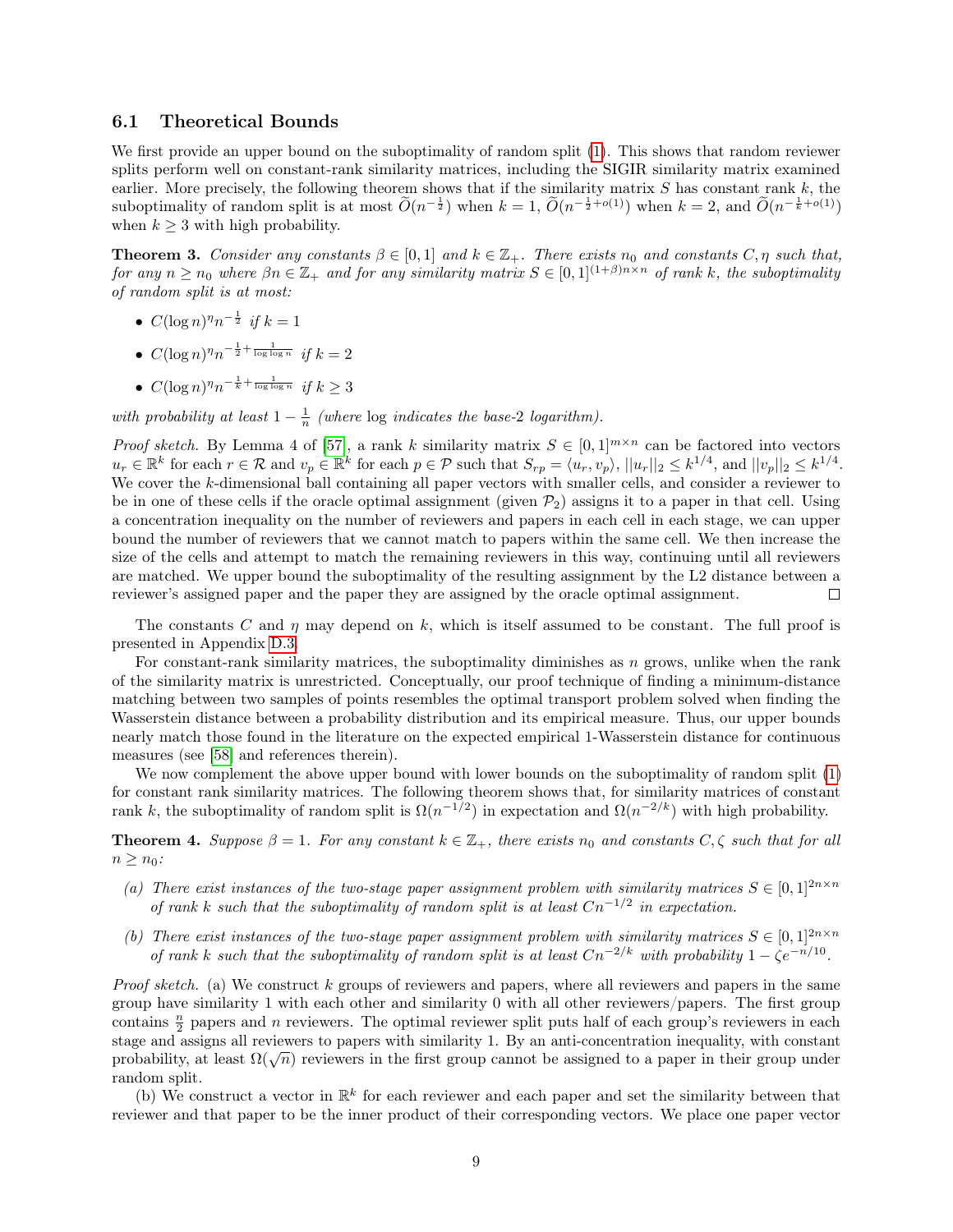√  $\overline{k}|^k$ . The resulting and two reviewer vectors at each point in an evenly-spaced grid throughout the cube  $[0, 1/$ similarity matrix has rank k. The optimal assignment assigns the two reviewers at each point to the paper at that point. With high probability, random split places  $\Omega(n)$  pairs of reviewer vectors into the same stage. One of each of these reviewer pairs must be assigned to a paper at a different point, which is at least  $\Omega(n^{-1/k})$ away in L2 distance. The suboptimality of the resulting assignment can be written in terms of the total squared L2 distance between each reviewer and their assigned paper, giving the stated bound. П

The constants C and  $\zeta$  may depend on k, which is itself assumed to be constant. The full proof is presented in Appendix [D.4.](#page-23-0)

#### 6.2 Interpretation of Results

As discussed earlier in this section, certain methods of constructing similarities (such as counting subject area agreements) may inherently lead to low-rank similarity matrices. If a conference is using such a method, the results in this section provide guarantees to the program chairs that random split will perform well, particularly if the rank of the matrix is low compared to the number of papers and reviewers. Alternatively, program chairs may be able to estimate that their reviewers and papers can be grouped into a small number of communities with little variation within them, in which case the similarity matrix may also be low rank.

# <span id="page-9-0"></span>7 Condition 2: High-Value, Large-Load Assignment

A natural condition on the similarity matrix to consider is that each paper has a large number  $\mu$  of reviewers with high similarity for that paper. It turns out that this condition is insufficient for guaranteeing good performance of random split, since the same group of  $\mu$  reviewers could have high similarity with all papers, thus satisfying this condition without changing the assignment value by much (since we can only assign these reviewers to a few papers). In this section, we consider a condition on the similarity matrix that is similar in spirit: the existence of a high-value assignment (in terms of total similarity) on the full reviewer and paper sets where each paper is assigned a large number  $(1 + \beta)\mu$  of reviewers. Our proposed condition handles the issue with the naive "large number of reviewers" condition by requiring that the high-value reviewers for each paper can all be simultaneously assigned.

In the following subsections, we first provide theoretical guarantees about the performance of random split under this condition. We then demonstrate that this condition helps to explain the good performance of random split on the real similarity matrices presented earlier.

### 7.1 Theoretical Bounds

The first result of this section gives a lower bound on the expected value of random split in terms of the value of a single, large-load assignment. All results in this section still hold if there are excess reviewers (i.e., if  $m \geq (1+\beta)n$  and  $\mathcal{R}_2 \sim \mathcal{U}_{\frac{\beta}{1+\beta}m}(\mathcal{R})$ ).

<span id="page-9-1"></span>**Theorem 5.** Consider any  $\mu \in [10,000]$  and  $\beta \in \{\frac{1}{100},\ldots,\frac{100}{100}\}$  such that  $\beta\mu \in \mathbb{Z}_+$ . If there exists an assignment  $A^{(\mu)} \in \mathcal{M}(\mathcal{R}, \mathcal{P}; \mu, (1+\beta)\mu)$  with mean similarity  $s^{(\mu)}$ , choosing  $\mathcal{R}_2$  via random split gives that

$$
\mathbb{E}_{\mathcal{R}_2}[f(\mathcal{R}_2)] \ge s^{(\mu)} \left[1 - \sqrt{\frac{\beta}{2\pi(1+\beta)^2\mu}} \left(2\sqrt{\frac{1}{1+\beta}} + \sqrt{1-\beta}\right)\right].
$$

A similar bound holds when  $\beta\mu$  is not integral, with some additional small terms due to rounding.

*Proof sketch.* We construct assignments with paper and reviewer loads of at most  $\mu$  in stage one and at most βμ in stage two using the reviewer-paper pairs assigned by  $A<sup>(μ)</sup>$ . We drop any extra assignments at random so that no reviewers and papers are overloaded, and assume any pairs that must be assigned from outside of  $A^{(\mu)}$  have similarity 0. From within each of these larger assignments, we can find an assignment with paper and reviewer loads of 1 with at least the same mean similarity. The expected mean similarity of these assignments can be written as the expectation of a function of binomial random variables. Approximating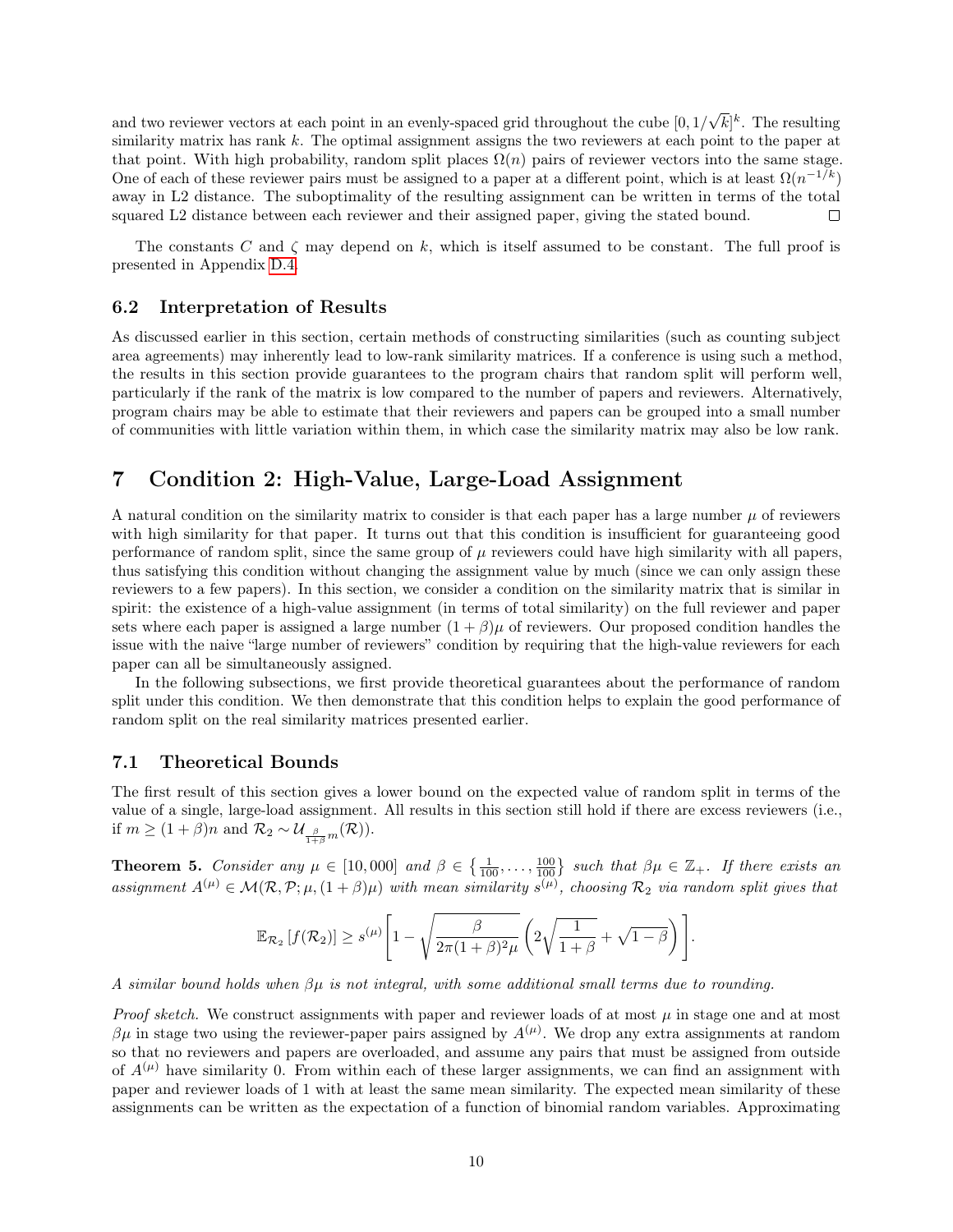these by normal random variables and checking via simulation that this is in fact a lower bound for the stated values of  $\beta$  and  $\mu$ , we get the stated bound.  $\Box$ 

The more general version of the bound and the full proof are stated in Appendix [D.5.](#page-25-0)

The above bound works well when the reviewer-paper pairs in the large-load assignment are all nearly equally valuable. However, it cannot take advantage of the fact that certain reviewers may be extremely valuable for a certain paper and can be prioritized for assignment to that paper when possible. The next result uses additional information about the value of an assignment with smaller loads, along with a large-load assignment disjoint from the small assignment, to make use of these highly valuable reviewer-paper pairs in the case where  $\beta = 1$ . Recall from Section [5.2](#page-7-0) that  $\beta = 1$  is still not an easy case for random split in general and is particularly relevant for the conference experiment setting.

<span id="page-10-0"></span>**Theorem 6.** Suppose  $\beta = 1$ , and consider any  $\mu \in [10,000]$  such that  $\frac{\mu}{4} \in \mathbb{Z}_+$ . Suppose there exists an assignment  $A^{(1)} \in \mathcal{M}(\mathcal{R}, \mathcal{P}; 1, 2)$  with mean similarity  $s^{(1)}$ . Suppose there also exists an assignment  $A^{(\mu)} \in \mathcal{M}(\mathcal{R}, \mathcal{P}; \mu, 2\mu)$  with mean similarity  $s^{(\mu)}$  that does not contain any of the pairs assigned in  $A^{(1)}$ . Then, choosing  $\mathcal{R}_2$  via random split gives that

$$
\mathbb{E}_{\mathcal{R}_2}\left[f(\mathcal{R}_2)\right] \ge \frac{3}{4}s^{(1)} + \left(1 - \frac{1.44}{\sqrt{\mu}}\right)\frac{1}{4}s^{(\mu)}.
$$

A similar bound holds when  $\frac{\mu}{4}$  is not integral, with some additional small terms due to rounding.

*Proof sketch.* We first attempt to assign as many pairs as possible from within  $A^{(1)}$ ; in expectation we can assign  $\frac{3}{4}$  of them. Among the remaining reviewers and papers, we attempt to construct assignments with assign  $_4$  of them. This is paper and reviewer loads of  $\frac{\mu}{4}$  in both stages from within the reviewer-paper pairs assigned by  $A^{(\mu)}$ . This is done in a similar way as in Theorem [5.](#page-9-1)  $\Box$ 

The more general version of the bound and the full proof are stated in Appendix [D.6.](#page-30-0)

If we consider  $A^{(1)}$  as the optimal assignment and assume that  $\mu$  is divisible by 4, we get an approximation ratio (between the random split assignment and oracle optimal assignment's similarities) of  $\frac{3}{4} + \frac{\gamma_{\mu}}{4} \left(1 - \frac{1.44}{\sqrt{\mu}}\right)$ where  $\gamma_{\mu} = \frac{s^{(\mu)}}{s^{(1)}}$  $s^{(\mu)}(s^{(\mu)})$ . With  $\mu = 8$ , we achieve an approximation ratio of at least  $\frac{3}{4} + \frac{\gamma_8}{8}$ . Additionally, if  $\gamma_{\mu} \to 1$ as n grows for any  $\mu = \omega(1)$  $\mu = \omega(1)$ , the suboptimality of random split (1) approaches 0. For example, this means that the suboptimality of random split approaches  $0$  as  $n$  grows if the mean similarity of an assignment with paper loads of  $\log n$  improves faster than the mean similarity of the optimal assignment.

#### <span id="page-10-1"></span>7.2 Empirical Evaluation

We now show the performance of these bounds on our real conference datasets in order to evaluate the extent to which they explain the good performance of random split. We use three of the conference datasets introduced earlier with  $\beta = 1$ . In Appendix [A,](#page-16-0) we evaluate the bounds on additional datasets (including the SIGIR dataset). On PrefLib3 and Bid1, the problem is infeasible with paper and reviewer load constraints of 1 since  $m < 2n$ , so we modify the datasets by splitting each reviewer into 3 copies as follows. For each paper, we arbitrarily give one of the copies the same similarity as the original reviewer and give the other copies similarity 0. In this way, the similarity of the optimal assignment on this modified dataset is no greater than the similarity of the optimal assignment on the original dataset.

In Figure [2,](#page-11-0) we vary the value of the parameter  $\mu$  (indicating the loads of the assignment  $A^{(\mu)}$ ) and show the bounds of Theorem [5](#page-9-1) and Theorem [6](#page-10-0) as compared to the estimated expected value of random split. The estimated expected value is averaged over 10 trials with the standard error of the mean shaded, although it is sometimes not visible because it is small. We see that on these datasets, the bound of Theorem [5](#page-9-1) performs best for low values of  $\mu$  and not very well for higher values, likely due to the presence of a few "star" reviewers for each paper which hold a lot of the value. By making use of extra information about the values of these reviewers, the bound of Theorem [6](#page-10-0) achieves a high fraction of the actual random split value. Although this bound is maximized at large values of  $\mu$  on these datasets, it is close to its maximum even with reasonably low values of  $\mu$ . For example, on ICLR, the lower bound achieves 86% of the estimated expected value of random split with  $\mu = 8$ . This indicates the good performance of random split is explained well by the presence of just a few good reviewers per paper that can be simultaneously assigned.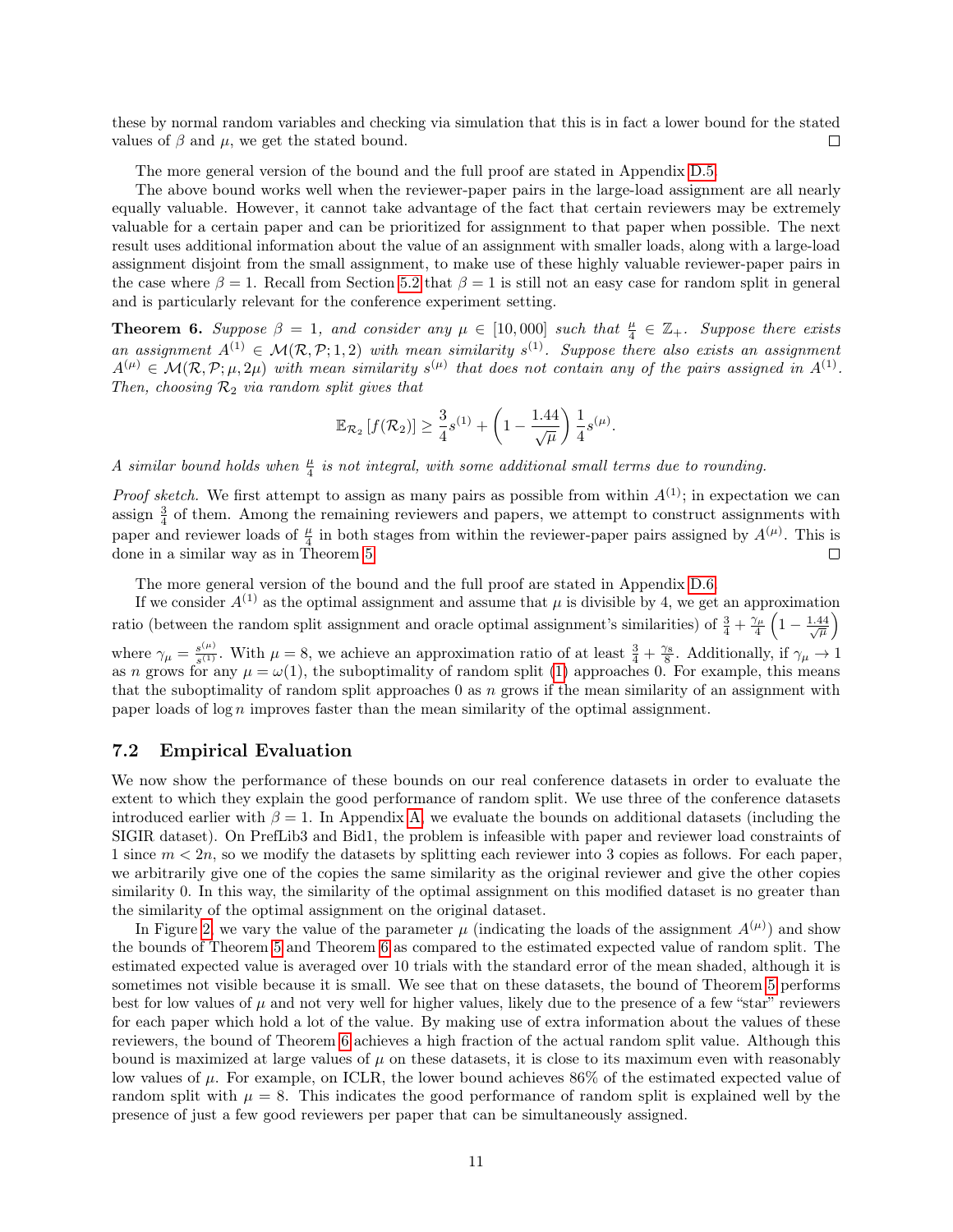<span id="page-11-0"></span>

we vary the parameter  $\mu$ , which determines the loads of the assignment  $A^{(\mu)}$  used in the bound. The best Figure 2: Performance of the "high-value large-load" bounds on real conference datasets,  $\beta = 1$ . On the x-axis setting of  $\mu$  for each bound is circled.

### 7.3 Interpretation of Results

Although our results in this section are stated in terms of the precise values of high-load assignments, they can be interpreted by program chairs in a simple and practical way. Roughly, our results indicate that if several good reviewers can be simultaneously assigned to each paper (as was the case for the three conference similarity matrices in Figure [2\)](#page-11-0), random split will perform well. When considering the potential performance of randomly splitting reviewers, program chairs should consider the reviewer and paper pools they expect to have at their conference and make a judgement about how many good-quality reviewers they think could be assigned to each paper (if the reviewer loads are scaled up proportionately). For example, the program chairs of a large AI conference might be confident that the top several reviewers for each paper are about equally valuable (due to the depth of the reviewer pool) and could be assigned to each paper with only a modest loss in average review quality; this would imply that random split would perform very well for this conference.

## 8 Conclusion

We showed that randomly splitting reviewers between two reviewing phases or two reviewing conditions produces near-optimal assignments on realistic conference similarity matrices. Our analysis of this phenomenon can help future program chairs make decisions about whether random split will work well for their conference's two-phase review process, based on their assessment of whether a few simple conditions are applicable to their case. In the setting of conference experiment design, our analysis allows program chairs to understand if running an experiment on their review process will significantly impact their assignment quality.

In addition, our results can potentially be further generalized to related reviewing models such as those of academic journals (which accept submissions on a rolling basis), or to other multi-stage resource allocation problems that involve matching resources based on similarities. For example, datacenters receiving a large batch of jobs may have to select some to run on various servers immediately and some to run later when additional servers have been freed, or hospitals may want to assign nurses to shifts based on expertise but without knowledge of which expertise will be most applicable in later shifts.

One limitation of our work is that while our empirical results demonstrate the effectiveness of the randomsplit strategy with real conference data, our theoretical results make the simplifying assumption that paper and reviewer loads are 1, which is unrealistic for real conferences. However, we believe that incorporating this detail would not change our explanations for the good performance of random split. Another limitation is that we assume the set of papers requiring reviews in the second stage is drawn uniformly at random. Although this is a reasonable belief without further information in the two-phase setting, one direction for future work is to consider non-uniform distributions of second-stage papers and analyze if a form of random split still performs well there.

Our work could potentially produce negative outcomes in the form of worse paper assignments if program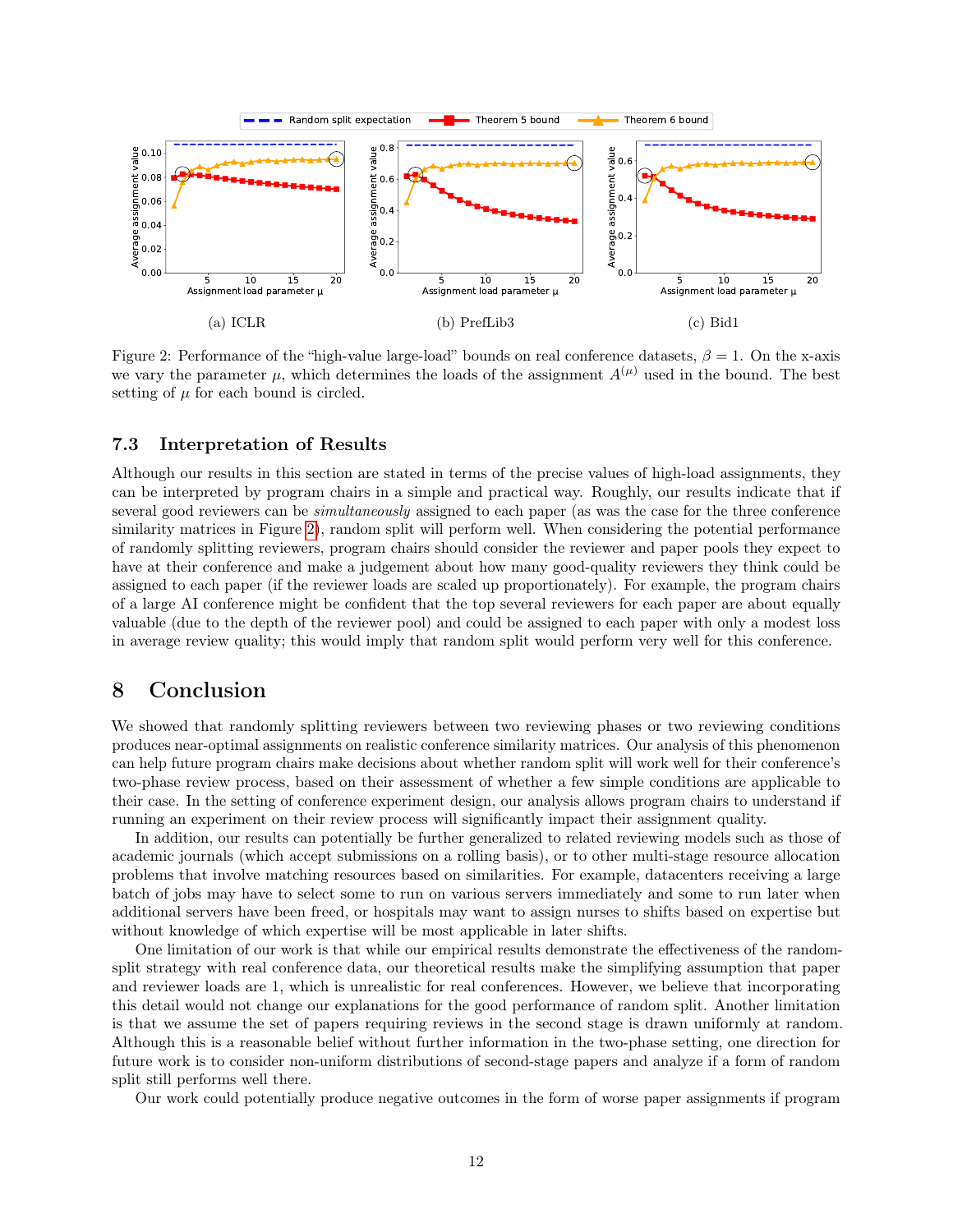chairs decide to use random split on an incorrect belief that their conference will fit our conditions. However, program chairs are required to make such decisions about how to perform the paper assignment anyway, so this is not a significant increase in risk. The use of random reviewer splits, as opposed to some alternate strategy where reviewers can self-select their stage, could also negatively impact reviewers with strong preferences over which stage they review in (e.g., due to schedule constraints). These preferences should ideally be taken into account along with the similarity of the resulting assignment when choosing the reviewer split; we leave this as an interesting direction for future work.

# Acknowledgments

This work was supported by NSF CAREER awards 1942124 and 2046640, NSF grant CIF-1763734, NSF grants IIS-1850477 and IIS-1814056, and a Google Research Scholar Award.

### References

- <span id="page-12-0"></span>[1] Eric Price. The NIPS experiment. <http://blog.mrtz.org/2014/12/15/the-nips-experiment.html>, 2014 (accessed May 17, 2021).
- <span id="page-12-1"></span>[2] Neil D. Lawrence. The NIPS experiment. [https://inverseprobability.com/2014/12/16/](https://inverseprobability.com/2014/12/16/the-nips-experiment) [the-nips-experiment](https://inverseprobability.com/2014/12/16/the-nips-experiment), 2014 (accessed May 17, 2021).
- <span id="page-12-2"></span>[3] Nihar B. Shah, Behzad Tabibian, Krikamol Muandet, Isabelle Guyon, and Ulrike Von Luxburg. Design and analysis of the NIPS 2016 review process. The Journal of Machine Learning Research, 19(1):1913– 1946, 2018.
- <span id="page-12-3"></span>[4] Anastasia Ailamaki, Periklis Chrysogelos, Amol Deshpande, and Tim Kraska. The SIGMOD 2019 research track reviewing system. ACM SIGMOD Record, 48(2):47–54, 2019.
- <span id="page-12-4"></span>[5] Andrew Tomkins, Min Zhang, and William D. Heavlin. Reviewer bias in single- versus double-blind peer review. Proceedings of the National Academy of Sciences, 114(48):12708–12713, 2017.
- <span id="page-12-5"></span>[6] Yichong Xu, Han Zhao, Xiaofei Shi, Jeremy Zhang, and Nihar B. Shah. On strategyproof conference peer review. arXiv preprint arXiv:1806.06266, 2018.
- <span id="page-12-6"></span>[7] Nicholas Mattei and Toby Walsh. PrefLib: A library of preference data http://preflib.org. In 3rd International Conference on Algorithmic Decision Theory, Lecture Notes in Artificial Intelligence. Springer, 2013.
- <span id="page-12-7"></span>[8] Reshef Meir, Jérôme Lang, Julien Lesca, Natan Kaminsky, and Nicholas Mattei. A market-inspired bidding scheme for peer review paper assignment. In Games, Agents, and Incentives Workshop at AAMAS, 2020.
- <span id="page-12-8"></span>[9] Maryam Karimzadehgan, ChengXiang Zhai, and Geneva Belford. Multi-aspect expertise matching for review assignment. In 17th ACM Conference on Information and Knowledge Management, pages 1113–1122, 2008.
- <span id="page-12-9"></span>[10] David Mimno and Andrew McCallum. Expertise modeling for matching papers with reviewers. In 13th ACM SIGKDD International Conference on Knowledge Discovery and Data Mining, KDD '07, pages 500–509, New York, NY, USA, 2007. ACM.
- [11] Xiang Liu, Torsten Suel, and Nasir Memon. A robust model for paper reviewer assignment. In 8th ACM Conference on Recommender Systems, RecSys '14, pages 25–32, New York, NY, USA, 2014. ACM.
- [12] Marko A. Rodriguez and Johan Bollen. An algorithm to determine peer-reviewers. In 17th ACM Conference on Information and Knowledge Management, CIKM '08, pages 319–328, New York, NY, USA, 2008. ACM.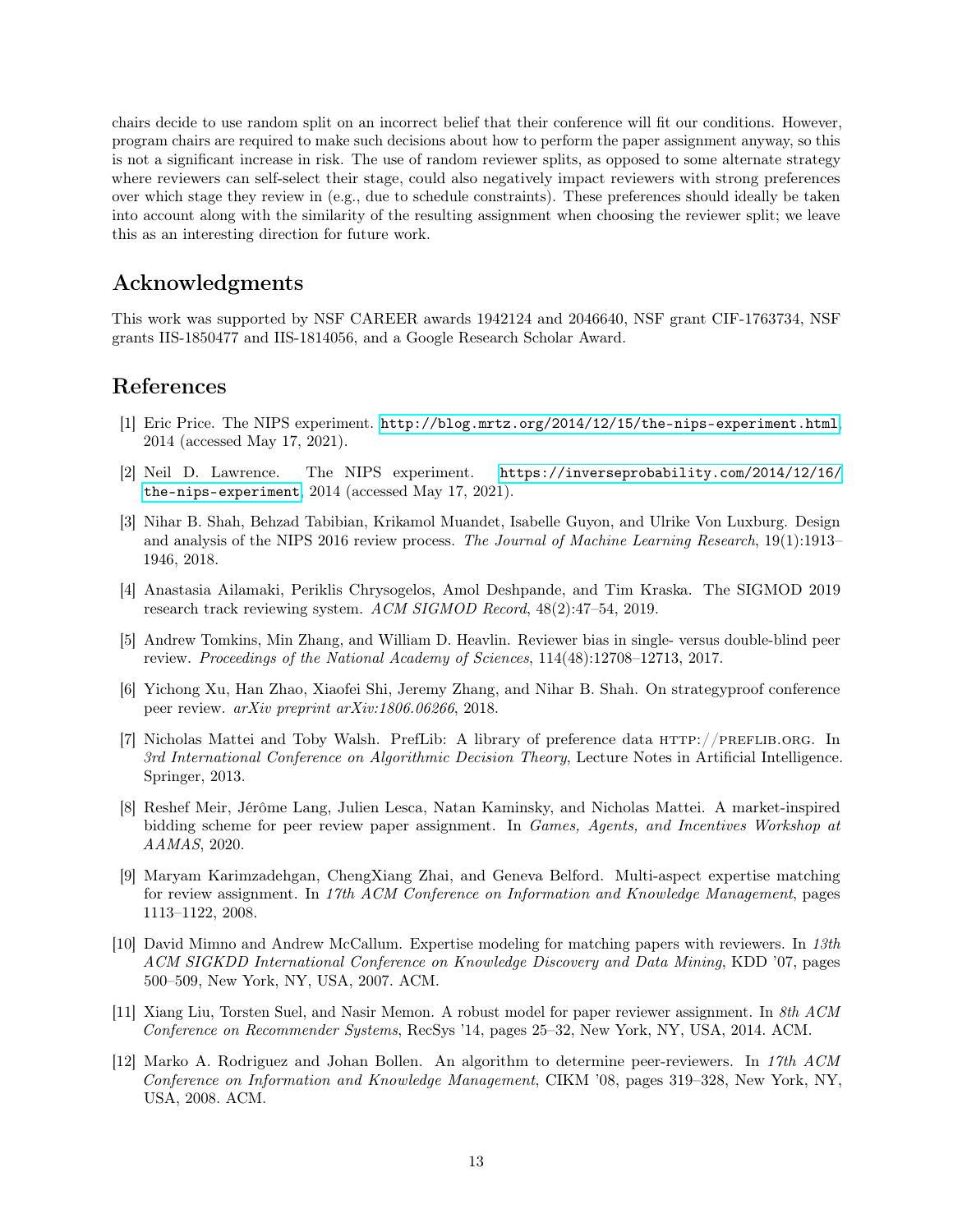- [13] Hong Diep Tran, Guillaume Cabanac, and Gilles Hubert. Expert suggestion for conference program committees. In 11th International Conference on Research Challenges in Information Science, pages 221–232, May 2017.
- <span id="page-13-0"></span>[14] Laurent Charlin and Richard S. Zemel. The Toronto Paper Matching System: An automated paperreviewer assignment system. In ICML Workshop on Peer Reviewing and Publishing Models, 2013.
- <span id="page-13-1"></span>[15] Guillaume Cabanac and Thomas Preuss. Capitalizing on order effects in the bids of peer-reviewed conferences to secure reviews by expert referees. Journal of the Association for Information Science and Technology, 64(2):405–415, 2013.
- <span id="page-13-2"></span>[16] Tanner Fiez, Nihar Shah, and Lillian Ratliff. A SUPER\* algorithm to optimize paper bidding in peer review. In 36th Conference on Uncertainty in Artificial Intelligence, 2020.
- <span id="page-13-3"></span>[17] Cheng Long, Raymond Wong, Yu Peng, and Liangliang Ye. On good and fair paper-reviewer assignment. In IEEE International Conference on Data Mining, pages 1145–1150, 12 2013.
- <span id="page-13-11"></span>[18] Judy Goldsmith and Robert H. Sloan. The AI conference paper assignment problem. AAAI Workshop, WS-07-10:53–57, 12 2007.
- [19] Wenbin Tang, Jie Tang, and Chenhao Tan. Expertise matching via constraint-based optimization. In IEEE/WIC/ACM International Conference on Web Intelligence and Intelligent Agent Technology, WI-IAT '10, pages 34–41, Washington, DC, USA, 2010. IEEE Computer Society.
- <span id="page-13-12"></span>[20] Peter A. Flach, Sebastian Spiegler, Bruno Golénia, Simon Price, John Guiver, Ralf Herbrich, Thore Graepel, and Mohammed J. Zaki. Novel tools to streamline the conference review process: Experiences from SIGKDD'09. SIGKDD Explorations Newsletter, 11(2):63–67, May 2010.
- <span id="page-13-4"></span>[21] Camillo J. Taylor. On the optimal assignment of conference papers to reviewers. University of Pennsylvania Department of Computer and Information Science Technical Report, 2008.
- <span id="page-13-5"></span>[22] Naveen Garg, Telikepalli Kavitha, Amit Kumar, Kurt Mehlhorn, and Julián Mestre. Assigning papers to referees. Algorithmica, 58(1):119–136, Sep 2010.
- [23] Ivan Stelmakh, Nihar Shah, and Aarti Singh. PeerReview4All: Fair and accurate reviewer assignment in peer review. In Conference on Algorithmic Learning Theory, 2019.
- <span id="page-13-6"></span>[24] Ari Kobren, Barna Saha, and Andrew McCallum. Paper matching with local fairness constraints. In ACM SIGKDD International Conference on Knowledge Discovery and Data Mining, 2019.
- <span id="page-13-7"></span>[25] Steven Jecmen, Hanrui Zhang, Ryan Liu, Nihar B. Shah, Vincent Conitzer, and Fei Fang. Mitigating manipulation in peer review via randomized reviewer assignments. In Advances in Neural Information Processing Systems, 2020.
- <span id="page-13-8"></span>[26] Noga Alon, Felix Fischer, Ariel Procaccia, and Moshe Tennenholtz. Sum of us: Strategyproof selection from the selectors. In Conference on Theoretical Aspects of Rationality and Knowledge, pages 101–110, 2011.
- <span id="page-13-9"></span>[27] Haris Aziz, Omer Lev, Nicholas Mattei, Jeffrey S. Rosenschein, and Toby Walsh. Strategyproof peer selection using randomization, partitioning, and apportionment. Artificial Intelligence, 275:295–309, 2019.
- <span id="page-13-10"></span>[28] Richard M. Karp, Umesh V. Vazirani, and Vijay V. Vazirani. An optimal algorithm for online bipartite matching. In 22nd Annual ACM Symposium on Theory of Computing, pages 352–358, 1990.
- [29] Jon Feldman, Aranyak Mehta, Vahab Mirrokni, and Shan Muthukrishnan. Online stochastic matching: Beating 1-1/e. In 50th Annual IEEE Symposium on Foundations of Computer Science, pages 117-126. IEEE, 2009.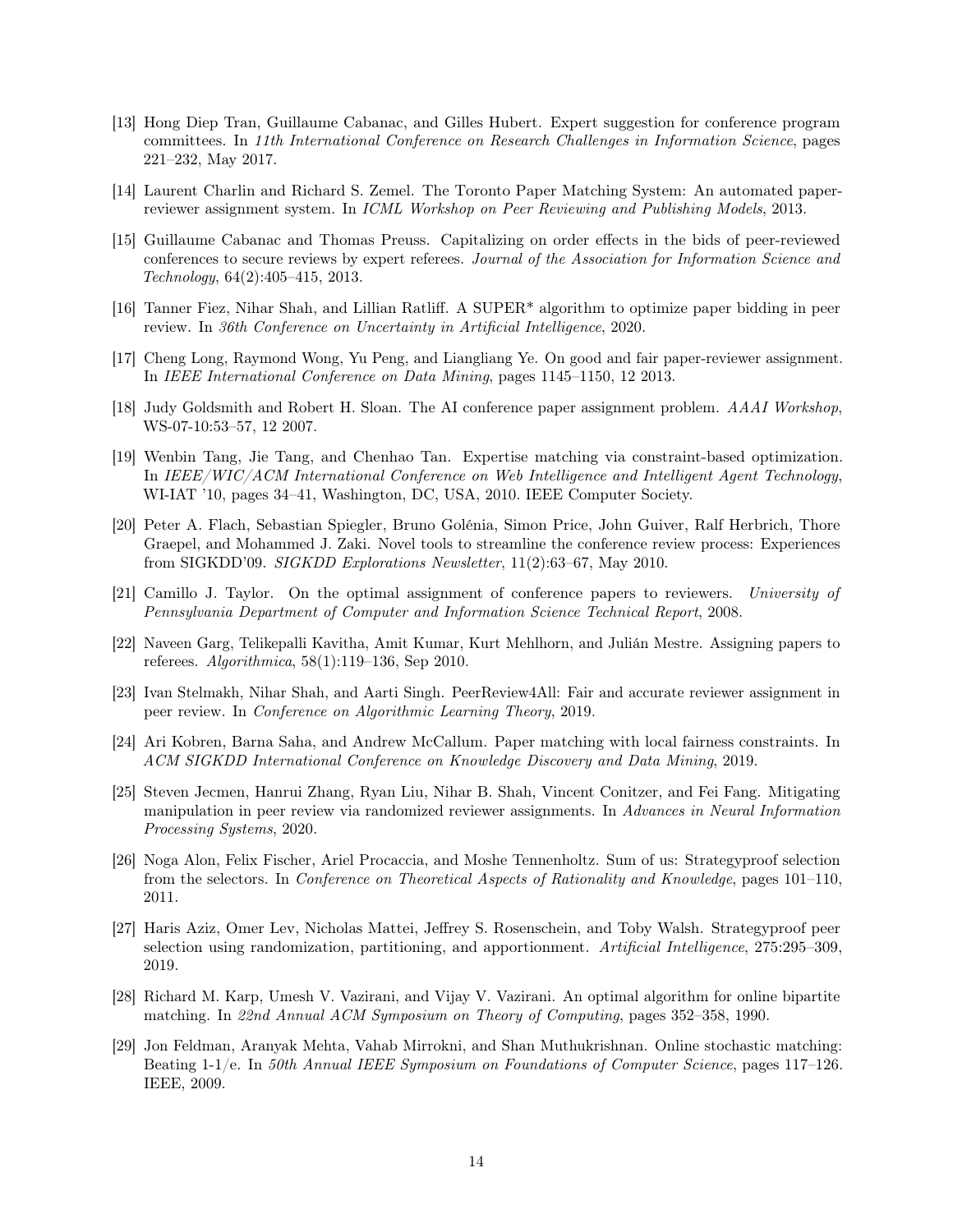- [30] John P. Dickerson, Ariel D. Procaccia, and Tuomas Sandholm. Dynamic matching via weighted myopia with application to kidney exchange. In AAAI Conference on Artificial Intelligence, 2012.
- [31] John Dickerson, Karthik Sankararaman, Aravind Srinivasan, and Pan Xu. Allocation problems in ridesharing platforms: Online matching with offline reusable resources. In AAAI Conference on Artificial Intelligence, volume 32, 2018.
- <span id="page-14-0"></span>[32] Brian Brubach, Karthik Abinav Sankararaman, Aravind Srinivasan, and Pan Xu. New algorithms, better bounds, and a novel model for online stochastic matching. In 24th Annual European Symposium on Algorithms, 2016.
- <span id="page-14-1"></span>[33] Nan Kong and Andrew J. Schaefer. A factor 1/2 approximation algorithm for two-stage stochastic matching problems. European Journal of Operational Research, 172(3):740–746, 2006.
- [34] Irit Katriel, Claire Kenyon-Mathieu, and Eli Upfal. Commitment under uncertainty: Two-stage stochastic matching problems. Theoretical Computer Science, 408(2-3):213–223, 2008.
- [35] Bruno Escoffier, Laurent Gourvès, Jérôme Monnot, and Olivier Spanjaard. Two-stage stochastic matching and spanning tree problems: Polynomial instances and approximation. European Journal of Operational Research, 205(1):19–30, 2010.
- [36] Euiwoong Lee and Sahil Singla. Maximum matching in the online batch-arrival model. ACM Transactions on Algorithms, 16(4):1–31, 2020.
- <span id="page-14-2"></span>[37] Yiding Feng, Rad Niazadeh, and Amin Saberi. Two-stage stochastic matching with application to ride hailing. In ACM-SIAM Symposium on Discrete Algorithms, pages 2862–2877. SIAM, 2021.
- <span id="page-14-3"></span>[38] Niv Buchbinder, Moran Feldman, Joseph Naor, and Roy Schwartz. Submodular maximization with cardinality constraints. In ACM-SIAM Symposium on Discrete Algorithms, pages 1433–1452. SIAM, 2014.
- <span id="page-14-4"></span>[39] J. Scott Armstrong. Unintelligible management research and academic prestige. Interfaces, 10(2):80–86, 1980.
- [40] Elizabeth Pier, Joshua Raclaw, Anna Kaatz, Markus Brauer, Molly Carnes, Mitchell Nathan, and Cecilia Ford. Your comments are meaner than your score: Score calibration talk influences intra- and inter-panel variability during scientific grant peer review. Research Evaluation, 26(1):1–14, 2017.
- [41] Misha Teplitskiy, Hardeep Ranu, Gary Gray, Michael Menietti, Eva Guinan, and Karim R. Lakhani. Do experts listen to other experts? Field experimental evidence from peer review. Preprint [https://www.](https://www.hbs.edu/ris/Publication%20Files/19-107_06115731-d0ae-4a11-ab1d-ecaec2118921.pdf) [hbs.edu/ris/Publication%20Files/19-107\\_06115731-d0ae-4a11-ab1d-ecaec2118921.pdf](https://www.hbs.edu/ris/Publication%20Files/19-107_06115731-d0ae-4a11-ab1d-ecaec2118921.pdf), 2019.
- [42] Stephen J. Ceci and Douglas P. Peters. Peer review: A study of reliability. Change: The Magazine of Higher Learning, 14(6):44–48, 1982.
- <span id="page-14-5"></span>[43] Ferdinando Patat, Wolfgang Kerzendorf, Dominic Bordelon, Glen Van de Ven, and Tyler Pritchard. The distributed peer review experiment. The Messenger, 177:3–13, 2019.
- <span id="page-14-6"></span>[44] Ivan Stelmakh, Nihar B. Shah, Aarti Singh, and Hal Daumé III. Prior and prejudice: The novice reviewers' bias against resubmissions in conference peer review. In ACM Conference on Computer-Supported Cooperative Work and Social Computing, 2021.
- <span id="page-14-7"></span>[45] Ivan Stelmakh, Charvi Rastogi, Nihar B. Shah, Aarti Singh, and Hal Daumé III. A large scale randomized controlled trial on herding in peer-review discussions. arXiv preprint arXiv:2011.15083, 2020.
- <span id="page-14-8"></span>[46] Ivan Stelmakh, Nihar B. Shah, and Aarti Singh. On testing for biases in peer review. In Advances in Neural Information Processing Systems, volume 32, pages 5286–5296, 2019.
- <span id="page-14-9"></span>[47] Ivan Stelmakh, Nihar B. Shah, and Aarti Singh. Catch me if I can: Detecting strategic behaviour in peer assessment. In AAAI Conference on Artificial Intelligence, 2021.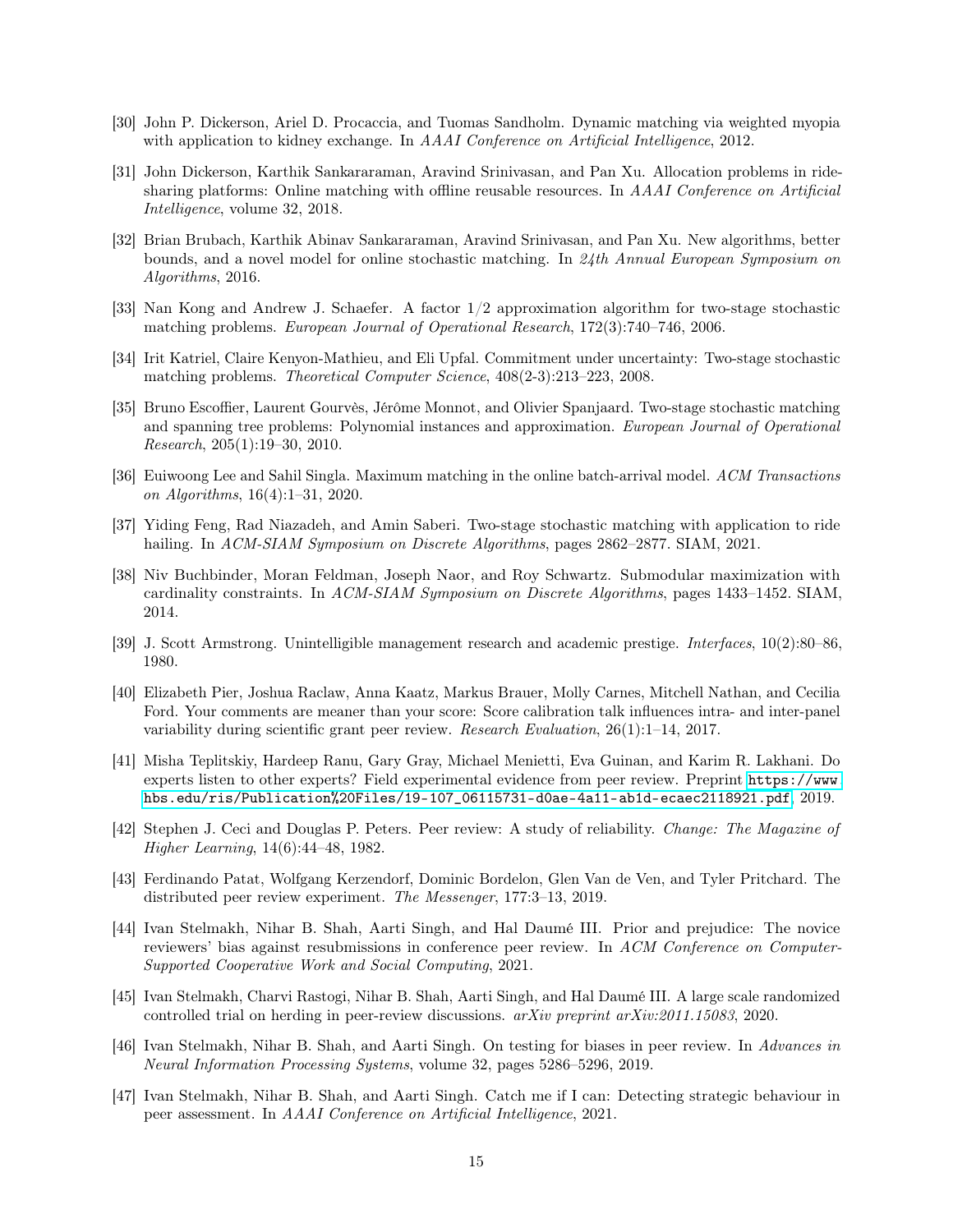- <span id="page-15-0"></span>[48] Samuel Madden and David DeWitt. Impact of double-blind reviewing on SIGMOD publication rates. ACM SIGMOD Record, 35(2):29–32, 2006.
- [49] Anthony K.H. Tung. Impact of double blind reviewing on SIGMOD publication: A more detailed analysis. ACM SIGMOD Record, 35(3):6–7, 2006.
- <span id="page-15-1"></span>[50] Emaad Manzoor and Nihar B. Shah. Uncovering latent biases in text: Method and application to peer review. In AAAI Conference on Artificial Intelligence, 2021.
- <span id="page-15-2"></span>[51] Nihar B. Shah. Systemic challenges and solutions on bias and unfairness in peer review. Preprint [http://www.cs.cmu.edu/~nihars/preprints/Shah\\_Survey\\_PeerReview.pdf](http://www.cs.cmu.edu/~nihars/preprints/Shah_Survey_PeerReview.pdf), 2021.
- <span id="page-15-3"></span>[52] Laurent Charlin, Richard Zemel, and Craig Boutilier. A framework for optimizing paper matching. In 27th Conference on Uncertainty in Artificial Intelligence, pages 86–95, 2011.
- <span id="page-15-4"></span>[53] Liyi Dai, Ching-Hua Chen, and John R. Birge. Convergence properties of two-stage stochastic programming. Journal of Optimization Theory and Applications, 106(3):489–509, 2000.
- <span id="page-15-5"></span>[54] Alan J. King and R. Tyrrell Rockafellar. Asymptotic theory for solutions in statistical estimation and stochastic programming. Mathematics of Operations Research, 18(1):148–162, 1993.
- <span id="page-15-6"></span>[55] Richard M. Karp. Reducibility among combinatorial problems. In *Complexity of Computer Computations*, pages 85–103. Springer, 1972.
- <span id="page-15-7"></span>[56] Horace He. OpenReview explorer. <https://github.com/Chillee/OpenReviewExplorer>, 2020 (accessed May 26, 2021).
- <span id="page-15-8"></span>[57] Thomas Rothvoss. A direct proof for Lovett's bound on the communication complexity of low rank matrices. arXiv preprint arXiv:1409.6366, 2014.
- <span id="page-15-9"></span>[58] Victor M. Panaretos and Yoav Zemel. Statistical aspects of Wasserstein distances. Annual Review of Statistics and Its Application, 6:405–431, 2019.
- <span id="page-15-10"></span>[59] Gurobi Optimization LLC. Gurobi Optimizer reference manual, 2021.
- <span id="page-15-11"></span>[60] Ariel Kulik, Kanthi Sarpatwar, Baruch Schieber, and Hadas Shachnai. Generalized assignment via submodular optimization with reserved capacity.  $arXiv$  preprint  $arXiv:1907.01745$ , 2019.
- <span id="page-15-12"></span>[61] Shayan Oveis Gharan and Jan Vondrák. Submodular maximization by simulated annealing. In ACM-SIAM Symposium on Discrete Algorithms, pages 1098–1116. SIAM, 2011.
- <span id="page-15-13"></span>[62] Uriel Feige, Vahab S. Mirrokni, and Jan Vondrák. Maximizing non-monotone submodular functions. SIAM Journal on Computing, 40(4):1133–1153, 2011.
- <span id="page-15-14"></span>[63] Wassily Hoeffding. Probability inequalities for sums of bounded random variables. In The Collected Works of Wassily Hoeffding, pages 409–426. Springer, 1994.
- <span id="page-15-15"></span>[64] Eric Blais and Ryan O'Donnell. Lower bounds for testing function isomorphism. In IEEE 25th Annual Conference on Computational Complexity, pages 235–246. IEEE, 2010.
- <span id="page-15-16"></span>[65] Herbert Robbins. A remark on Stirling's formula. The American Mathematical Monthly, 62(1):26–29, 1955.
- <span id="page-15-17"></span>[66] Eric Budish, Yeon-Koo Che, Fuhito Kojima, and Paul Milgrom. Implementing random assignments: A generalization of the Birkhoff-von Neumann theorem. In Cowles Summer Conference, 2009.

# Appendices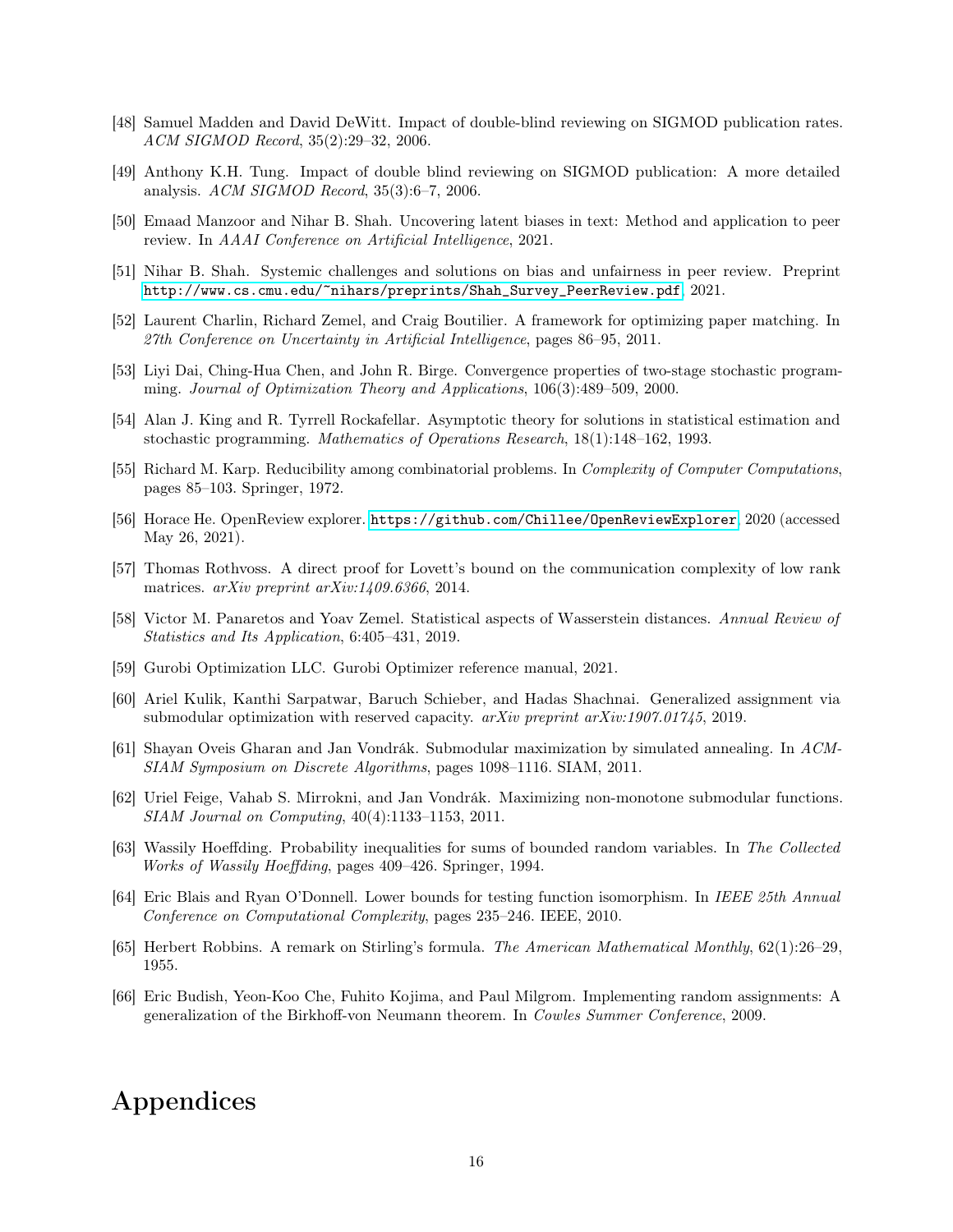<span id="page-16-1"></span>

Figure 3: Additional results showing ranges of values found over 10 random reviewer splits.

# <span id="page-16-0"></span>A Additional Empirical Results

We first present empirical evaluations showing the performance of random split on additional values of  $\beta$  for the similarity matrices used in Section [5](#page-6-0).1 (Figure [3a\)](#page-16-1), as well as on additional similarity matrices constructed from bidding data (Figure [3b\)](#page-16-1). Two of these additional similarity matrices were constructed using bid data for the two other AI conferences (conferences 1 and 2) from PrefLib dataset MD-00002 [\[7\]](#page-12-6) with sizes  $(n = 54, m = 31)$  and  $(n = 52, m = 24)$  respectively. Another additional similarity matrix (marked Bid2) was constructed from another sample of the bidding data from a major computer science conference [\[8\]](#page-12-7) with size  $(n = 1200, m = 300)$ . As in the bidding datasets shown earlier, we transformed "yes," "maybe," and "no response" bids into similarities of 1, 0.5, and 0.25 respectively.

We run several experiments, each corresponding to a choice of dataset and  $\beta$ . Each experiment consists of 10 trials, where in each trial we sample a random reviewer split and a set of second-stage papers, and report the range of assignment values found as percentages of the oracle optimal assignments for each trial. We set paper loads of 2 in each stage, and limit reviewer loads to be at most 6 for all datasets except PrefLib2 and Bid2, which limit reviewer loads to be at most 12 (for feasibility). As in Section [5.1,](#page-6-0) we draw  $\mathcal{R}_2$  uniformly at random with size  $\frac{\beta}{1+\beta}m$  and draw  $\mathcal{P}_2$  uniformly at random with size  $\beta n$ . In general, we see that random split performs very well on these datasets as well. We see that all trials of random split achieve at least 88% of the oracle optimal solution's similarity on all datasets, with all trials on all but three experiments achieving at least 94%. The range of values on each experiment is generally small (at most 7%), with the largest ranges occuring on the small PrefLib datasets.

We additionally test the bounds of Section [7](#page-9-0) on these datasets as well as the SIGIR dataset to evaluate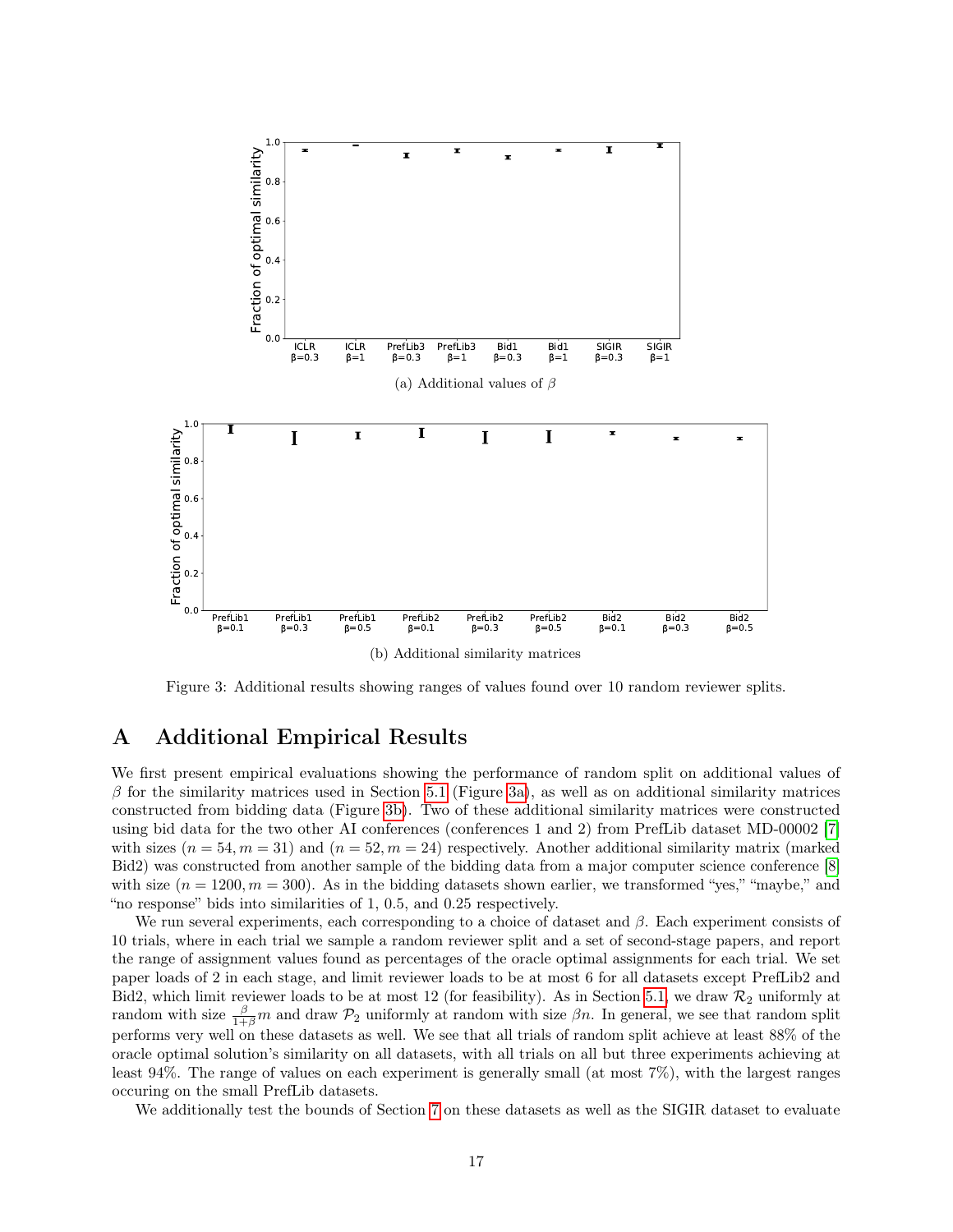<span id="page-17-1"></span>

Figure 4: Performance of Theorem [5](#page-9-1) and [6](#page-10-0) bounds on additional real conference datasets,  $\beta = 1$ . The best setting of  $\mu$  shown for each bound is circled.

how well they explain the performance of random split. On PrefLib1, Preflib2, and Bid2, we scale up the number of reviewers by 4, 5, and 8 respectively for feasibility, as described in Section [7.2.](#page-10-1) On the x-axis we vary the parameter  $\mu$ , which determines the loads of the assignment  $A^{(\mu)}$  used in the bound.

In Figure [4,](#page-17-1) we see similar results to those shown earlier. The Theorem [5](#page-9-1) bound performs best at low values of  $\mu$ . The Theorem [6](#page-10-0) bound performs better at higher values of  $\mu$ , although for some datasets a more moderate value of  $\mu$  is better since the assignment value  $s^{(\mu)}$  drops too quickly at higher  $\mu$ . From the Theorem [6](#page-10-0) bound, we see that the good performance of random split on these datasets is generally explained fairly well by the large-load, high-similarity assignment.

All empirical evaluations in this paper were run on a computer with 8 cores and 16 GB of RAM, running Ubuntu 18.04 and solving the LPs with Gurobi 9.0.2 [\[59\]](#page-15-10).

## <span id="page-17-0"></span>B Empirical Results for Paper-Split Variant

In this section, we provide some additional empirical results that are particularly relevant to the conference experiment design setting. Sometimes, conferences may not have the reviewing resources to provide a significant number of papers with two sets of reviews as part of an experiment. Instead, they may want to provide reviews to each paper under only one of the conditions. If the papers and reviewers are both split between conditions uniformly at random, this can be seen as a variant of our standard two-stage paper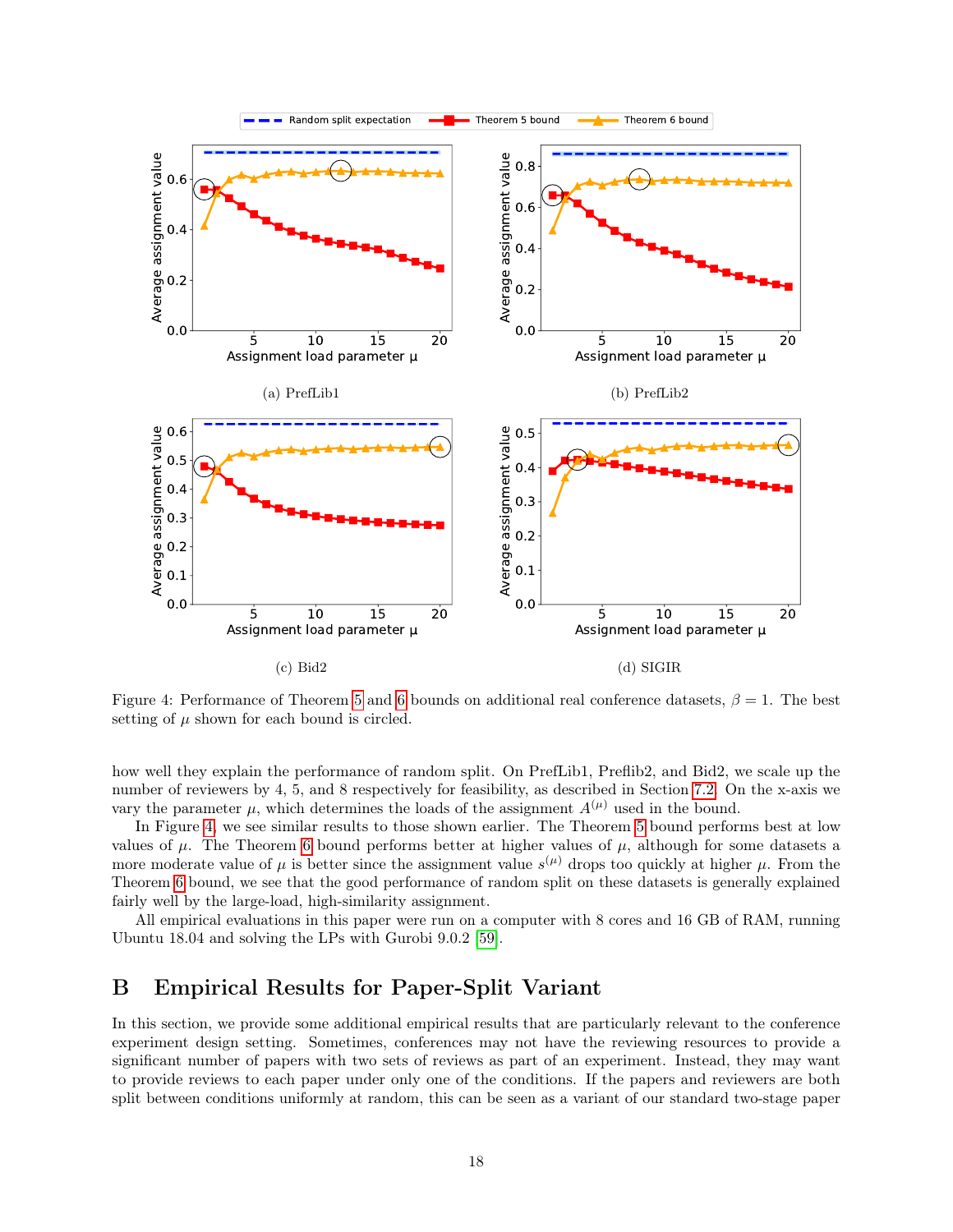<span id="page-18-1"></span>

Figure 5: Range of values found over 10 random reviewer splits when papers split between stages.

assignment problem where only papers in  $\mathcal{P}_1 = \mathcal{P} \setminus \mathcal{P}_2$  are assigned reviewers in stage one.

To test whether such experiments will still give high-similarity assignments in practice, we conduct additional empirical evaluations. The results of these experiments are shown in Figure [5.](#page-18-1) For each dataset of those introduced in Section [5.1,](#page-6-0) we take 10 samples of random reviewer and paper splits where  $|\mathcal{R}_2| = m/2$ and  $|\mathcal{P}_2| = n/2$  so that half of the reviewers and papers are in each stage (i.e., each condition). We then find assignments in each stage with paper loads of 3 and reviewer loads of at most 6 (standard conference loads), and display the range of assignment values found as a fraction of the oracle optimal assignment's value. On all datasets, all trials of random reviewer split achieve over 75% of the oracle optimal assignment's total similarity with low variation (at most 4%). On ICLR and SIGIR, all trials achieve over 90% of the oracle optimal similarity. Overall, the average assignment quality is slightly worse than in the standard model (where all papers are in stage one). This is likely because it is more difficult for reviewers to be assigned to their optimal papers when each paper is in only one of the two stages.

# <span id="page-18-0"></span>C Submodularity of f

In this section, we show that the problem of optimizing f (or  $\overline{f}$ ) is actually an instance of submodular optimization. For simplicity, we consider the case where  $m = (1 + \beta)n$  and  $\ell_{rev} = \ell_{pap}^{(1)} = \ell_{pap}^{(2)} = 1$ .

For some set N, a function  $g: 2^{\mathcal{N}} \to \mathbb{R}$  is submodular if  $g(A \cup \{u\}) - g(A) \ge g(B \cup \{u\}) - g(B)$  for all  $A \subseteq B \subseteq \mathcal{N}$  and all  $u \in \mathcal{N} \setminus B$ . Since f and  $\overline{f}$  are defined only for  $\mathcal{R}_2$  where  $|\mathcal{R}_2| = \beta n$ , we modify them to be defined over  $2^{\mathcal{R}}$ .

Recall that for subsets  $\mathcal{R}' \subseteq \mathcal{R}$  and  $\mathcal{P}' \subseteq \mathcal{P}$ , desired paper load  $\ell_{pap}$ , and maximum reviewer load  $\ell_{rev}$ ,  $\mathcal{M}(\mathcal{R}',\mathcal{P}';\ell_{rev},\ell_{pap})$  is the set of assignment matrices that assign a load of exactly  $\ell_{pap}$  to all papers in  $\mathcal{P}'$ (and a load of at most  $\ell_{rev}$  to all reviewers in  $\mathcal{R}'$ ). Define  $\mathcal{M}'(\mathcal{R}', \mathcal{P}'; \ell_{rev}, \ell_{pap})$  as the set of assignment matrices that assign a load of at most  $\ell_{pap}$  to all papers in  $\mathcal{P}'$  (and a load of at most  $\ell_{rev}$  to all reviewers in  $\mathcal{R}'$ ). Formally,  $A \in \mathcal{M}'(\mathcal{R}', \mathcal{P}'; \ell_{rev}, \ell_{pap})$  if and only if  $\sum_{r \in \mathcal{R}'} A_{rp} \leq \ell_{pap}$  for all  $p \in \mathcal{P}', \sum_{p \in \mathcal{P}'} A_{rp} \leq \ell_{rev}$ for all  $r \in \mathcal{R}'$ , and  $A_{rp} = 0$  for all  $(r, p) \notin \mathcal{R}' \times \mathcal{P}'$ .

Consider the modified version of Q

$$
Q'(\mathcal{R}_2, \mathcal{P}_2) = \frac{1}{(1+\beta)n} \left[ \max_{A \in \mathcal{M}'(\mathcal{R} \setminus \mathcal{R}_2, \mathcal{P}; 1, 1)} \sum_{r \in \mathcal{R} \setminus \mathcal{R}_2, p \in \mathcal{P}} A_{rp} S_{rp} + \max_{B \in \mathcal{M}'(\mathcal{R}_2, \mathcal{P}_2; 1, 1)} \sum_{r \in \mathcal{R}_2, p \in \mathcal{P}_2} B_{rp} S_{rp} \right]
$$

which allows papers to be underloaded and so is defined for all  $\mathcal{R}_2$  and  $\mathcal{P}_2$ . Define  $f_{sub}(\mathcal{R}_2) = \mathbb{E}_{\mathcal{P}_2} [Q'(\mathcal{R}_2, \mathcal{P}_2)]$ and  $\overline{f}_{sub}(\mathcal{R}_2) = \frac{1}{K} \sum_{i=1}^K Q'(\mathcal{R}_2, \mathcal{P}_2^{(i)})$  as modifications of f and  $\overline{f}$ . Since  $S \geq 0$ , there exists a maximumsimilarity assignment from within  $\mathcal{M}'(\mathcal{R}', \mathcal{P}'; 1, 1)$  that meets all paper load constraints with equality when  $|\mathcal{R}'| \geq |\mathcal{P}'|$  and thus is contained in  $\mathcal{M}(\mathcal{R}', \mathcal{P}'; 1, 1)$ . Also,  $\mathcal{M}(\mathcal{R}', \mathcal{P}'; 1, 1) \subseteq \mathcal{M}'(\mathcal{R}', \mathcal{P}'; 1, 1)$ . Thus, when  $|\mathcal{R}_2| = \beta n$ ,  $Q(\mathcal{R}_2, \mathcal{P}_2) = Q'(\mathcal{R}_2, \mathcal{P}_2)$ . Therefore, subject to the constraint  $|\mathcal{R}_2| = \beta n$ , maximizing  $f_{sub}$  (or  $\overline{f}_{sub}$ ) is equivalent to maximizing f (or  $\overline{f}$ ).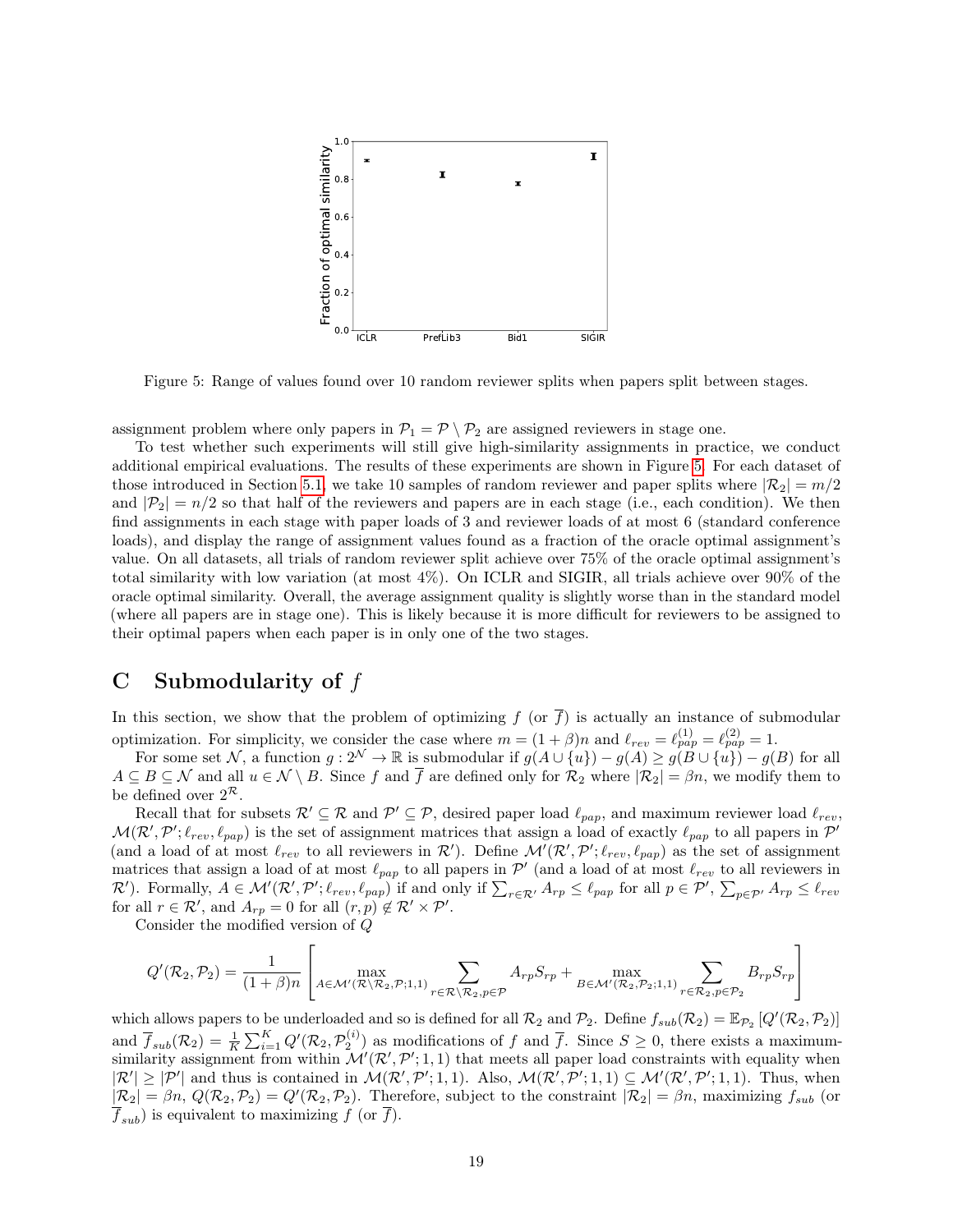#### **Proposition 1.**  $f_{sub}$  and  $\overline{f}_{sub}$  are submodular in  $\mathcal{R}_2$ .

*Proof.* Note that  $\max_{A \in \mathcal{M}'(\mathcal{R}', \mathcal{P}';1,1)} \sum_{r \in \mathcal{R}', p \in \mathcal{P}'} A_{rp} S_{rp}$  is a submodular function of the reviewer set  $\mathcal{R}'$  when the paper set  $\mathcal{P}'$  is held fixed [\[60\]](#page-15-11). Submodularity in  $\mathcal{R}_2$  is equivalent to submodularity in  $\mathcal{R}_1 = \mathcal{R} \setminus \mathcal{R}_2$ , so  $Q'(\mathcal{R}_2,\mathcal{P}_2)$  is submodular in  $\mathcal{R}_2$ . As sums over terms submodular in  $\mathcal{R}_2$ ,  $f_{sub}$  and  $\overline{f}_{sub}$  are submodular in  $\mathcal{R}_2$ .  $\Box$ 

Therefore, the two-stage paper assignment problem is an instance of maximizing a non-monotone submodular function subject to a cardinality constraint  $|\mathcal{R}_2| = \beta n$ . However, no value oracle for the function f is available due to the expectation over  $\mathcal{P}_2$ . Since a polynomial-time value oracle is available for  $\overline{f}$ , the paper [\[38\]](#page-14-3) gives an approximation algorithm achieving an approximation ratio of no greater than 0.5 (depending on  $\beta$ ). This guarantee does not imply much about the assignment quality, since it can be trivially achieved by maximizing assignment similarity in the first stage only. Furthermore, it is known that achieving an approximation ratio of greater than 0.5 requires an exponential number of queries to the value oracle; this holds true even without the cardinality constraint [\[61,](#page-15-12) [62\]](#page-15-13). Thus, generic algorithms for submodular maximization are not helpful for our problem.

## D Proofs

#### <span id="page-19-0"></span>D.1 Proof of Theorem [1](#page-5-1)

We will show that it is NP-hard to determine if there exists a choice of  $\mathcal{R}_2$  with value  $\overline{f}(\mathcal{R}_2) = 1$  when  $K = 3$ , for some instance of  $\mathcal{P}_2^{(1)}, \mathcal{P}_2^{(2)}, \mathcal{P}_2^{(3)}$ . If such a choice exists, it would be the optimal solution. Therefore, any algorithm to optimize  $f$  would be able to determine if there exists a solution with value 1, solving an NP-hard problem. This implies the NP-hardness of optimizing  $\overline{f}$ .

We reduce from 3-Dimensional Matching, an NP-complete problem [\[55\]](#page-15-6). An instance of 3-Dimensional Matching consists of three sets X, Y, Z of size s, and a collection of tuples  $T \subseteq X \times Y \times Z$ . It asks whether there exists a selection of s tuples from T that includes each element of  $X, Y$ , and Z exactly once.

Given such an instance of 3-Dimensional Matching, we construct an instance of the two-stage paper assignment problem with  $n = |T| + 2s$ ,  $m = |T| + 3s$ , and  $\beta = \frac{m}{n} - 1$   $(\ell_{rev} = \ell_{pap}^{(1)} = \ell_{pap}^{(2)} = 1)$ .  $\beta n = s$  papers and reviewers will be in stage two. The first s papers correspond to elements of  $X$ , the next s to elements of Y, and the next s to elements of Z; the remaining  $|T| - s$  papers are "dummy papers" that all reviewers can review. The first 3s reviewers are "specialty reviewers" corresponding to each of the first 3s papers, and the remaining  $|T|$  reviewers correspond to each of the elements of T. We construct the  $K = 3$  sampled subsets  $\mathcal{P}_2^{(1)} = \{1, \ldots, s\}, \mathcal{P}_2^{(2)} = \{s+1, \ldots, 2s\}, \mathcal{P}_2^{(3)} = \{2s+1, \ldots, 3s\},$  where the elements of these sets correspond to the elements of X, Y, and Z respectively. We then construct S as follows. For  $i \in [3s]$ , set  $S_{ii} = 1$  and  $S_{ij} = 0$  for all  $j \in [3s], j \neq i$ . For the remaining reviewers  $i \in \{3s+1,\ldots,3s+|T|\}$  and for papers  $j \in [3s],$ set  $S_{ij} = 1$  if the element corresponding to j in  $X \cup Y \cup Z$  is included in the tuple corresponding to i in T. Finally, for the remaining papers  $j \in \{3s+1,\ldots, |T|+2s\}$ , set  $S_{ij}=1$  for all reviewers i.

Suppose we have a "yes" instance of 3-Dimensional Matching, so there exists a choice of s tuples from T that cover each element of X, Y, and Z. Choose the corresponding s reviewers as  $\mathcal{R}_2$  and the remaining reviewers as  $\mathcal{R}_1$ . In stage one, we can assign each specialty reviewer to each of their corresponding papers and each of the remaining  $|T| - s$  reviewers in  $\mathcal{R}_1$  to dummy papers. In stage two, for each of the three possible samples, there exists one reviewer that has similarity 1 with each paper since the corresponding choice of tuples from T cover X, Y, and Z. Therefore, this partition achieves  $\overline{f}(\mathcal{R}_2) = 1$ .

Suppose we have a "no" instance of 3-Dimensional Matching, so no choice of s tuples from T covers each element of X, Y, and Z. We claim that no choice of  $\mathcal{R}_2$  will achieve s total similarity in the second stage. First, suppose we include a speciality reviewer in  $\mathcal{R}_2$ . This reviewer has similarity 1 with only one paper, so there exists a sample of stage two papers  $\mathcal{P}_2^{(i)}$  such that this reviewer must be assigned to a paper with which it has similarity 0. Therefore,  $\overline{f}(\mathcal{R}_2)$  cannot be 1 when a specialty reviewer is in  $\mathcal{R}_2$  and so  $\mathcal{R}_2$  must be chosen from the reviewers corresponding to elements of T. However, no choice of s tuples covers each element of X, Y, and Z. Therefore, for every choice of  $\mathcal{R}_2$ , some reviewer must be assigned to a paper with which they have similarity 0 for at least one of the sampled sets of stage two papers. This means that  $\bar{f}(\mathcal{R}_2) = 1$  is unachievable.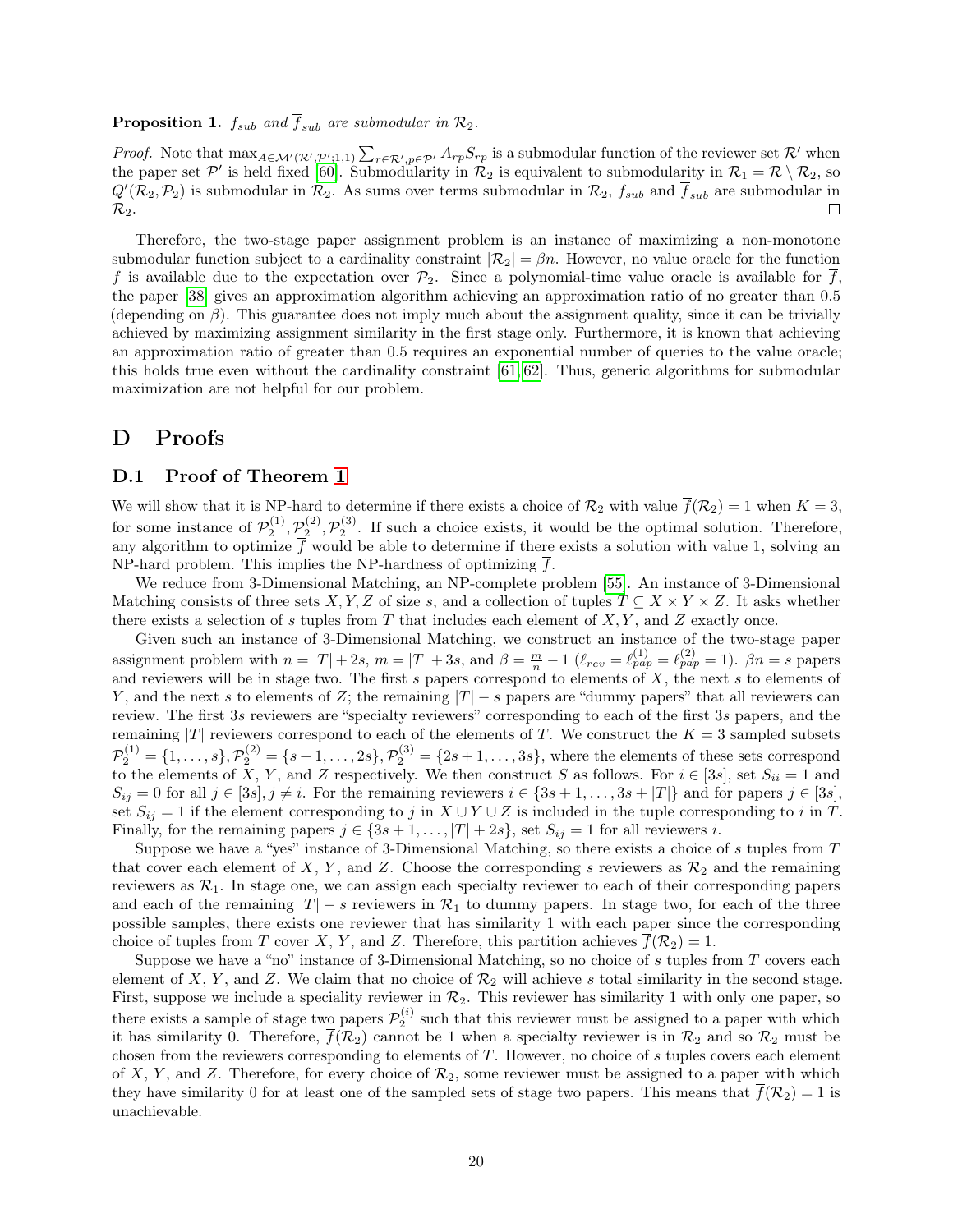### <span id="page-20-0"></span>D.2 Proof of Theorem [2](#page-7-2)

For any  $\beta \in [0,1]$ , choose any n such that  $\beta n \in \mathbb{Z}_+$ . We construct the following similarity matrix. Paper i has similarity 1 with reviewer i, and also with reviewer  $n + i$  if  $i \leq \beta n$ . All other similarities are 0.

On this example, the oracle optimal assignment for any  $\mathcal{P}_2$  is to assign reviewers  $\{1,\ldots,n\}$  to papers in the first stage, since this maximizes the similarity across both stages. This choice gives a total similarity of  $n$ in stage one and an expected similarity of  $\beta^2 n$  in stage two (since each reviewer's matching paper is in stage two with probability  $\beta$ ), for a total similarity of  $n(1+\beta^2)$ . Since there are  $(1+\beta)n$  total assignments, the expected mean similarity is  $\frac{1+\beta^2}{1+\beta}$  $\frac{1+\beta}{1+\beta}$ .

Now consider the assignment after randomly splitting reviewers. Any paper  $p \leq \beta n$  has two reviewers a, b with similarity 1. For sufficiently large  $n \geq \frac{1+4\beta}{1+\beta}$ , the expected value of this paper's assignment is

$$
(P[a \in \mathcal{R}_1 \land b \in \mathcal{R}_2] + P[b \in \mathcal{R}_1 \land a \in \mathcal{R}_2])(1 + P[p \in \mathcal{P}_2])
$$
  
+ P[a, b \in \mathcal{R}\_1] + P[a, b \in \mathcal{R}\_2]P[p \in \mathcal{P}\_2]  
=  $\left(2 \frac{n}{(1+\beta)n} \frac{\beta n}{(1+\beta)n - 1}\right) (1+\beta) + \frac{n}{(1+\beta)n} \frac{n-1}{(1+\beta)n - 1} + \frac{\beta n}{(1+\beta)n} \frac{\beta n-1}{(1+\beta)n - 1}\beta$   
 $\leq 2 \frac{\beta}{(1+\beta) - \frac{1}{n}} + \frac{1}{(1+\beta)^2} + \frac{\beta^3}{(1+\beta)^2}$   
 $\leq \frac{1+4\beta}{2(1+\beta)} + \frac{1}{(1+\beta)^2} + \frac{\beta^3}{(1+\beta)^2}.$ 

There are  $\beta n$  of these papers.

Any of the remaining papers  $p > \beta n$  has only one reviewer a with similarity 1. The expected value of this paper's assignment is

$$
P[a \in \mathcal{R}_1] + P[a \in \mathcal{R}_2]P[p \in \mathcal{P}_2]
$$
  
= 
$$
\frac{1 + \beta^2}{1 + \beta}.
$$

There are  $(1 - \beta)n$  of these papers.

Totalling over all papers and dividing by the total number of assignments, the mean expected similarity of random split is at most

$$
\left(\frac{1+4\beta}{2(1+\beta)}+\frac{1}{(1+\beta)^2}+\frac{\beta^3}{(1+\beta)^2}\right)\frac{\beta}{1+\beta}+\frac{(1+\beta^2)(1-\beta)}{(1+\beta)^2}.
$$

The suboptimality is therefore at least

$$
\frac{1+\beta^2}{1+\beta} - \left(\frac{1+4\beta}{2(1+\beta)} + \frac{1}{(1+\beta)^2} + \frac{\beta^3}{(1+\beta)^2}\right) \frac{\beta}{1+\beta} - \frac{(1+\beta^2)(1-\beta)}{(1+\beta)^2}
$$

$$
= \frac{(1+\beta^2)2\beta}{(1+\beta)^2} - \left(\frac{1+4\beta}{2(1+\beta)} + \frac{1}{(1+\beta)^2} + \frac{\beta^3}{(1+\beta)^2}\right) \frac{\beta}{1+\beta}
$$

$$
= \left(2(1+\beta^2)(1+\beta) - \frac{1}{2}(1+4\beta)(1+\beta) - 1 - \beta^3\right) \frac{\beta}{(1+\beta)^3}
$$

$$
= \left(\frac{1}{2} - \frac{1}{2}\beta + \beta^3\right) \frac{\beta}{(1+\beta)^3}
$$

$$
\geq \frac{\beta^4}{(1+\beta)^3}.
$$

#### <span id="page-20-1"></span>D.3 Proof of Theorem [3](#page-8-0)

By Lemma 4 of [\[57\]](#page-15-8), a rank k similarity matrix  $S \in [0,1]^{(1+\beta)n \times n}$  can be factored into vectors  $u_r \in \mathbb{R}^k$  for each reviewer r and  $v_p \in \mathbb{R}^k$  for each paper p such that  $S_{rp} = \langle u_r, v_p \rangle$ ,  $||u_r||_2 \leq k^{1/4}$ , and  $||v_p||_2 \leq k^{1/4}$ .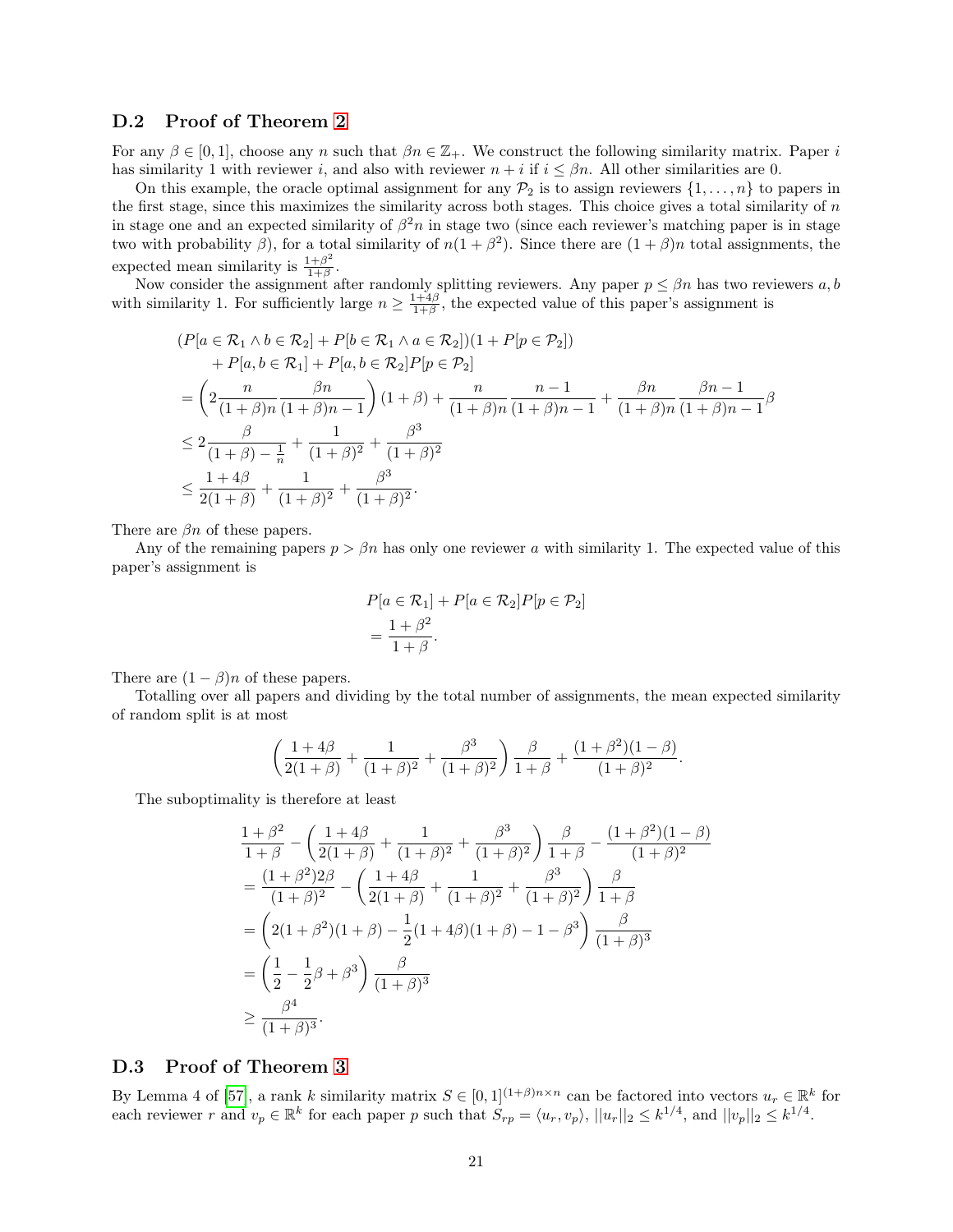Consider the ball of radius  $k^{1/4}$  in  $\mathbb{R}^k$  in which the paper vectors  $v_p$  lie. We cover this ball with smaller "cells" by dividing the containing k-dimensional hypercube with side length  $2k^{1/4}$  along each dimension to create some number of smaller hypercubes. If we divide the containing hypercube into  $t$  equal-sized segments along each dimension, there are  $t^k$  cells in total and the maximum L2 distance between two points in a cell is  $2k^{3/4}$ t .

We construct L layers of cells in this way, where the cells increase in size between layers. Denote by  $t_i$  the number of divisions along each dimension at layer *i*. We choose  $t_i = 2^{Z_i}$  for some integer  $Z_i$  for all layers *i* so that each cell at layer i is fully contained within a single cell at each higher layer. Denote by  $s_i$  the desired maximum within-cell distance at layer *i*. This distance is achieved if  $t_i$  is at least  $\frac{2k^{3/4}}{s_i}$  $\frac{s^{3/4}}{s_i}$ , so the minimum such

 $t_i$  that is also a power of two is at most  $\frac{4k^{3/4}}{s}$  $s_i^{3/4}$ . This gives that there are at most  $z_i = \left(\frac{4k^{3/4}}{s_i}\right)$  $\left(\frac{c^{3/4}}{s_i}\right)^k$  cells in layer *i*.

In what follows, we say that a paper  $p$  is in some cell if its vector  $v_p$  is in the cell. (Papers on the border of multiple cells at layer 1 are considered to be in an arbitrary one of the bordering cells so that each paper is in exactly one cell. At higher layers, such papers are considered to be in the cell containing their layer 1 cell.) We say that a reviewer is in a cell if it is assigned to a paper in that cell by the oracle optimal paper assignment (given  $\mathcal{P}_2$ ).

Given  $\mathcal{P}_2$  and  $\mathcal{R}_2$  produced by random split, we proceed through layers from 1 to L in order to match reviewers to papers in the same stage. We match as many reviewers as possible to papers that are within the same cell at each layer i, and then continue to layer  $i + 1$ . Define  $n_i$  as an upper bound on the number of reviewers unmatched before matching within layer i;  $n_1 = (1 + \beta)n$ . The difference in value between the assignment A produced in this way and the oracle optimal assignment  $A^*$  (which we call the "value gap") is

$$
\sum_{r \in \mathcal{R}, p \in \mathcal{P}} (A_{rp}^* - A_{rp}) \langle u_r, v_p \rangle = \sum_{r \in \mathcal{R}, p \in \mathcal{P}, p^* \in \mathcal{P}} A_{rp} A_{rp^*}^* \langle u_r, v_{p^*} - v_p \rangle
$$
  
\n
$$
\leq \sum_{r \in \mathcal{R}, p \in \mathcal{P}, p^* \in \mathcal{P}} A_{rp} A_{rp^*}^* ||u_r||_2 ||v_{p^*} - v_p||_2
$$
  
\n
$$
\leq k^{1/4} \sum_{r \in \mathcal{R}, p \in \mathcal{P}, p^* \in \mathcal{P}} A_{rp} A_{rp^*}^* ||v_{p^*} - v_p||_2.
$$

Consider some cell containing x papers. All x of these papers are in stage one. Define  $Hyp(N, K, M)$ as the hypergeometric distribution where  $N$  is the population size,  $M$  is the number of draws, and  $K$  is the number of successes in the population; by symmetry  $Hyp(N, K, M)$  is equivalent to  $Hyp(N, M, K)$ . The number of stage two papers has distribution  $Hyp(n, x, \beta n)$ . With probability  $1 - 2\delta$ , by Hoeffding's inequality [\[63\]](#page-15-14) and using the symmetry property, within  $\beta x \pm \sqrt{\frac{x}{2} \ln(1/\delta)}$  of the papers in this cell are also in stage two. (In this section, ln indicates the logarithm with base  $e$  and log indicates the logarithm with base 2.) Call  $y$  the total number of reviewers in the cell. There are exactly the same number of reviewers as total stage one and two papers in this cell, so y is within  $(1 + \beta)x \pm \sqrt{\frac{x}{2} \ln(1/\delta)}$  and is at most 2x. Since  $\mathcal{R}_2$  is produced by random split, the number of reviewers in this cell in stage one has distribution  $Hyp((1+\beta)n, y, n)$  and the number of reviewers in this cell in stage two has distribution  $Hyp((1+\beta)n, y, \beta n)$ . By Hoeffding's inequality and again using symmetry, the number of reviewers in the cell in stage one is at most  $\frac{y}{1+\beta} + \sqrt{\frac{y}{2}\ln(1/\delta)} \leq x + \sqrt{\frac{x}{2}\ln(1/\delta)} + \sqrt{x\ln(1/\delta)} \leq x + \sqrt{3x\ln(1/\delta)}$  with probability  $1-2\delta$  (conditioned on the earlier event concerning the number of stage-two papers). By this argument, with probability  $1 - 4\delta$ (again conditioned on the earlier event), there are within  $x \pm \sqrt{3x \ln(1/\delta)}$  reviewers in stage one in the cell and within  $\beta x \pm \sqrt{3x \ln(1/\delta)}$  reviewers in stage two in the cell. In total, there are at most nL cells with a non-zero number of papers across all layers and so the total probability of error in any of the bounds is at most  $6\delta Ln$ .

Assume that this high probability event occurs. In layer i, in any cell j with  $x_i$  papers (all of which are in stage one), the number of stage one reviewers is within  $x_j \pm \sqrt{3x_j \ln(1/\delta)}$ . Any reviewers in this cell matched at earlier layers must have been matched to papers also in this cell. Therefore, the number of unmatched stage one reviewers after matching within this cell is at most  $\sqrt{3x_j \ln(1/\delta)}$ . The number of stage two reviewers is within  $\beta x_j \pm \sqrt{3x_j \ln(1/\delta)}$  and the number of stage two papers is within  $\beta x_j \pm \sqrt{\frac{x_j}{2} \ln(1/\delta)}$ . Therefore, the number of unmatched stage two reviewers after matching within this cell is at most  $\sqrt{6x_j \ln(1/\delta)}$ . In total over both stages, the total number of unmatched reviewers after matching in layer  $i$  is at most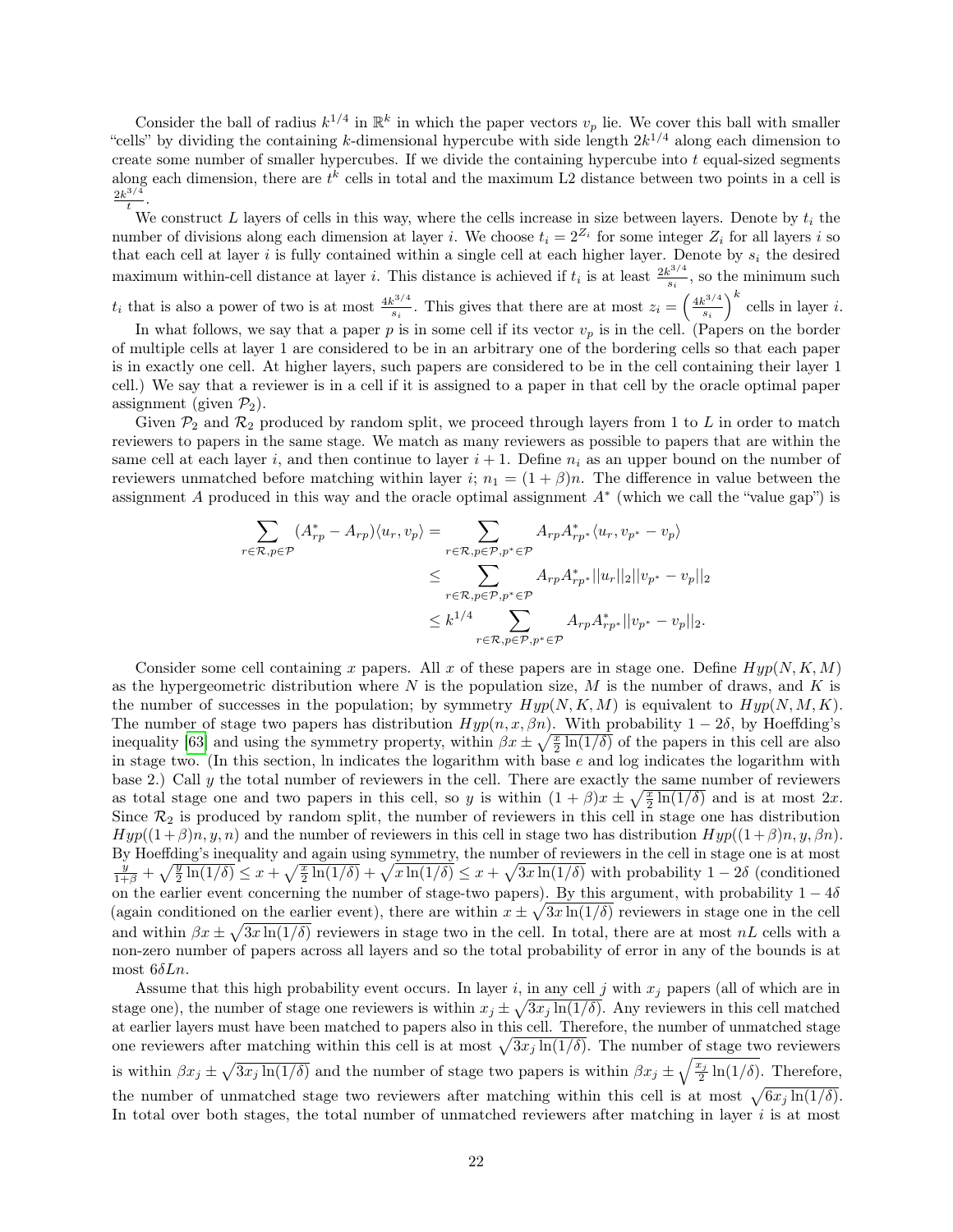$n_{i+1} = \sum_{j=1}^{z_i} \sqrt{18x_j \ln(1/\delta)} \le \sqrt{18z_i n \ln(1/\delta)}$ . All of the reviewers matched at layer *i* are matched to papers at most  $s_i$  away from their optimal paper assignment. Across all layers, the value gap is therefore bounded by  $k^{1/4}\left(\sum_{i=1}^{L-1} n_i s_i + 2n_L k^{1/4}\right)$ , since everything at layer L is matched to whatever remains regardless of  $s_L$ .

We now determine how to set  $s_i$  for all layers i. We choose  $s_1 = s$  and set other  $s_i$  such that  $n_i s_i = (1+\beta)ns$ for all *i*. This leads to the recursively-defined values of  $s_i = \frac{(1+\beta)ns}{n}$  $\frac{\tau_{\beta}^{(2)} n s}{n_i}$ ,  $z_i = (4k^{3/4})^k s_i^{-k}$ ,  $n_{i+1} = \sqrt{z_i n 18 \ln(1/\delta)}$ with initial values  $n_1 = (1 + \beta)n$  and  $s_1 = s$ . Unrolling the iteration, we see that

$$
s_i = s_{i-1}^{\frac{k}{2}} n^{\frac{1}{2}} s (4k^{3/4})^{-\frac{k}{2}} (18 \ln(1/\delta))^{-\frac{1}{2}} (1+\beta)
$$
  
= 
$$
n^{\frac{1}{2} \sum_{j=0}^{i-2} (\frac{k}{2})^j} s^{\sum_{j=0}^{i-1} (\frac{k}{2})^j} (4k^{3/4})^{-\frac{k}{2} \sum_{j=0}^{i-2} (\frac{k}{2})^j} (18 \ln(1/\delta))^{-\frac{1}{2} \sum_{j=0}^{i-2} (\frac{k}{2})^j} (1+\beta)^{\sum_{j=0}^{i-2} (\frac{k}{2})^j}
$$

for  $i \geq 2$ . Defining  $\epsilon$  such that  $s = \left(\frac{(1+\beta)^2 n}{18 \ln(1/\delta)}\right)$  $\frac{(1+\beta)^2n}{18\ln(1/\delta)}\bigg)^{\epsilon},$ 

$$
s_i = \left(\frac{(1+\beta)^2 n}{18\ln(1/\delta)}\right)^{\frac{1}{2}\sum_{j=0}^{i-2}\left(\frac{k}{2}\right)^j + \epsilon \sum_{j=0}^{i-1}\left(\frac{k}{2}\right)^j} (4k^{3/4})^{-\frac{k}{2}\sum_{j=0}^{i-2}\left(\frac{k}{2}\right)^j}
$$

for  $i \geq 2$ . This gives a value gap of at most  $k^{1/4} (1+\beta)^{1+2\epsilon} n^{1+\epsilon} (18 \ln(1/\delta))^{-\epsilon} ((L-1) + 2k^{1/4} s_L^{-1})$ . We now continue in cases on the value of k.

**Case**  $k = 1$ . Note that  $\sum_{j=0}^{i-1} \left(\frac{k}{2}\right)^j = 2\left(1 - \frac{1}{2^i}\right)$ , so

$$
s_i = \left(\frac{(1+\beta)^2 n}{18\ln(1/\delta)}\right)^{1-\frac{1}{2^{i-1}}+\epsilon 2\left(1-\frac{1}{2^i}\right)} \left(4k^{3/4}\right)^{-1+\frac{1}{2^{i-1}}}.
$$

Choose  $\epsilon = -\frac{1}{2} + \frac{1}{2(2^L-1)}$  so that  $s_L = (4k^{3/4})^{-1+\frac{1}{2^L-1}}$ . Setting  $\delta = (2n)^{-3}$  and  $L = \log \log n$ , for sufficiently large  $n$ , the value gap is bounded by

$$
k^{1/4} (1+\beta)^{\frac{1}{2^L-1}} n^{\frac{1}{2} + \frac{1}{2(2^L-1)}} (18\ln(1/\delta))^{\frac{1}{2} - \frac{1}{2(2^L-1)}} ((L-1) + 2k^{1/4} (4k^{3/4})^{1-\frac{1}{2^L-1}})
$$
  
\n
$$
\leq (1+\beta)n^{\frac{1}{2}} 2^{\log(n)\frac{1}{2(\log n - 1)}} (54\ln(2n))^{\frac{1}{2}} ((\log \log n - 1) + 8)
$$
  
\n
$$
\leq 2(1+\beta)n^{\frac{1}{2}} (54\ln(2n))^{\frac{1}{2}} ((\log \log n - 1) + 8)
$$
  
\n
$$
\leq C(\log n)^{\eta} n^{\frac{1}{2}}
$$

for some constants  $C, \eta$  with probability  $1 - \frac{6 \log \log n}{8n^2} \geq 1 - \frac{1}{n}$ .

**Case**  $k = 2$ . Note that  $\sum_{j=0}^{i-1} \left(\frac{k}{2}\right)^j = i$ , so

$$
s_i = \left(\frac{(1+\beta)^2 n}{18\ln(1/\delta)}\right)^{\frac{1}{2}(i-1)+\epsilon i} (4k^{3/4})^{-i+1}.
$$

Choose  $\epsilon = -\frac{1}{2} + \frac{1}{2L}$  so that  $s_L = (4k^{3/4})^{-L+1}$ . Setting  $\delta = (2n)^{-3}$  and  $L = \log \log n$ , for sufficiently large n, the value gap is bounded by

$$
k^{1/4} (1+\beta)^{\frac{1}{L}} n^{\frac{1}{2} + \frac{1}{2L}} (18\ln(1/\delta))^{\frac{1}{2} - \frac{1}{2L}} \left( (L-1) + 2k^{1/4} (4k^{3/4})^{L-1} \right)
$$
  
\n
$$
\leq k^{1/4} (1+\beta) n^{\frac{1}{2} + \frac{1}{2\log\log n}} (54\ln(2n))^{\frac{1}{2}} \left( (\log\log n - 1) + 2k^{1/4} (\log n)^{\log(4k^{3/4})} \right)
$$
  
\n
$$
\leq C(\log n)^{\eta} n^{\frac{1}{2} + \frac{1}{\log\log n}}
$$

for some constants  $C, \eta$  with probability  $1 - \frac{6 \log \log n}{8n^2} \geq 1 - \frac{1}{n}$ .

**Case**  $k \ge 3$ . Note that  $\sum_{j=0}^{i-1} \left(\frac{k}{2}\right)^j = \frac{\left(\frac{k}{2}\right)^i - 1}{\frac{k}{2} - 1}$ , so

$$
s_i = \left(\frac{(1+\beta)^2 n}{18\ln(1/\delta)}\right)^{\left(\frac{1}{2}+\epsilon\right)\left(\frac{(k/2)^i-1}{(k/2)-1}\right) - \frac{1}{2}\left(\frac{k}{2}\right)^{i-1}} \left(4k^{3/4}\right)^{-\frac{k}{2}\left(\frac{(k/2)^i-1}{(k/2)-1}\right) + \left(\frac{k}{2}\right)^i}.
$$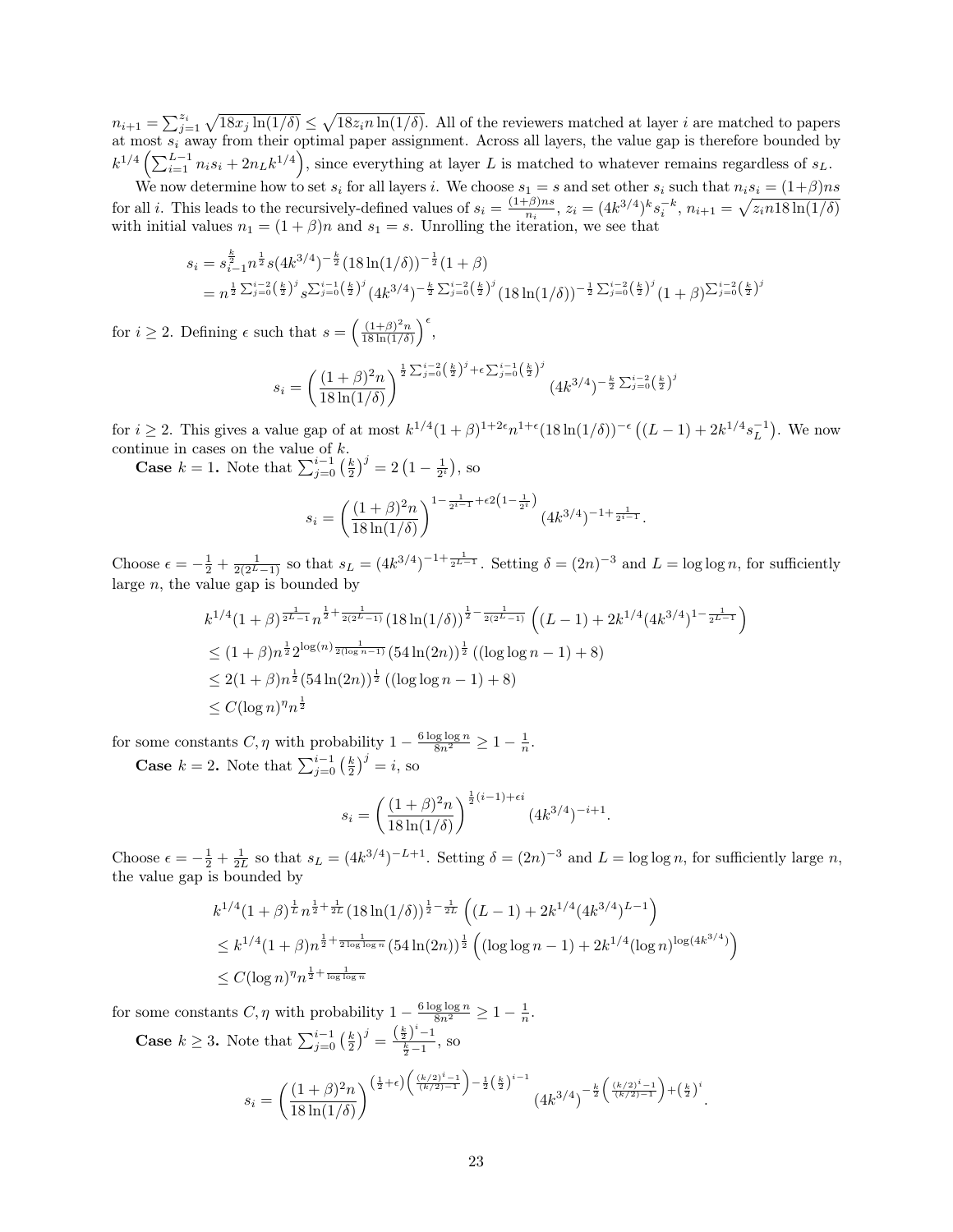Choose  $\epsilon = -\frac{1}{k} + \frac{\left(\frac{1}{2} - \frac{1}{k}\right)}{(k/2)^{L} - 1}$  so that  $s_L = (4k^{3/4})^{-\frac{k}{2}} \left(\frac{(k/2)^{L} - 1}{(k/2) - 1}\right) + \left(\frac{k}{2}\right)^{L}$ . Setting  $\delta = (2n)^{-3}$  and  $L = \frac{\log \log \log n}{\log (k/2)}$ , for sufficiently large  $n$ , the value gap is bounded by

$$
k^{1/4} (1+\beta)^{1-\frac{2}{k}+\frac{2(\frac{1}{2}-\frac{1}{k})}{(k/2)L-1}} n^{1-\frac{1}{k}+\frac{(\frac{1}{2}-\frac{1}{k})}{(k/2)L-1}} (18\ln(1/\delta))^{\frac{1}{k}-\frac{(\frac{1}{2}-\frac{1}{k})}{(k/2)L-1}} \left( (L-1)+2k^{1/4}(4k^{3/4})^{\frac{k}{2}(\frac{(k/2)L-1}{(k/2)-1})-(\frac{k}{2})^L} \right)
$$
  
\n
$$
\leq k^{1/4} (1+\beta)n^{1-\frac{1}{k}+\frac{(\frac{1}{2}-\frac{1}{k})}{\log\log n}} (54\ln(2n))^{\frac{1}{k}} \left( \frac{\log\log\log n}{\log(k/2)} - 1 + 2k^{1/4}(4k^{3/4})^{2\log\log n} \right)
$$
  
\n
$$
\leq k^{1/4} (1+\beta)n^{1-\frac{1}{k}+\frac{(\frac{1}{2}-\frac{1}{k})}{\log\log n}} (54\ln(2n))^{\frac{1}{k}} \left( \frac{\log\log\log n}{\log(k/2)} - 1 + 2k^{1/4}(\log n)^{2\log(4k^{3/4})} \right)
$$
  
\n
$$
\leq C(\log n)^{\eta} n^{1-\frac{1}{k}+\frac{1}{\log\log n}}
$$

for some constants  $C, \eta$  with probability  $1 - \frac{6 \log \log \log n}{8 \log (k/2)n^2} \geq 1 - \frac{1}{n}$ .

To get the suboptimality, divide the value gap by  $(1 + \beta)n \leq 2n$ .

### <span id="page-23-0"></span>D.4 Proof of Theorem [4](#page-8-1)

(a) Choose *n* large enough such that  $k \leq \frac{n}{2}$ . We define k groups of reviewers and papers such that all papers have similarity 1 with all reviewers within the same group and similarity 0 with all other reviewers. Group 1 contains all papers  $p \leq \lceil \frac{n}{2} \rceil$  and all reviewers  $r \leq 2\lceil \frac{n}{2} \rceil$ . Each other group  $2, \ldots, k$  contains 2 reviewers and 1 paper. All papers and reviewers not in any group have all similarities 0. This similarity matrix has rank k.

The oracle optimal assignment for any  $\mathcal{P}_2$  will split the reviewers in each group evenly between stages, so all papers in any group can be assigned a similarity-1 reviewer in both stages. This gives a total similarity of at least  $n + 2(k - 1)$ .

Define X as the random variable representing the number of reviewers from group 1 selected to be in  $\mathcal{R}_2$ .  $X \sim Hyp(2n, 2\lceil n/2 \rceil, n)$ , the hypergeometric distribution corresponding to the number of successes when n items are sampled without replacement from a population of 2n items where  $2\lceil n/2 \rceil$  of them are successes. By Lemma 2.1 of [\[64\]](#page-15-15),  $P[X = t] \leq \frac{C}{\sigma}$  for any  $t \geq 0$  where  $\sigma^2 = \frac{\lceil n/2 \rceil}{2}$  $\frac{\sqrt{2}}{2}\left(1-\frac{\lceil n/2\rceil}{n}\right)$  $\binom{n}{2}$  and C is an absolute constant. Since  $\sigma^2 \geq \frac{n}{4} \left(1 - \frac{1}{2} - \frac{1}{n}\right) \geq \frac{n}{16}$  for  $n \geq 4$ ,  $P[X = t] \leq \frac{4C}{\sqrt{n}}$  for sufficiently large *n*. Therefore,  $P\left[\frac{n}{2} - \frac{\sqrt{n}}{16C} + 1 \leq X \leq \frac{n}{2} + \frac{\sqrt{n}}{16C}\right]$  $\left|\frac{\sqrt{n}}{16C}\right| \leq \frac{1}{2}$ . With probability at least  $\frac{1}{2}$ , at least  $\frac{\sqrt{n}}{16C}$  $\frac{\sqrt{n}}{16C}$  of the reviewers in group 1 cannot be matched to an optimal paper in their stage. Therefore, the total expected similarity is no greater √ than  $n - \frac{\sqrt{n}}{32C} + 2(k-1)$  and the expected difference in value from the oracle optimal assignment is at least  $\overline{n}$  $\frac{\sqrt{n}}{32C}$ . Since there are 2n assignments, the suboptimality is at least  $\frac{1}{64C\sqrt{n}}$ .

(b) We construct a similarity matrix by creating a vector in  $\mathbb{R}^k$  for each reviewer and each paper, and setting the similarity between that reviewer and that paper to be the inner product of their corresponding vectors. Consider the cube in  $\mathbb{R}^k$  contained in  $[0, 1/\sqrt{k}]^k$ . We construct a grid of points within this cube by evenly spacing  $z = \lceil n^{1/k} \rceil$  along each axis and filling in the remaining points so that there are  $z^k \ge n$ grid points in total. Place the n paper vectors at arbitrary (unique) points on this grid, so that each vector is at least  $\frac{1}{\sqrt{L} \ln L}$  $\frac{1}{\overline{k}\lceil n^{1/k}\rceil} \geq \frac{1}{2\sqrt{k}n}$  $\frac{1}{2\sqrt{k}n^{1/k}}$  away from any other paper vector. Place the 2n reviewer vectors such that 2 are at each grid point with a paper vector. The inner product of any two vectors is in [0, 1], so this is a valid similarity matrix. The  $2n \times k$  and  $n \times k$  matrices where the rows are the reviewer and paper vectors respectively have linearly independent columns and so have rank k; thus, the similarity matrix has rank k.

We claim that the oracle optimal matching across both stages chooses one reviewer from each grid point and matches it to the paper at the same point. Suppose we have a matching where this is not the case. There must exist a cycle of matched reviewer and paper pairs where the corresponding vectors are not paired with themselves and are instead paired  $(x_1, x_2), (x_2, x_3), \ldots, (x_K, x_1)$ . This cycle has a total similarity of (using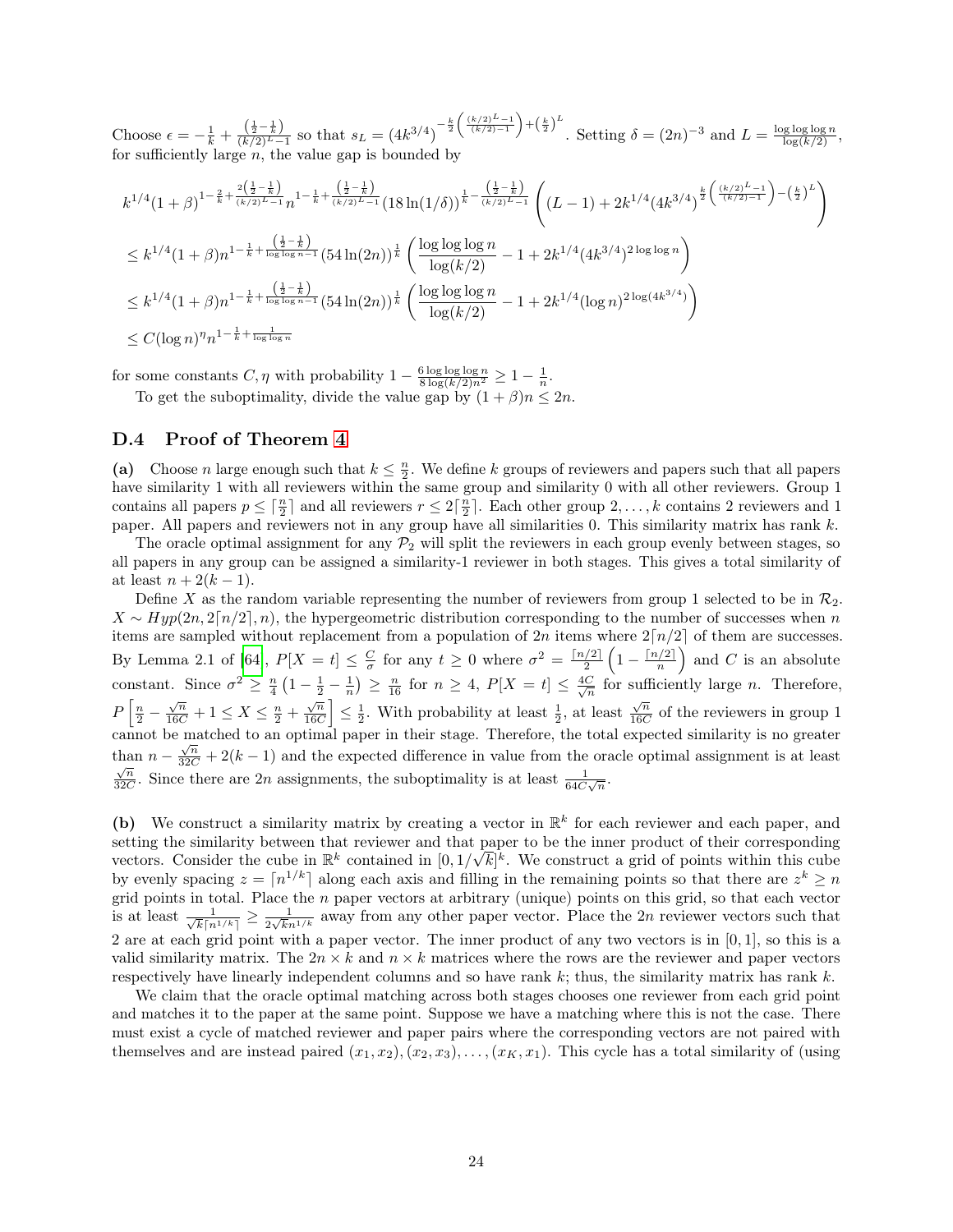$x_{K+1}$  to refer to  $x_1$ )

$$
\sum_{i=1}^{K} \langle x_i, x_{i+1} \rangle \le \sum_{i=1}^{K} ||x_i||_2 ||x_{i+1}||_2
$$
  

$$
\le \sum_{i=1}^{K} ||x_i||_2^2
$$
  

$$
= \sum_{i=1}^{K} \langle x_i, x_i \rangle
$$

so the matching value can be improved by changing the cycle so that reviewers and papers at the same grid point are matched. The second inequality is because  $2ab \le a^2 + b^2$  for any  $a, b \in \mathbb{R}$ . Therefore, the claimed matching is indeed optimal.

Now, consider the sample of  $n$  reviewers in stage one produced by a random split of reviewers. The following lemma shows that with probability  $1 - O(e^{-n/10})$ ,  $\Theta(n)$  grid points have both reviewers present in stage one under random split.

<span id="page-24-0"></span>**Lemma 1.** There exists  $n_0$  and a constant  $\zeta$  such that for all  $n \geq n_0$ , the probability that less than  $n/100$ grid points have both reviewers in stage one after a random reviewer split is at most  $\zeta e^{-n/10}$ .

*Proof.* There are at most  $\binom{n}{a}3^{n-a}$  ways to assign reviewers to stages such that a pairs of reviewers at the same and point are in stage one. For all n and a such that  $n + 1 \ge 4a$ ,  $\binom{n}{a}3^{n-a} = \binom{n}{a-1} \frac{n+1-a}{a} 3^{n-a} \ge \binom{n}{a-1} 3^{n-a+1}$ . Setting  $a = n/100$ ,  $\binom{n}{n/100} \le (100e)^{n/100} \le \exp(0.06n)$  and  $3^{n-(n/100)} \le \exp(1.09n)$ . Therefore, the number of ways to assign reviewers to stages such that less than  $n/100$  pairs are in stage one is at most  $\sum_{b=0}^{(n/100)-1} {n \choose b} 3^{n-b} \le (n/100) {n \choose n/100} 3^{n-(n/100)} \le \exp(1.15n + \ln(0.01n)).$  Using Sterling inequalities [\[65\]](#page-15-16), the total number of ways to assign reviewers to stages is  $\binom{2n}{n} \geq \frac{2\sqrt{\pi}}{e^2\sqrt{r}}$  $\frac{2\sqrt{\pi}}{e^2\sqrt{n}}2^{2n} \geq \frac{2\sqrt{\pi}}{e^2}$  $\frac{\sqrt{\pi}}{e^2} \exp(1.35n - 0.5 \ln(n)).$ Therefore, the probability that less than  $n/100$  grid points have both reviewers in stage one is at most  $e^2$  $\frac{e^2}{2\sqrt{\pi}} \exp(-0.2n + \ln(0.01n) + 0.5\ln(n)) \leq \frac{e^2}{2\sqrt{\pi}}$  $\frac{e^2}{2\sqrt{\pi}}\exp(-0.1n)\exp(-0.1n+\ln(0.01n)+0.5\ln(n))\leq \frac{e^2}{2\sqrt{\pi}}$  $\frac{e^2}{2\sqrt{\pi}}\exp(-0.1n)$ for sufficiently large  $n$ .

Therefore, with high probability, at least  $n/100$  reviewers must be assigned to a paper at a different grid point.

Consider the assignments produced in each stage after random split, and consider the reviewers not assigned to their optimal papers by these assignments. From the set of vectors corresponding to these suboptimally-assigned reviewers, we can construct some number K of disjoint cycles  $C_j = \{x_1^{(j)}, \ldots, x_{K_j}^{(j)}\}$  $\{X_j \}_{j}$ where a reviewer with vector  $x_i^{(j)}$  is assigned to the paper with vector  $x_{i+1}^{(j)}$  when the optimal assignment i would assign them to the paper with vector  $x_i^{(j)}$ . By Lemma [1,](#page-24-0)  $\sum_{j=1}^K |C_j| \ge \frac{n}{100}$ . The difference in value between the random-split assignments and the optimal assignment is

$$
\sum_{j=1}^{K} \sum_{i=1}^{K_j} \langle x_i^{(j)}, x_i^{(j)} - x_{i+1}^{(j)} \rangle = \frac{1}{2} \sum_{j=1}^{K} \sum_{i=1}^{K_j} ||x_i^{(j)} - x_{i+1}^{(j)}||_2^2
$$
  

$$
\geq \frac{1}{8k} n^{-2/k} \sum_{j=1}^{K} |C_j|
$$
  

$$
\geq \frac{1}{8k} n^{-2/k} \left(\frac{n}{100}\right)
$$

with probability at least  $1 - \zeta e^{-n/10}$  for sufficiently large *n*. Dividing by 2*n*, the suboptimality is at least  $\frac{1}{1600k}n^{-2/k}$ .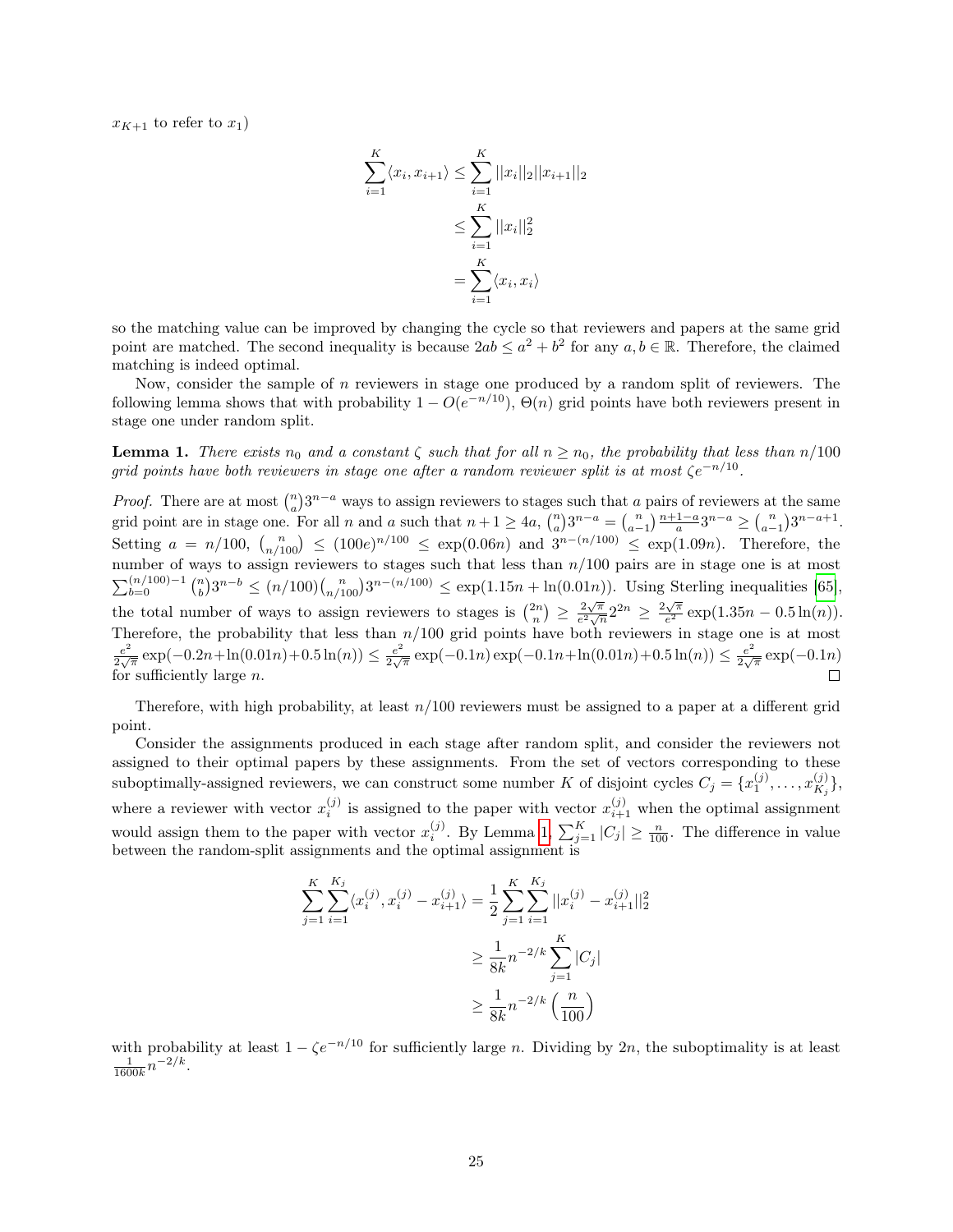### <span id="page-25-0"></span>D.5 Proof of Theorem [5](#page-9-1)

In this section, we state and prove a more general version of the bound in Theorem [5](#page-9-1) that does not require that  $\beta\mu$  be integral. This result immediately implies the result of Theorem [5.](#page-9-1)

In the proof, we use the following lemma. We prove this lemma following the proof of the main theorem. For some set N and some constant  $p \in [0,1]$ , define distribution  $\mathcal{I}_p(\mathcal{N})$  as the distribution over all subsets  $A \subseteq \mathcal{N}$  induced by choosing each item  $x \in \mathcal{N}$  to be in A independently with probability p. Recall from Appendix [C](#page-18-0) the definition of  $Q'$ , a modified version of  $Q$  that allows papers to be underloaded (i.e., assigned fewer reviewers than their load).

<span id="page-25-1"></span>**Lemma 2.** Consider the modified version of  $f: f'(\mathcal{R}_2) = \mathbb{E}_{\mathcal{P}_2 \sim \mathcal{I}_{\beta}(\mathcal{P})} [Q'(\mathcal{R}_2, \mathcal{P}_2)].$  If draws  $\mathcal{P}_2 \sim \mathcal{I}_{\beta}(\mathcal{P})$  rather than  $P_2 \sim U_{\beta n}(P)$  and allows papers to be underloaded. Then,

$$
\mathbb{E}_{\mathcal{R}_2 \sim \mathcal{I}_{\beta/(1+\beta)}(\mathcal{R})} [f'(\mathcal{R}_2)] \leq \mathbb{E}_{\mathcal{R}_2 \sim \mathcal{U}_{(\beta/(1+\beta))m}(\mathcal{R})} [f(\mathcal{R}_2)].
$$

This lemma shows that when attempting to lower bound the expected value of random split, we can analyze as if the second-stage reviewers and papers were drawn independently.

We now state and prove the main theorem. We abuse notation slightly by defining  $\mathcal{M}(\mathcal{R}, \mathcal{P}; \ell_{rev}, \ell_{pap})$  to include all assignments where papers are assigned either  $\lfloor \ell_{pap} \rfloor$  or  $\lceil \ell_{pap} \rceil$  reviewers when  $\ell_{pap}$  is not integral; i.e.,  $A \in \mathcal{M}(\mathcal{R}', \mathcal{P}'; \ell_{rev}, \ell_{pap})$  if and only if  $\lfloor \ell_{pap} \rfloor \leq \sum_{r \in \mathcal{R}'} A_{rp} \leq \lceil \ell_{pap} \rceil$  for all  $p \in \mathcal{P}', \sum_{p \in \mathcal{P}'} A_{rp} \leq \ell_{rev}$ for all  $r \in \mathcal{R}'$ , and  $A_{rp} = 0$  for all  $(r, p) \notin \mathcal{R}' \times \mathcal{P}'$ .

**Theorem 5** (Generalized). Consider any  $\mu \in [10,000]$  and  $\beta \in \{\frac{1}{100},\ldots,\frac{100}{100}\}$ . Let  $\epsilon = [\beta\mu] - [\beta\mu]$ . If there exists an assignment  $A^{(\mu)} \in \mathcal{M}(\mathcal{R}, \mathcal{P}; \mu, (1+\beta)\mu)$  with mean similarity  $s^{(\mu)}$ , choosing  $\mathcal{R}_2$  via random split gives that

$$
\mathbb{E}_{\mathcal{R}_2}\left[f(\mathcal{R}_2)\right] \geq \\ s^{(\mu)}\bigg[1-\sqrt{\frac{\beta}{2\pi(1+\beta)\lfloor(1+\beta)\mu\rfloor}}\left(2\sqrt{\frac{1}{1+\beta}}+\sqrt{1-\beta}\right)-\frac{(1+2\beta)}{(1+\beta)\lceil\beta\mu\rceil}\epsilon\bigg]\left[1-\frac{\epsilon}{\lceil(1+\beta)\mu\rceil}\right].
$$

*Proof.* By Lemma [2,](#page-25-1) we can consider drawing  $\mathcal{P}_2 \sim \mathcal{I}_{\beta}(\mathcal{P})$  and  $\mathcal{R}_2 \sim \mathcal{I}_{\beta/(1+\beta)}(\mathcal{R})$  and allowing papers to be underloaded. For all reviewers  $r \in \mathcal{R}$ , define the random variables  $Z_r =$  $\int 1 \text{ w.p. } 1/(1+\beta)$ 2 w.p.  $\beta/(1+\beta)$  representing

the stage that reviewer r is randomly chosen to be in. Define the random variables  $Y_p =$  $\int 1$  w.p.  $\beta$ 0 w.p.  $1 - \beta$ 

representing whether  $p \in \mathcal{P}_2$ . All of these random variables are independent. Also, denote by  $v^{(\mu)}$  =  $s^{(\mu)}(1+\beta)n\mu$  the total similarity value of assignment  $A^{(\mu)}$ , and denote by  $v_p^{(\mu)}$  and  $v_r^{(\mu)}$  the total similarity value of the assignments for paper p and reviewer r respectively in assignment  $A^{(\mu)}$ .

The proof works as follows. We form an assignment  $B^{(1)}$  in stage one with paper loads of at most  $\mu$  and reviewer loads of at most  $\mu$ , and form an assignment  $B^{(2)}$  in stage two with paper loads of at most  $\lceil \beta \mu \rceil$  and reviewer loads of at most  $\lceil \beta \mu \rceil$ . We do this by initially assigning all reviewer-paper pairs from  $A^{(\mu)}$  that are present in the same stage, and then randomly removing assignments from each paper or reviewer that is overloaded. We then find "final assignments" (i.e., assignments that are feasible solutions for the two-stage assignment problem) from within  $B^{(1)}$  and  $B^{(2)}$ .

**Stage One:** First, consider stage one. Define  $Binom(N, p)$  as the binomial distribution with N trials and p probability of success; denote by f the Binomial pmf. The number of reviewers assigned by  $A^{(\mu)}$  to paper p and present in stage one is a  $Binom\left(\lambda_p, \frac{1}{1+\beta}\right)$  variable, where  $\lambda_p \in \{[(1+\beta)\mu], [(1+\beta)\mu]\}$ . Suppose that we observe the set of such reviewers, randomly remove reviewers from this set until its size is at most  $\mu$ , and then assign these reviewers to p in our stage one assignment  $B^{(1)}$ . Since each reviewer has at most  $\mu$ assigned papers in  $A^{(\mu)}, B^{(1)}$  satisfies the desired load constraints on both sides. The expected total value of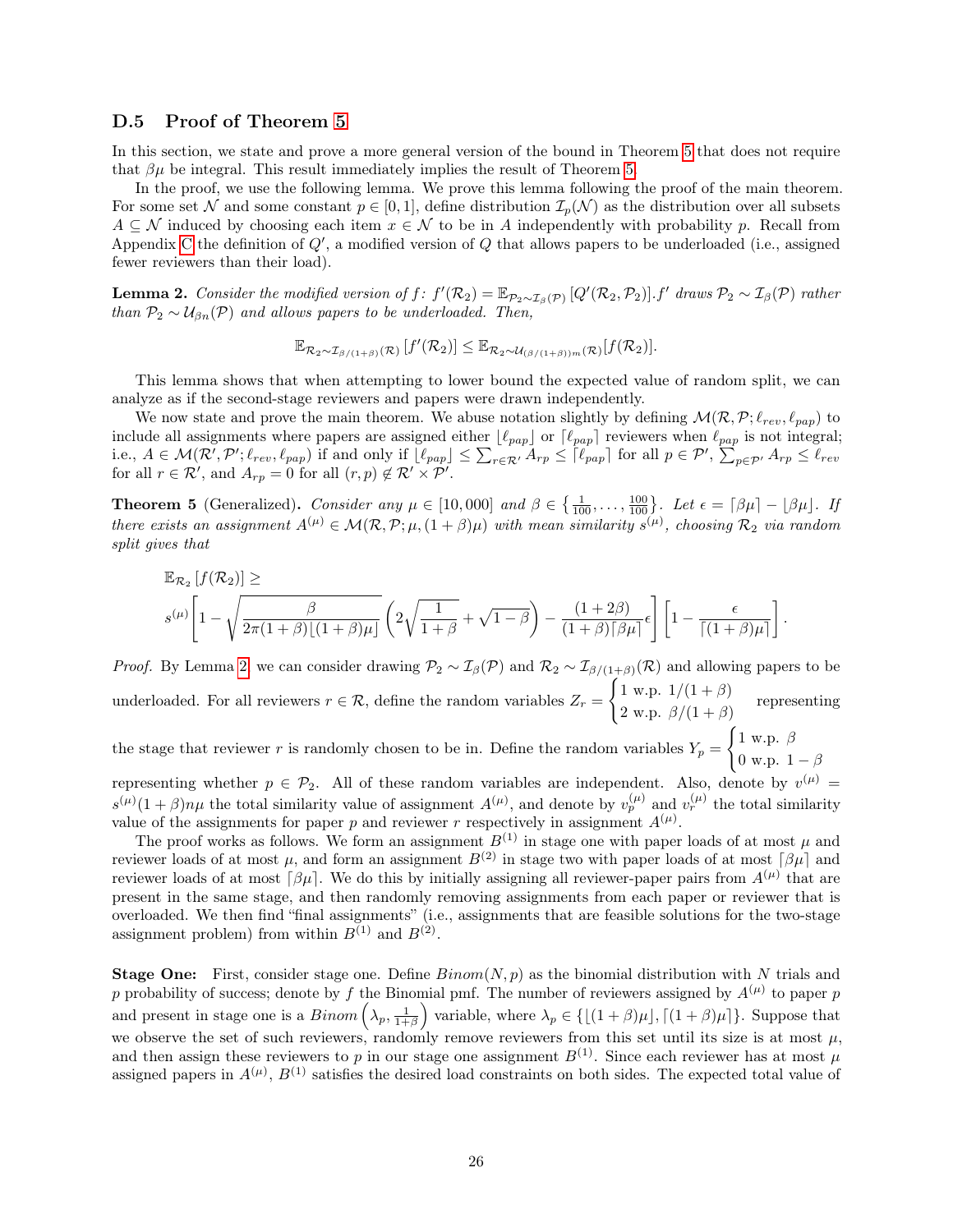the assigned reviewers after we drop reviewers from each paper at random is

$$
\mathbb{E}\left[\sum_{r\in\mathcal{R}} B_{rp}^{(1)} S_{rp}\right] = \sum_{x=0}^{\mu} f\left(x; \lambda_p, \frac{1}{1+\beta}\right) v_p^{(\mu)} \frac{x}{\lambda_p} + \sum_{x=\mu+1}^{\lambda_p} f\left(x; \lambda_p, \frac{1}{1+\beta}\right) v_p^{(\mu)} \frac{\mu}{\lambda_p}
$$

$$
= \frac{v_p^{(\mu)}}{\lambda_p} \mathbb{E}_{X \sim Binom\left(\lambda_p, \frac{1}{1+\beta}\right)} \left[\min(X, \mu)\right]
$$

$$
\geq \frac{v_p^{(\mu)}}{\left[(1+\beta)\mu\right]} \mathbb{E}_{X \sim Binom\left(\lfloor(1+\beta)\mu\rfloor, \frac{1}{1+\beta}\right)} \left[\min(X, \mu)\right].
$$

Summing over all papers,

$$
\mathbb{E}\left[\sum_{p\in\mathcal{P}}\sum_{r\in\mathcal{R}}B_{rp}^{(1)}S_{rp}\right] \geq \frac{v^{(\mu)}}{\left\lceil(1+\beta)\mu\right\rceil}\mathbb{E}_{X\sim Binom\left(\lfloor(1+\beta)\mu\rfloor,\frac{1}{1+\beta}\right)}\left[\min(X,\mu)\right].
$$

Due to the loads, the matrix  $\frac{1}{\mu}B^{(1)}$  has row sums at most 1 and column sums at most 1. By a generalization of the Birkhoff-von Neumann theorem [\[66\]](#page-15-17), this can be written as a convex combination of matrices with all entries in {0, 1}, all row sums at most 1, and all column sums at most 1. Each of these matrices represents an assignment obeying the reviewer and paper load constraints for the final assignment (since we allow papers to be underloaded), so they are all valid final assignments in stage one. At least one of these assignments must have a total value at least  $\frac{1}{\mu}$  of the value of  $B^{(1)}$ .

**Stage Two:** Now, consider stage two. The number of reviewers assigned by  $A^{(\mu)}$  to paper p present in stage two is a  $Binom\left(\lambda_p, \frac{\beta}{1+\beta}\right)$  variable, where  $\lambda_p \in \{\lfloor(1+\beta)\mu\rfloor, \lceil(1+\beta)\mu\rceil\}.$  The number of papers assigned by  $A^{(\mu)}$  to a reviewer r present in stage two is a  $Binom(\mu, \beta)$  random variable. We first calculate the total expected value of all assignments in  $A^{(\mu)}$  and present in stage two (without dropping assignments from overloaded reviewers/papers):

$$
\mathbb{E}\left[\sum_{r \in \mathcal{R}_2, p \in \mathcal{P}_2} A_{rp}^{(\mu)} S_{rp}\right] = \frac{\beta^2}{1+\beta} v^{(\mu)}.
$$

We then construct assignment  $B^{(2a)}$  from the pairs assigned in  $A^{(\mu)}$  and present in stage two by dropping reviewers from each paper at random until all papers have a load of at most  $\lceil \beta \mu \rceil$ , with a value on paper p (if present in stage two) of

$$
\mathbb{E}\left[\sum_{r\in\mathcal{R}}B_{rp}^{(2a)}S_{rp}\middle|p\in\mathcal{P}_2\right] = \sum_{x=0}^{\lceil\beta\mu\rceil}f\left(x;\lambda_p,\frac{\beta}{1+\beta}\right)v_p^{(\mu)}\frac{x}{\lambda_p} + \sum_{x=\lceil\beta\mu\rceil+1}^{\lambda_p}f\left(x;\lambda_p,\frac{\beta}{1+\beta}\right)v_p^{(\mu)}\frac{\lceil\beta\mu\rceil}{\lambda_p}
$$

$$
= \frac{v_p^{(\mu)}}{\lambda_p}\mathbb{E}_{X\sim Binom\left(\lambda_p,\frac{\beta}{1+\beta}\right)}\left[\min\left(X,\lceil\beta\mu\rceil\right)\right]
$$

$$
\geq \frac{v_p^{(\mu)}}{\lceil(1+\beta)\mu\rceil}\mathbb{E}_{X\sim Binom\left(\lfloor(1+\beta)\mu\rfloor,\frac{\beta}{1+\beta}\right)}\left[\min\left(X,\lceil\beta\mu\rceil\right)\right].
$$

Each paper is present in stage two with probability  $\beta$ , so the overall value is

$$
\mathbb{E}\left[\sum_{p\in\mathcal{P}}\sum_{r\in\mathcal{R}}B_{rp}^{(2a)}S_{rp}\right] \geq \frac{\beta v^{(\mu)}}{\left\lceil(1+\beta)\mu\right\rceil}\mathbb{E}_{X\sim Binom\left(\lfloor(1+\beta)\mu\rfloor,\frac{\beta}{1+\beta}\right)}\left[\min\left(X,\lceil\beta\mu\rceil\right)\right].
$$

We separately construct assignment  $B^{(2b)}$  from the pairs assigned in  $A^{(\mu)}$  and present in stage two by dropping papers from each reviewer at random until all reviewers have a load of at most  $\lceil \beta \mu \rceil$ , with a value on reviewer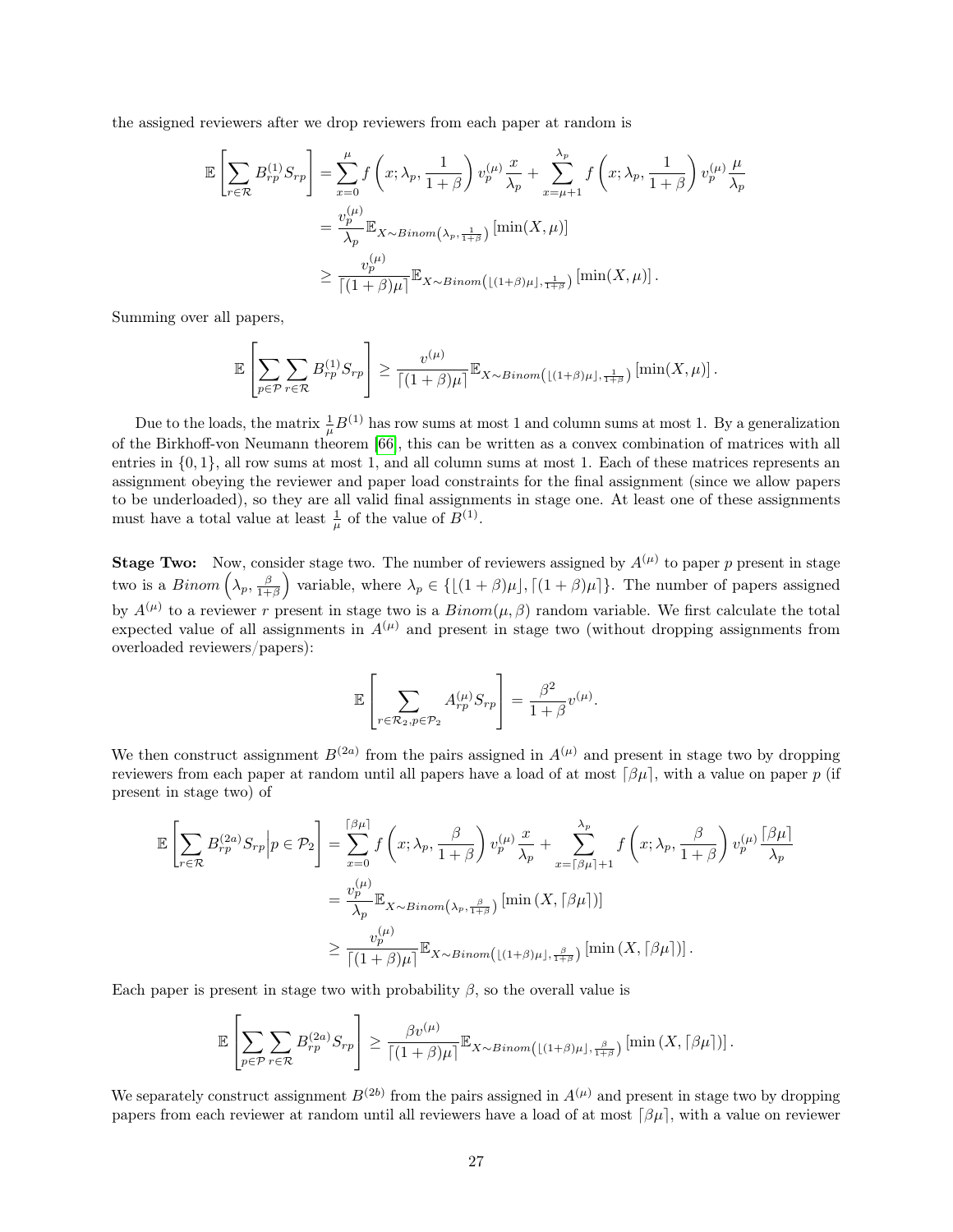r (if present in stage two) of

$$
\mathbb{E}\left[\sum_{p\in\mathcal{P}}B_{rp}^{(2b)}S_{rp}\middle|r\in\mathcal{R}_2\right] = \sum_{x=0}^{\lceil\beta\mu\rceil}f\left(x;\mu,\beta\right)v_r^{(\mu)}\frac{x}{\mu} + \sum_{x=\lceil\beta\mu\rceil+1}^{\mu}f\left(x;\mu,\beta\right)v_r^{(\mu)}\frac{\lceil\beta\mu\rceil}{\mu}
$$

$$
=\frac{v_r^{(\mu)}}{\mu}\mathbb{E}_{X\sim Binom(\mu,\beta)}\left[\min\left(X,\lceil\beta\mu\rceil\right)\right].
$$

Totalling across all reviewers, since each reviewer is present in stage two with probability  $\frac{\beta}{1+\beta}$ ,

$$
\mathbb{E}\left[\sum_{r\in\mathcal{R}}\sum_{p\in\mathcal{P}}B_{rp}^{(2b)}S_{rp}\right]=\frac{\beta v^{(\mu)}}{(1+\beta)\mu}\mathbb{E}_{X\sim Binom(\mu,\beta)}\left[\min\left(X,\lceil \beta\mu\rceil\right)\right].
$$

Define  $B^{(2)}$  as the intersection of the assigned pairs in  $B^{(2a)}$  and  $B^{(2b)}$ ;  $B^{(2)}$  satisfies the desired load constraints on both sides. Its expected value is lower-bounded by the total expected value of  $B^{(2a)}$  and  $B^{(2b)}$ less the expected value of the pairs assigned in  $A^{(\mu)}$  and present in stage two, since the pairs assigned in  $B^{(2a)}$  and  $B^{(2b)}$  are subsets of the stage two pairs assigned in  $A^{(\mu)}$ .

$$
\mathbb{E}\left[\sum_{r\in\mathcal{R},p\in\mathcal{P}} B_{rp}^{(2)} S_{rp}\right] \geq \frac{\beta v^{(\mu)}}{\left[(1+\beta)\mu\right]} \mathbb{E}_{X\sim Binom\left(\lfloor(1+\beta)\mu\rfloor,\frac{\beta}{1+\beta}\right)} \left[\min(X,\lceil\beta\mu\rceil)\right] + \frac{\beta v^{(\mu)}}{(1+\beta)\mu} \mathbb{E}_{X\sim Binom\left(\mu,\beta\right)} \left[\min(X,\lceil\beta\mu\rceil)\right].
$$

$$
-\frac{\beta^2}{1+\beta} v^{(\mu)}.
$$

By the same Birkhoff-von Neumann argument as used in stage one, there exists a valid final assignment in stage two with paper loads of at most 1, reviewer loads of at most 1, and value at least  $\frac{1}{\beta\mu\ell}$  of the value of  $B^{(2)}$ .

**Total:** Sum the total value of the 1-load assignment in both stages and divide by  $(1 + \beta)n$  to get a lower bound on the expected mean similarity:

<span id="page-27-0"></span>
$$
s^{(\mu)} \left[ \frac{\mu}{\lceil (1+\beta)\mu \rceil} \mathbb{E}_{X \sim Binom\left( \lfloor (1+\beta)\mu \rfloor, \frac{1}{1+\beta} \right)} \left[ \min\left(\frac{X}{\mu}, 1\right) \right] \right.+ \frac{\beta \mu}{\lceil (1+\beta)\mu \rceil} \mathbb{E}_{X \sim Binom\left( \lfloor (1+\beta)\mu \rfloor, \frac{\beta}{1+\beta} \right)} \left[ \min\left(\frac{X}{\lceil \beta \mu \rceil}, 1\right) \right]+ \frac{\beta}{(1+\beta)} \mathbb{E}_{X \sim Binom\left(\mu, \beta\right)} \left[ \min\left(\frac{X}{\lceil \beta \mu \rceil}, 1\right) \right] - \frac{\beta^2 \mu}{(1+\beta)\lceil \beta \mu \rceil} \right] \geq s^{(\mu)} \left( \frac{\mu}{\lceil (1+\beta)\mu \rceil} \right) \left[ \mathbb{E}_{X \sim Binom\left( \lfloor (1+\beta)\mu \rfloor, \frac{1}{1+\beta} \right)} \left[ \min\left(\frac{X}{\mu}, 1\right) \right] \right.+ \beta \left( \mathbb{E}_{X \sim Binom\left( \lfloor (1+\beta)\mu \rfloor, \frac{\beta}{1+\beta} \right)} \left[ \min\left(\frac{X}{\lceil \beta \mu \rceil}, 1\right) \right] \right.+ \mathbb{E}_{X \sim Binom\left(\mu, \beta\right)} \left[ \min\left(\frac{X}{\lceil \beta \mu \rceil}, 1\right) \right] - 1 \right).
$$
 (2)

Since the above bound is a function of the binomial pmf, we search for a simpler approximation. Say that  $X \sim Binom(N, p)$  and  $q = 1 - p$ . The above bound is a function of  $\mathbb{E} \left[ \min\left( \frac{X}{\ell}, 1 \right) \right]$  for three binomial random variables where  $N p \leq \ell$ . We approximate these binomials as if they were normals  $Z \sim \mathcal{N}(N p, N p q)$ ,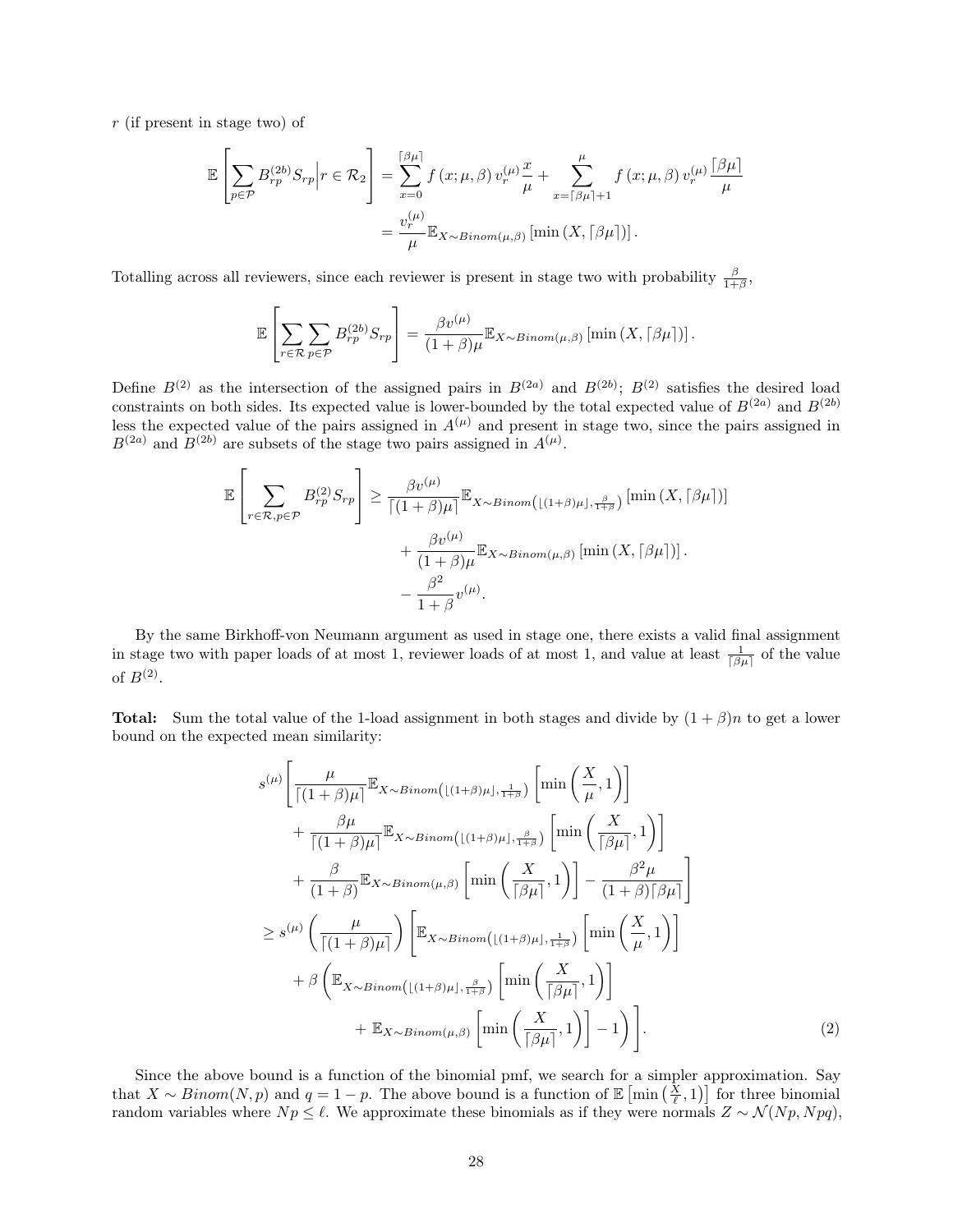since  $\frac{X-Np}{\sqrt{Npq}}$  converges in distribution to a standard normal. We use  $f_Z$  as the pdf of Z,  $F_Z$  as the cdf of Z, and Φ as the standard normal cdf.

$$
\mathbb{E}\left[\min\left(\frac{X}{\ell},1\right)\right] \approx \mathbb{E}\left[\min\left(\frac{Z}{\ell},1\right)\right]
$$
  
\n
$$
= \mathbb{E}\left[\min\left(\frac{Z}{\ell},1\right)|Z \leq \ell\right] P[Z \leq \ell] + \mathbb{E}\left[\min\left(\frac{Z}{\ell},1\right)|Z > \ell\right] P[Z > \ell]
$$
  
\n
$$
= \frac{1}{\ell}\left(Np - Npq\frac{f_Z(\ell)}{F_Z(\ell)}\right)F_Z(\ell) + 1 - F_Z(\ell)
$$
  
\n
$$
= 1 - \frac{Npq}{\ell}f_Z(\ell) - F_Z(\ell)\left(1 - \frac{Np}{\ell}\right)
$$
  
\n
$$
\geq 1 - \sqrt{\frac{q}{2\pi Np}} - \Phi\left(\frac{\ell - Np}{\sqrt{Npq}}\right)\left(1 - \frac{Np}{\ell}\right)
$$
  
\n
$$
\geq 1 - \sqrt{\frac{q}{2\pi Np}} - \left(1 - \frac{Np}{\ell}\right).
$$

In total, defining  $\epsilon^+ = [\beta \mu] - \beta \mu$ ,  $\epsilon^- = \beta \mu - [\beta \mu]$ , and  $\epsilon = \epsilon^+ + \epsilon^-$ , this approximation to the lower bound gives

<span id="page-28-0"></span>
$$
s^{(\mu)}\left(\frac{\mu}{\lceil(1+\beta)\mu\rceil}\right)\left[1-\sqrt{\frac{\beta}{2\pi\lfloor(1+\beta)\mu\rfloor}}-\Phi\left(\frac{\mu-\frac{\lfloor(1+\beta)\mu\rfloor}{1+\beta}}{\sqrt{\frac{\lfloor(1+\beta)\mu\rfloor\beta}}}\right)\left(1-\frac{\lfloor(1+\beta)\mu\rfloor}{(1+\beta)\mu}\right)\right]
$$

$$
+\beta\left(1-\sqrt{\frac{1}{2\pi\lfloor(1+\beta)\mu\rfloor\beta}}-\sqrt{\frac{1-\beta}{2\pi\mu\beta}}\right)
$$

$$
-\Phi\left(\frac{\lceil\beta\mu\rceil-\frac{\lfloor(1+\beta)\mu\rfloor\beta}{1+\beta}}{\sqrt{\frac{\lfloor(1+\beta)\mu\rfloor\beta}{(1+\beta)^2}}}\right)\left(1-\frac{\beta\lfloor(1+\beta)\mu\rfloor}{\lceil\beta\mu\rceil(1+\beta)}\right)-\Phi\left(\frac{\lceil\beta\mu\rceil-\beta\mu}{\sqrt{(1-\beta)\beta\mu}}\right)\left(1-\frac{\beta\mu}{\lceil\beta\mu\rceil}\right)\right)\right]
$$
(3)
$$
\geq s^{(\mu)}\left[1-\frac{2}{(1+\beta)}\sqrt{\frac{\beta}{2\pi\lfloor(1+\beta)\mu\rfloor}}-\frac{1}{(1+\beta)}\sqrt{\frac{\beta(1-\beta)}{2\pi\mu}}-\frac{1+\beta\beta}{1+\beta}\left(1-\frac{\beta\lfloor(1+\beta)\mu\rfloor}{\lceil\beta\mu\rceil(1+\beta)}\right)\right]\left(\frac{(1+\beta)\mu}{\lceil(1+\beta)\mu\rceil}\right)
$$

$$
\geq s^{(\mu)}\left[1-\sqrt{\frac{\beta}{2\pi(1+\beta)\lfloor(1+\beta)\mu\rfloor}}\left(2\sqrt{\frac{1}{1+\beta}}+\sqrt{1-\beta}\right)
$$

$$
-\frac{(1+2\beta)}{(1+\beta)\beta\mu\lfloor\frac{\beta}{\mu}\rfloor}\left(\frac{\beta}{1+\beta}e^{-}+e^{+}\right)\right]\left(1-\frac{e^{+}}{\lceil(1+\beta)\mu\rceil}\right)
$$

$$
\geq s^{(\mu)}\left[1-\sqrt{\frac{\beta}{2\pi(1+\beta)\lfloor(1+\beta)\mu\rfloor}}\left(2\sqrt{\frac{1}{1+\beta}}+\sqrt{1-\beta}\right)
$$

$$
-\frac{(1+2\beta)}{(1+\beta)\beta\
$$

Via simulation, we confirm that the approximation in [\(3\)](#page-28-0) is in fact a lower bound on the expression in [\(2\)](#page-27-0) for all  $\mu \in [10^4]$  and  $\beta \in \{\frac{1}{100}, \ldots, \frac{100}{100}\}$ . In Figure [2](#page-11-0) of Section [7,](#page-9-0) we plot the more precise bound of [\(3\)](#page-28-0).

#### D.5.1 Proof of Lemma [2](#page-25-1)

It remains to prove Lemma [2.](#page-25-1) We first prove a supplementary lemma, from which the main lemma follows.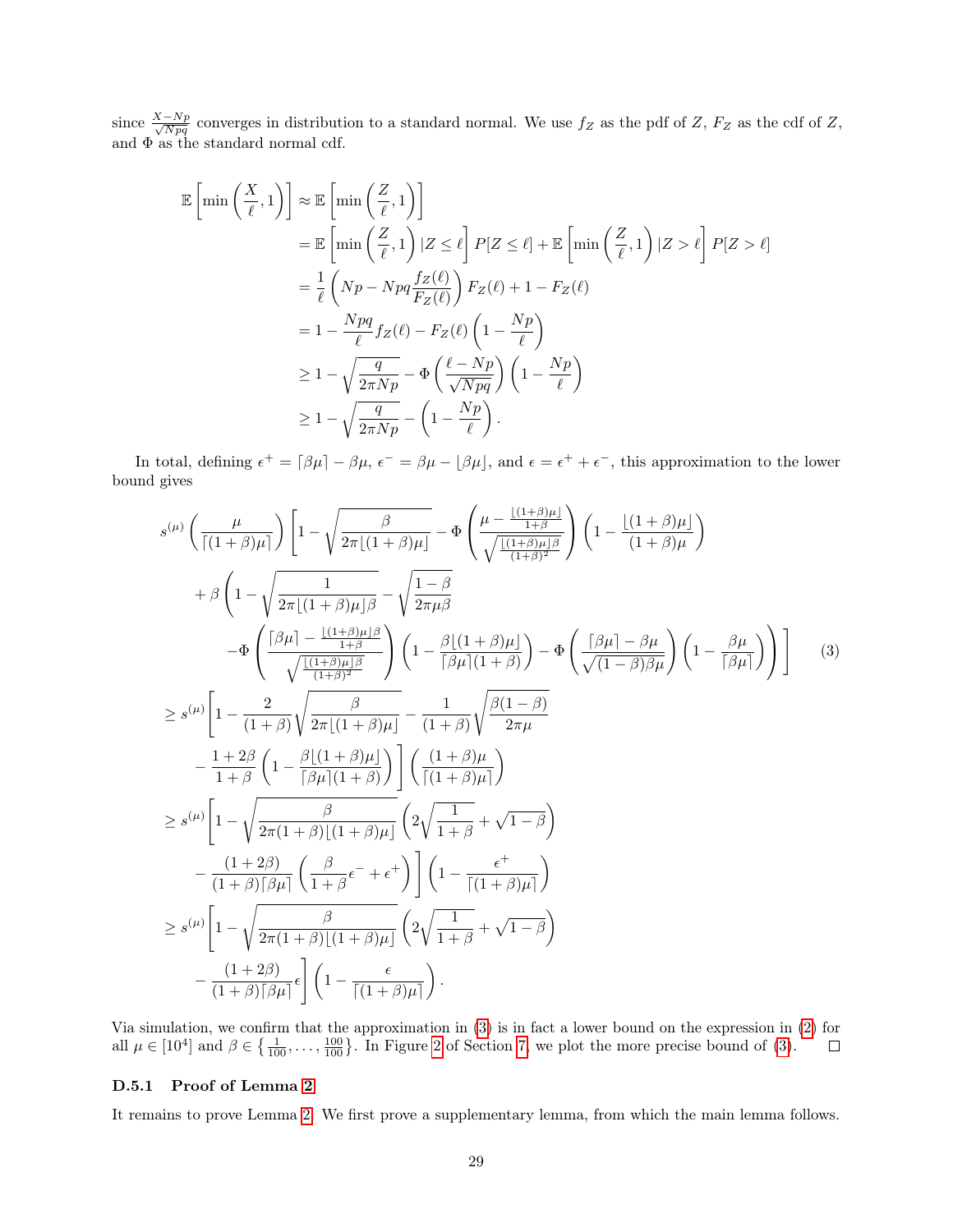<span id="page-29-4"></span>**Lemma 3.** Consider a set N of N items and a submodular function  $g: 2^N \to \mathbb{R}$ . Then,  $E_{A \sim \mathcal{I}_p(\mathcal{N})}[g(A)] \le$  $E_{A\sim\mathcal{U}_{pN}(\mathcal{N})}[g(A)].$ 

*Proof.* Consider the following randomized procedure h, which takes in a set  $D \subseteq \mathcal{N}$  and constructs a set containing exactly pN items. If  $|D| = pN$ , return  $h(D) = D$ . If  $x = |D| - pN > 0$ , then choose a subset  $B \subseteq D$  uniformly at random such that  $|B| = x$  and return  $h(D) = D \setminus B$ . If  $x = pN - |D| > 0$ , choose a subset  $C \subseteq \mathcal{N} \setminus D$  uniformly at random such that  $|C| = x$  and return  $h(D) = D \cup C$ .

If  $D \sim \mathcal{I}_p(\mathcal{N})$  then  $h(D) \sim \mathcal{U}_{pN}(\mathcal{N})$ , since all subsets of size pN have an equal chance to be created. We will show that  $\mathbb{E}_{D\sim\mathcal{I}_p(\mathcal{N})}[g(h(D)) - g(D)] \geq 0$ , proving that  $\mathbb{E}_{D\sim\mathcal{I}_p(\mathcal{N})}[g(D)] \leq \mathbb{E}_{A\sim\mathcal{U}_{pN}(\mathcal{N})}[g(A)]$ . More specifically, we show that for each  $x > 0$ ,

$$
\mathbb{E}_{D\sim \mathcal{I}_p(\mathcal{N})}[g(h(D)) - g(D) \mid |D| = pN + x] + \mathbb{E}_{D\sim \mathcal{I}_p(\mathcal{N})}[g(h(D)) - g(D) \mid |D| = pN - x] \ge 0.
$$

Since g is submodular, for any subsets  $A \subseteq \mathcal{N}$ ,  $C \subseteq A$ ,  $B \subseteq \mathcal{N} \setminus A$ , we have that  $g((A \setminus C) \cup B) - g(A \setminus C) \ge$  $q(A \cup B) - q(A).$ 

<span id="page-29-0"></span>
$$
\mathbb{E}_{D \sim T_p(N)}[g(h(D)) - g(D) | |D| = pN + x]
$$
  
+  $\mathbb{E}_{D \sim T_p(N)}[g(h(D)) - g(D) | |D| = pN - x]$   
=  $\frac{1}{\binom{N}{pN+x}} \sum_{p \le N:|D| = pN+x} \sum_{B \subseteq D:|B|=x} g(D \setminus B) - g(D)$   
+  $\frac{1}{\binom{N}{pN-x}} \sum_{p \le N:|D| = pN+x} \sum_{D \subseteq N:|D| = pN-x} \sum_{C \subseteq N \setminus D:|C|=x} g(D \cup C) - g(D)$   
=  $\frac{1}{\binom{N}{pN}} \sum_{x} \sum_{A \subseteq N:|A| = pN} \sum_{B \subseteq N \setminus A:|B| = x} g(A) - g(A \cup B)$   
+  $\frac{1}{\binom{N}{pN}} \sum_{x} \sum_{A \subseteq N:|A| = pN} \sum_{C \subseteq A:|C|=x} g(A) - g(A \setminus C)$   
=  $\frac{1}{\binom{N}{pN}} \sum_{x} \sum_{x} \sum_{x} g(A) - g(A \setminus C)$   
 $\sum_{x} \sum_{x} g(A) - g(A \cup B) + g(A) - g(A \setminus C)$  (5)

<span id="page-29-2"></span><span id="page-29-1"></span>
$$
= \frac{1}{\binom{N}{pN}\binom{pN}{x}\binom{N-pN}{x}}}{\sum_{A\subseteq\mathcal{N}:|A|=pN}\sum_{B\subseteq\mathcal{N}\backslash A:|B|=x}\sum_{C\subseteq A:|C|=x}g(A)-g(A\cup B)+g((A\setminus C)\cup B)-g(A\setminus C)
$$
(6)  

$$
\geq 0.
$$

[\(4\)](#page-29-0) writes out the expected value as a sum over all choices of  $D$  and all sets sampled by the procedure h. [\(5\)](#page-29-1) rewrites the sums using  $A = D \setminus B$  and  $A = D \cup C$ ; each choice of D, B in the original sum corresponds to exactly one choice of  $A, B$  in the new sum. [\(6\)](#page-29-2) re-arranges the sum to exchange each  $g(A)$  term for a  $g((A \setminus C) \cup B)$  term; in both cases each set of size pN is counted  $\binom{pN}{x} \binom{N-pN}{x}$  times in the sum (exactly once for each choice of  $B, C$ ).  $\Box$ 

We also show that  $f'$  and  $Q'$  are submodular.

<span id="page-29-3"></span>**Proposition 2.**  $Q'(\mathcal{R}_2, \mathcal{P}_2)$  is submodular in  $\mathcal{R}_2$  and  $\mathcal{P}_2$ . Further,  $f'$  is submodular in  $\mathcal{R}_2$ .

*Proof.* Note that  $\max_{A \in \mathcal{M}'(\mathcal{R}', \mathcal{P}';1,1)} \sum_{r \in \mathcal{R}', p \in \mathcal{P}'} A_{rp} S_{rp}$  is a submodular function of the reviewer set  $\mathcal{R}'$  when the paper set  $\mathcal{P}'$  is held fixed and of the paper set  $\mathcal{P}'$  when the reviewer set is held fixed [\[60\]](#page-15-11). Submodularity in  $\mathcal{R}_2$  is equivalent to submodularity in  $\mathcal{R}_1 = \mathcal{R} \setminus \mathcal{R}_2$ , so  $Q'(\mathcal{R}_2, \mathcal{P}_2)$  is submodular in  $\mathcal{R}_2$  and  $\mathcal{P}_2$ . As a sum over terms submodular in  $\mathcal{R}_2$ ,  $f'$  is submodular in  $\mathcal{R}_2$ .  $\Box$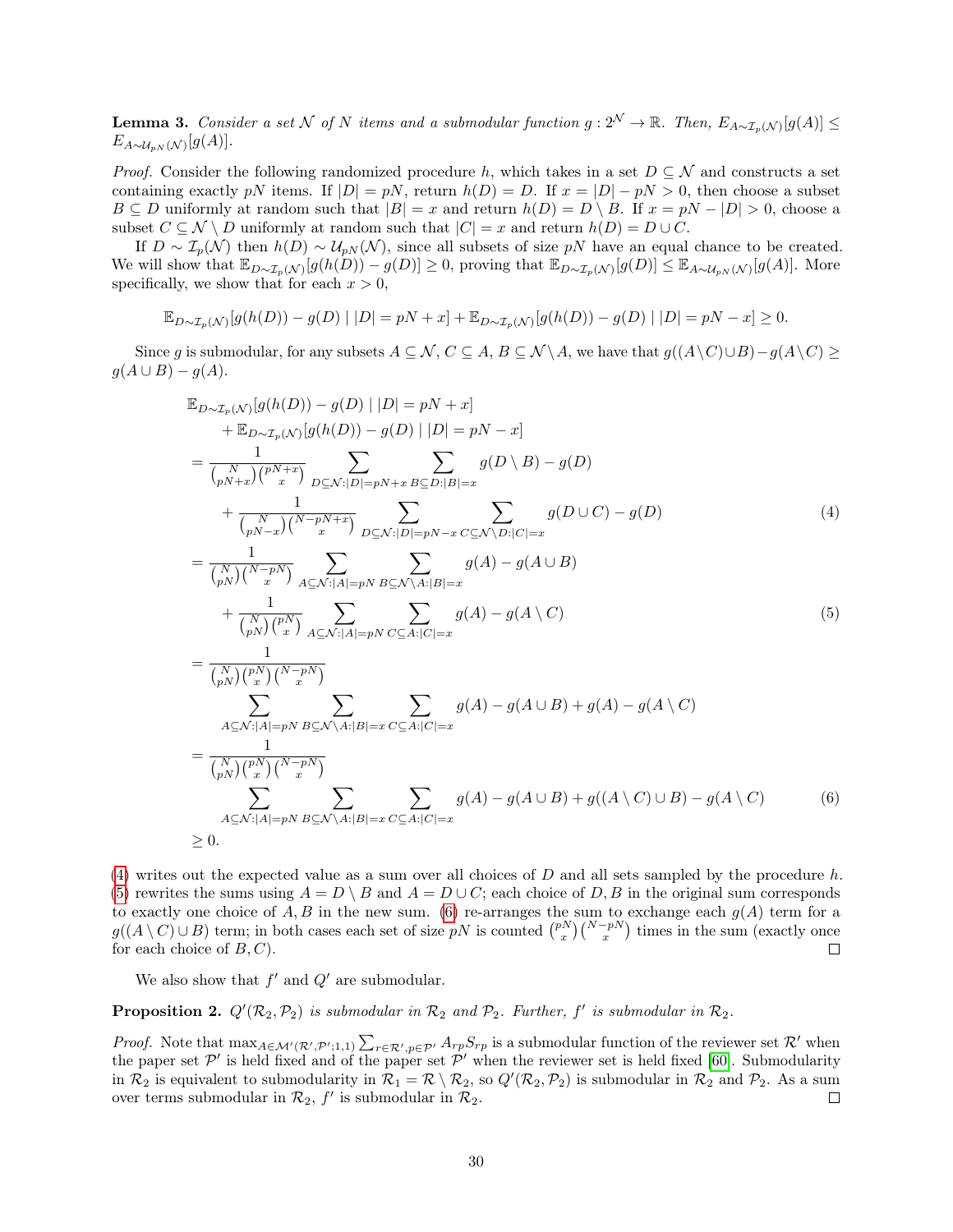We now prove the main lemma. Since  $S \geq 0$ , there exists a maximum-similarity assignment from within  $\mathcal{M}'(\mathcal{R}', \mathcal{P}'; 1, 1)$  that meets all paper load constraints with equality when  $|\mathcal{R}'| \geq |\mathcal{P}'|$ , and thus is contained in  $\mathcal{M}(\mathcal{R}', \mathcal{P}'; 1, 1)$ . Also,  $\mathcal{M}(\mathcal{R}', \mathcal{P}'; 1, 1) \subseteq \mathcal{M}'(\mathcal{R}', \mathcal{P}'; 1, 1)$ . Thus, when  $|\mathcal{R}_2| \geq \beta n$  and  $m - |\mathcal{R}_2| \geq n$ ,  $Q(R_2, P_2) = Q'(R_2, P_2)$ . Further, by Proposition [2,](#page-29-3) Q' is submodular in  $P_2$ . Therefore, by Lemma [3,](#page-29-4)  $f(\mathcal{R}_2) \ge f'(\mathcal{R}_2)$  whenever  $|\mathcal{R}_2| = \frac{\beta}{1+\beta}m$  (since  $m \ge (1+\beta)n$ ). This shows that

$$
\mathbb{E}_{\mathcal{R}_2 \sim \mathcal{U}_{(\beta/(1+\beta))m}(\mathcal{R})}[f(\mathcal{R}_2)] \geq \mathbb{E}_{\mathcal{R}_2 \sim \mathcal{U}_{(\beta/(1+\beta))m}(\mathcal{R})}[f'(\mathcal{R}_2)].
$$

By Proposition [2](#page-29-3),  $f'$  is submodular in  $\mathcal{R}_2$ . Therefore, by Lemma [3,](#page-29-4)

$$
\mathbb{E}_{\mathcal{R}_2 \sim \mathcal{U}_{(\beta/(1+\beta))m}(\mathcal{R})}[f'(\mathcal{R}_2)] \geq \mathbb{E}_{\mathcal{R}_2 \sim \mathcal{I}_{\beta/(1+\beta)}(\mathcal{R})}[f'(\mathcal{R}_2)].
$$

#### <span id="page-30-0"></span>D.6 Proof of Theorem [6](#page-10-0)

In this section, we state and prove a more general version of the bound in Theorem [6](#page-10-0) that does not require that  $\frac{\mu}{4}$  be integral. This result immediately implies the result of Theorem [6.](#page-10-0)

**Theorem 6** (Generalized). Suppose  $\beta = 1$ , and consider any  $\mu \in [10,000]$ . Define  $\epsilon = \lceil \frac{\mu}{4} \rceil - \frac{\mu}{4}$ . Suppose there exists an assignment  $A^{(1)} \in \mathcal{M}(\mathcal{R}, \mathcal{P}; 1, 2)$  with mean similarity  $s^{(1)}$ . Suppose there also exists an assignment  $A^{(\mu)} \in \mathcal{M}(\mathcal{R}, \mathcal{P}; \mu, 2\mu)$  with mean similarity  $s^{(\mu)}$  that does not contain any of the pairs assigned in  $A^{(1)}$ . Then, choosing  $\mathcal{R}_2$  via random split gives that

$$
\mathbb{E}_{\mathcal{R}_2}[f(\mathcal{R}_2)] \ge \frac{3}{4}s^{(1)} + \frac{s^{(\mu)}}{4}\left[1 - \frac{\sqrt{7} + \sqrt{6}}{2\sqrt{\pi\mu}} - \frac{3\epsilon}{[\mu/4]}\right].
$$

Proof. We attempt to construct an assignment in each stage in two rounds. We first match all available pairs from  $A^{(1)}$  (tiebreaking randomly between the two reviewers if both are available), and then attempt to construct a larger assignment from  $A^{(\mu)}$ .

By Lemma [2,](#page-25-1) we can consider drawing  $\mathcal{P}_2 \sim \mathcal{I}_{\beta}(\mathcal{P})$  and  $\mathcal{R}_2 \sim \mathcal{I}_{\beta/(1+\beta)}(\mathcal{R})$  and allowing papers to be underloaded. For all reviewers  $r \in \mathcal{R}$ , define the random variables  $Z_r =$  $\int 1$  w.p.  $1/2$  $2 \text{ w.p. } 1/2$  representing the stage that reviewer r is randomly chosen to be in. For each pair of reviewers  $(i, j)$  that are matched to the same paper in  $A^{(1)}$ , define the random variables  $F_{ij} =$  $\int i$  w.p.  $1/2$  $j$  w.p.  $1/2$  representing the reviewer that will be  $j$  w.p.  $1/2$ assigned in round one if both are in the same stage. All of these random variables are independent. Define the total similarity value of the assignments as  $v^{(1)} = 2ns^{(1)}$  and  $v^{(\mu)} = 2n\mu s^{(\mu)}$ . For  $A^{(\mu)}$ , define the total similarity value assigned to paper p and reviewer r respectively as  $v_p^{(\mu)}$  and  $v_r^{(\mu)}$ .

**Round One:** We first match all available pairs from  $A^{(1)}$ . For any paper  $p \in \mathcal{P}$ , call a, b the two reviewers assigned to p by  $A^{(1)}$ . The value assigned to paper p across both stages is represented by a random variable  $V_p = \mathbb{I}[Z_a \neq Z_b](S_{ap} + S_{bp}) + \mathbb{I}[Z_a = Z_b](S_{ap}\mathbb{I}[F_{ab} = a] + S_{bp}\mathbb{I}[F_{ab} = b])$ .  $\mathbb{E}[V_p] = \frac{3}{4}(S_{ap} + S_{bp})$ , so  $\mathbb{E}[\sum_{p \in \mathcal{P}} V_p] = \frac{3}{4}v^{(1)}$  is the total expected value assigned in round 1.

Round Two: Fixing the round one assignments, we now attempt to find a matching for all remaining papers and reviewers by matching pairs from within  $A^{(\mu)}$ . We first attempt to find an assignment with paper and reviewer loads of at most  $\theta = \left[\mu/4\right]$  among the remaining reviewers and papers in each stage. We start with the pairs from  $A^{(\mu)}$  that both are present in this stage and were not matched in round one, and randomly drop entries from each reviewer and paper until they are no longer overloaded. This argument mirrors the one made in the proof of Theorem [5.](#page-9-1)

We consider stage one without loss of generality. We start by constructing an assignment  $C$  to include all pairs assigned in  $A(\mu)$  where the reviewer and paper both were unmatched in round one and are in stage one. Each reviewer-paper pair in  $A^{(\mu)}$  can be assigned in C with probability  $\frac{1}{32}$ , so  $\mathbb{E} \left[ \sum_{r \in \mathcal{R}, p \in \mathcal{P}} C_{rp} S_{rp} \right] = \frac{v^{(\mu)}}{32}$ .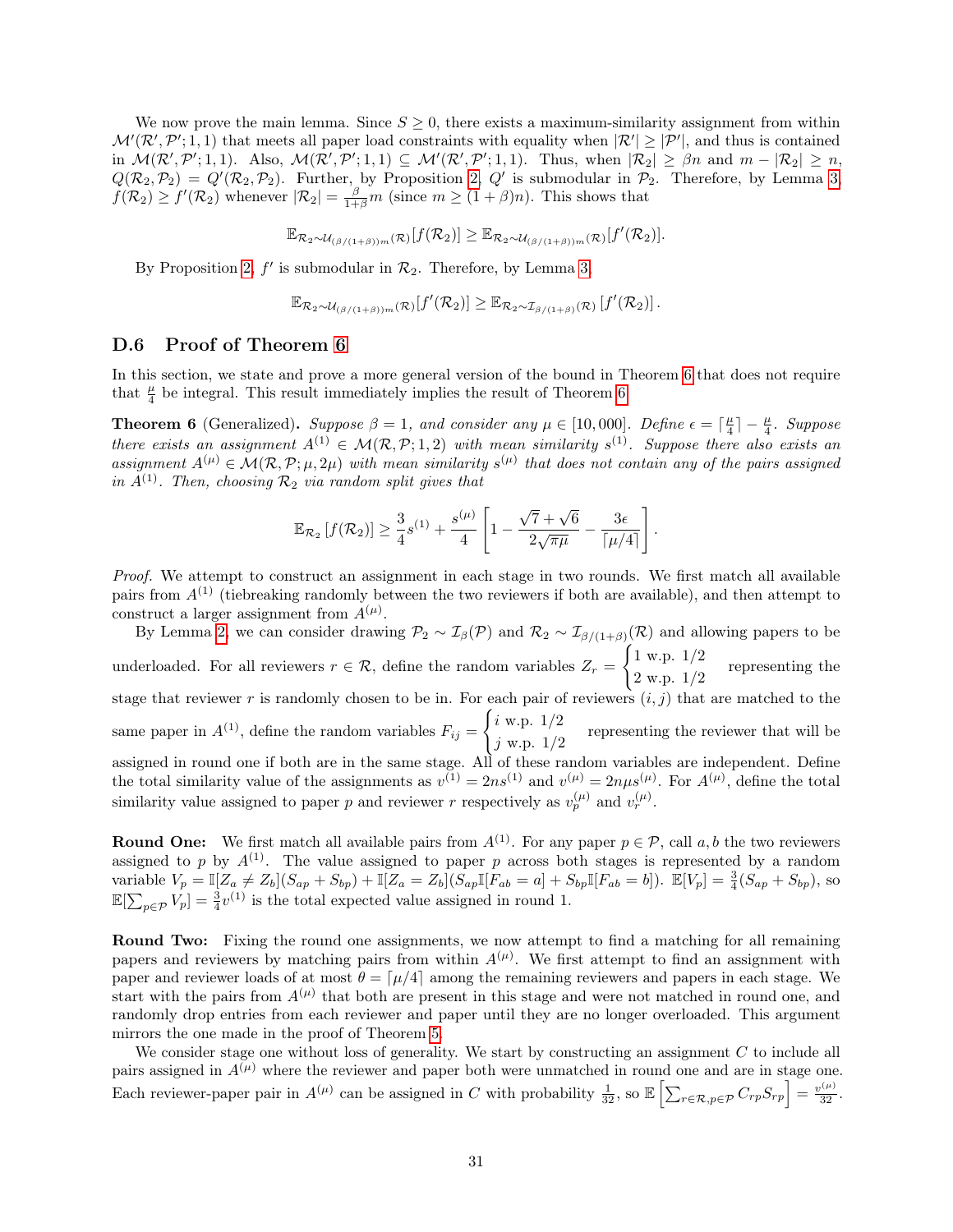We then construct an assignment  $B^{(1a)}$  from C by removing assigned reviewers from each paper at random until each paper has load at most  $\theta$ . Fix some paper p, and define  $W_p$  as the event that paper p was not assigned in round one. The number of reviewers assigned to p in  $A^{(\mu)}$  that are in stage one and not assigned in round one is a  $Binom(2\mu, 1/8)$  random variable. The expected value assigned to p in this assignment is (using  $f$  as the Binomial pmf),

$$
\mathbb{E}\left[\sum_{r\in\mathcal{R}} B_{rp}^{(1a)} S_{rp} \middle| W_p \right] = \sum_{x=0}^{\theta} f(x; 2\mu, 1/8) v_p^{(\mu)} \frac{x}{2\mu} + \sum_{x=\theta+1}^{2\mu} f(x; 2\mu, 1/8) v_p^{(\mu)} \frac{\theta}{2\mu}
$$

$$
= \frac{v_p^{(\mu)}}{2\mu} \mathbb{E}_{X \sim Binom(2\mu, 1/8)} \left[ \min(X, \theta) \right].
$$

Summing over all papers, since each paper has a 1/4 change of being unmatched in round one,

$$
\mathbb{E}\left[\sum_{p\in\mathcal{P}}\sum_{r\in\mathcal{R}}B_{rp}^{(1a)}S_{rp}\right]=\frac{v^{(\mu)}}{8\mu}\mathbb{E}_{X\sim Binom(2\mu,1/8)}\left[\min(X,\theta)\right].
$$

We separately construct an assignment  $B^{(1b)}$  from C by removing assigned papers from each reviewer at random until each reviewer has load at most  $\theta$ . Fix some reviewer r, and define  $W_r$  as the event that reviewer r was not assigned in round one. The number of papers assigned to r in  $A^{(\mu)}$  that are not assigned in round one is a  $Binom(\mu, 1/4)$  random variable. The expected value assigned to r in this assignment is,

$$
\mathbb{E}\left[\sum_{p\in\mathcal{P}} B_{rp}^{(1b)} S_{rp} \middle| W_r \right] = \sum_{x=0}^{\theta} f(x; \mu, 1/4) v_r^{(\mu)} \frac{x}{\mu} + \sum_{x=\theta+1}^{\mu} f(x; \mu, 1/4) v_r^{(\mu)} \frac{\theta}{\mu}
$$

$$
= \frac{v_r^{(\mu)}}{\mu} \mathbb{E}_{X \sim Binom(\mu, 1/4)} \left[ \min(X, \theta) \right].
$$

Summing over all reviewers, since each reviewer has a 1/8 change of being both unmatched in round one and present in stage one,

$$
\mathbb{E}\left[\sum_{r\in\mathcal{R}}\sum_{p\in\mathcal{P}}B_{rp}^{(1b)}S_{rp}\right]=\frac{v^{(\mu)}}{8\mu}\mathbb{E}_{X\sim Binom(\mu,1/4)}\left[\min(X,\theta)\right].
$$

Finally, we construct  $B^{(1)}$  to include all pairs assigned in both  $B^{(1a)}$  and  $B^{(1b)}$ . It has value at least equal to the total value of  $B^{(1a)}$  and  $B^{(1b)}$  less the value of C, since the assigned pairs in  $B^{(1a)}$  and  $B^{(1b)}$  are subsets of the assigned pairs in C.

$$
\mathbb{E}\left[\sum_{r \in \mathcal{R}, p \in \mathcal{P}} B_{rp}^{(1)} S_{rp}\right] \ge \frac{v^{(\mu)}}{8\mu} \left[\mathbb{E}_{X \sim Binom(2\mu, 1/8)}\left[\min(X, \theta)\right] + \mathbb{E}_{X \sim Binom(\mu, 1/4)}\left[\min(X, \theta)\right] - \frac{\mu}{4}\right].
$$

By construction this assignment has paper loads of at most  $\theta$  and reviewer loads of at most  $\theta$  (among all reviewers and papers unmatched in round one and present in stage one).

By a generalization of the Birkhoff-von Neumann theorem [\[66\]](#page-15-17), there exists an assignment with paper loads of at most 1 and reviewer loads of at most 1 among all reviewers and papers unmatched in round one and present in stage one, with value at least  $\frac{1}{\theta}$  of the value of  $B^{(1)}$ . Totalling over both stages and dividing by  $2n$ , the round two assignments contribute at least

<span id="page-31-0"></span>
$$
\frac{s^{(\mu)}}{4} \left[ \mathbb{E}_{X \sim Binom(2\mu, 1/8)} \left[ \min\left(\frac{X}{\theta}, 1\right) \right] + \mathbb{E}_{X \sim Binom(\mu, 1/4)} \left[ \min\left(\frac{X}{\theta}, 1\right) \right] - \frac{\mu}{4\theta} \right] \tag{7}
$$